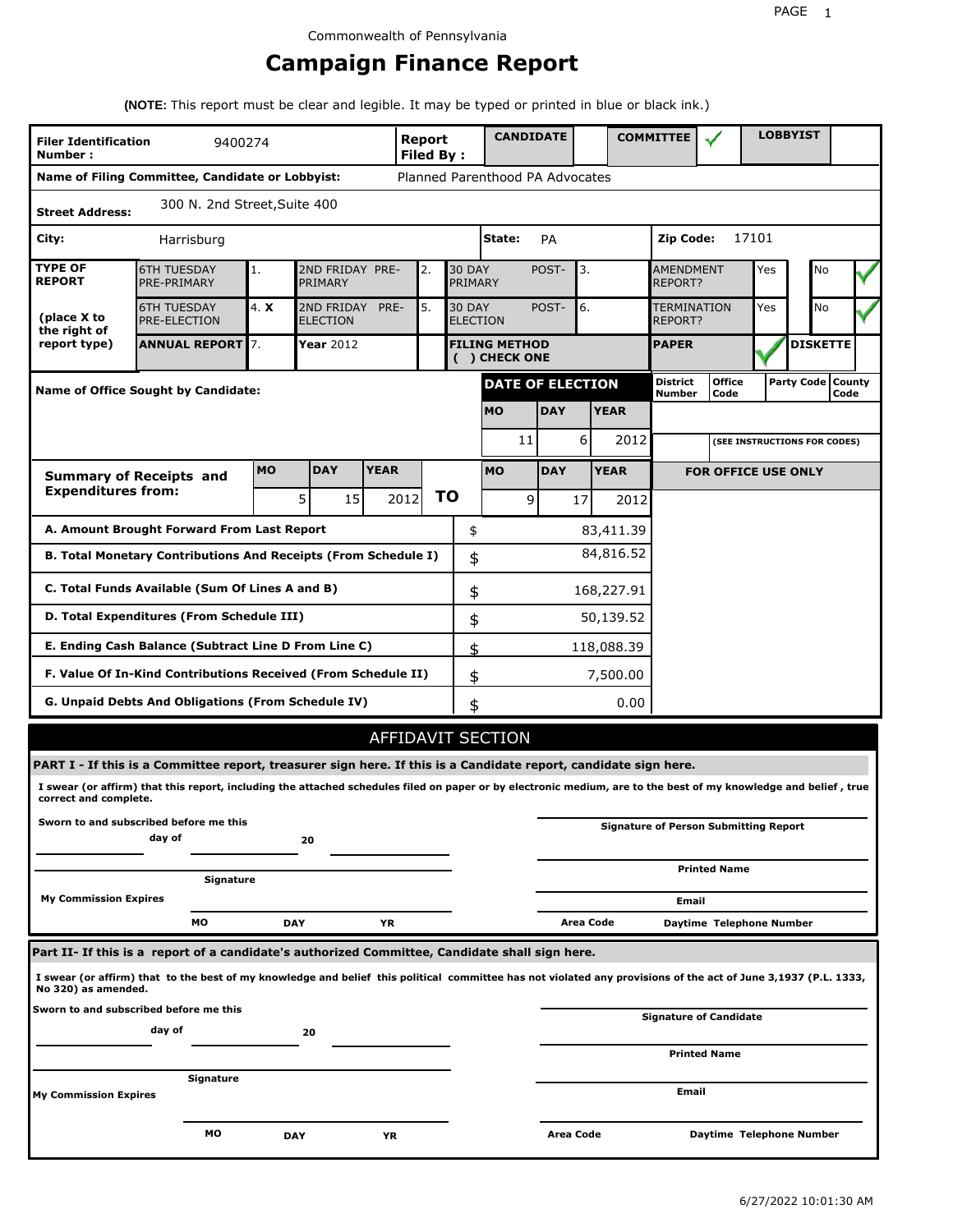# **SCHEDULE I CONTRIBUTIONS AND RECEIPTS**

**Detailed Summary Page**

| <b>Name of Filing Committee or Candidate</b>                                                                                                                                                | <b>Reporting Period</b>  |                 |
|---------------------------------------------------------------------------------------------------------------------------------------------------------------------------------------------|--------------------------|-----------------|
| Planned Parenthood PA Advocates                                                                                                                                                             | $5/15/2012$ To:<br>From: | 9/17/2012       |
| 1. Unitemized Contributions Received - \$50.00 or Less Per Contributor                                                                                                                      |                          |                 |
| <b>TOTAL for the Reporting Period</b>                                                                                                                                                       | (1)                      | \$<br>21,731.16 |
| 2. Contributions Received - \$50.01 To \$250.00 (From Part A and Part B)                                                                                                                    |                          |                 |
| <b>Contributions Received From Political Committees (Part A)</b>                                                                                                                            |                          | \$<br>0.00      |
| All Other Contributions (Part B)                                                                                                                                                            |                          | \$<br>19,160.36 |
| <b>TOTAL for the Reporting Period</b>                                                                                                                                                       | (2)                      | \$<br>19,160.36 |
|                                                                                                                                                                                             |                          |                 |
| 3. Contributions Received Over \$250.00 (From Part C and Part D)                                                                                                                            |                          |                 |
| <b>Contributions Received From Political Committees (Part C)</b>                                                                                                                            |                          | \$<br>0.00      |
| All Other Contributions (Part D)                                                                                                                                                            |                          | \$<br>43,925.00 |
| <b>TOTAL for the Reporting Period</b>                                                                                                                                                       | (3)                      | \$<br>43,925.00 |
| 4. Other Receipts, Refunds, Interest Earned, Returned Checks, Etc. (From Part E)                                                                                                            |                          |                 |
| <b>TOTAL for the Reporting Period</b>                                                                                                                                                       | (4)                      | \$<br>0.00      |
|                                                                                                                                                                                             |                          |                 |
| Total Monetary Contributions and Receipts During this Reporting Period (Add and enter amount<br>totals from Boxes 1,2,3 and 4; also enter this amount on Page1, Report Cover Page, Item B.) |                          | \$<br>84,816.52 |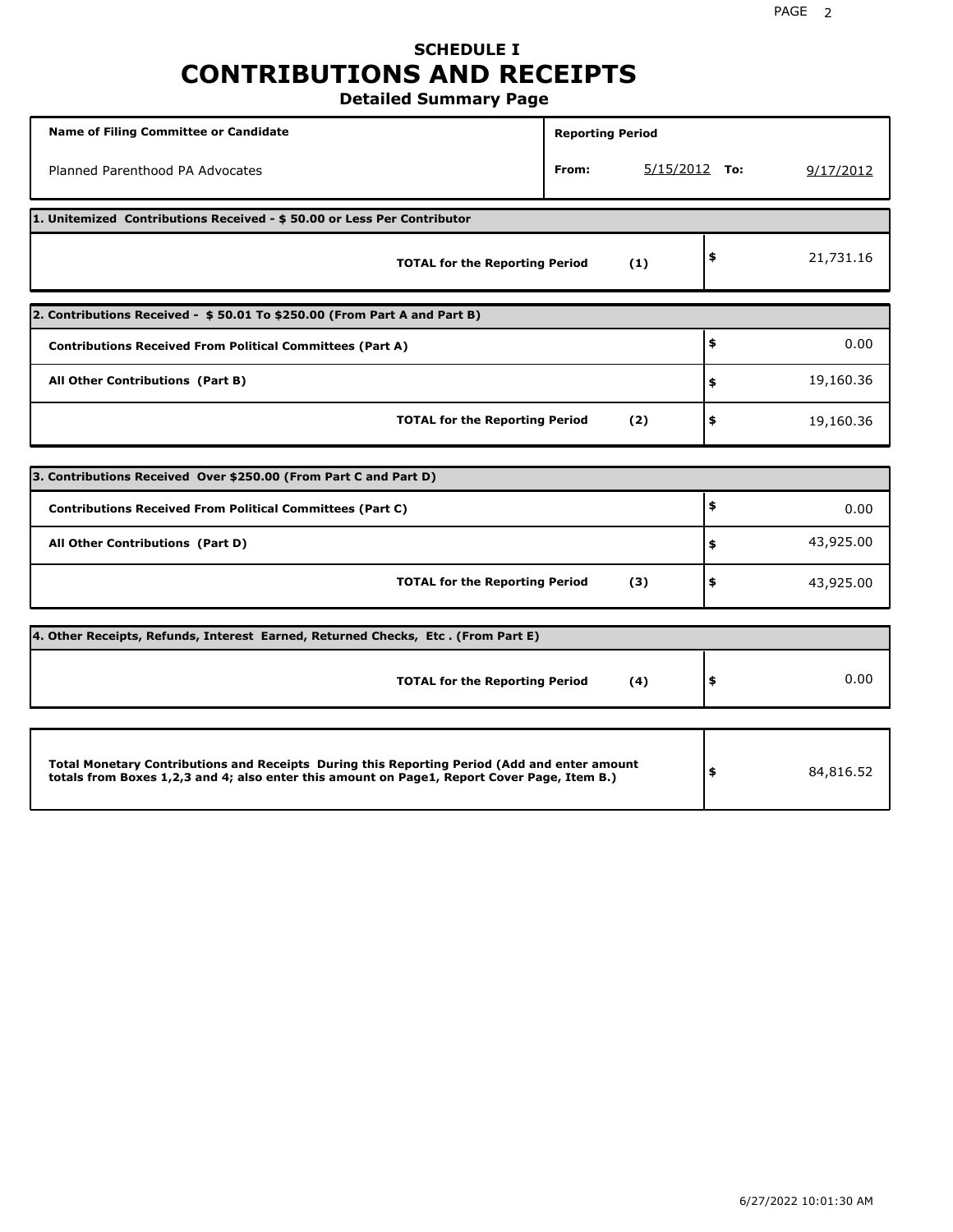# **PART A CONTRIBUTIONS RECEIVED FROM POLITICAL COMMITTEES**

**\$50.01 TO \$250.00**

 **Use this Part to itemize only contributions received from political committees with an aggregate value from \$50.01 to \$250.00 in the reporting period.**

| Name of Filing Committee or Candidate      |              |                   | <b>Reporting Period</b> |             |             |                   |
|--------------------------------------------|--------------|-------------------|-------------------------|-------------|-------------|-------------------|
|                                            |              |                   | From:                   |             | To:         |                   |
|                                            |              |                   |                         | <b>DATE</b> |             | <b>AMOUNT</b>     |
| <b>Full Name of Contributing Committee</b> |              |                   | <b>MO</b>               | <b>DAY</b>  | <b>YEAR</b> |                   |
| <b>Mailing Address</b>                     |              |                   |                         |             |             | \$<br>0.00        |
| City                                       | <b>State</b> | Zip Code (Plus 4) |                         |             |             |                   |
|                                            |              |                   |                         |             |             | <b>PAGE TOTAL</b> |

**Enter Grand Total of Part A on Schedule I, Detailed Summary Page, Section 2.**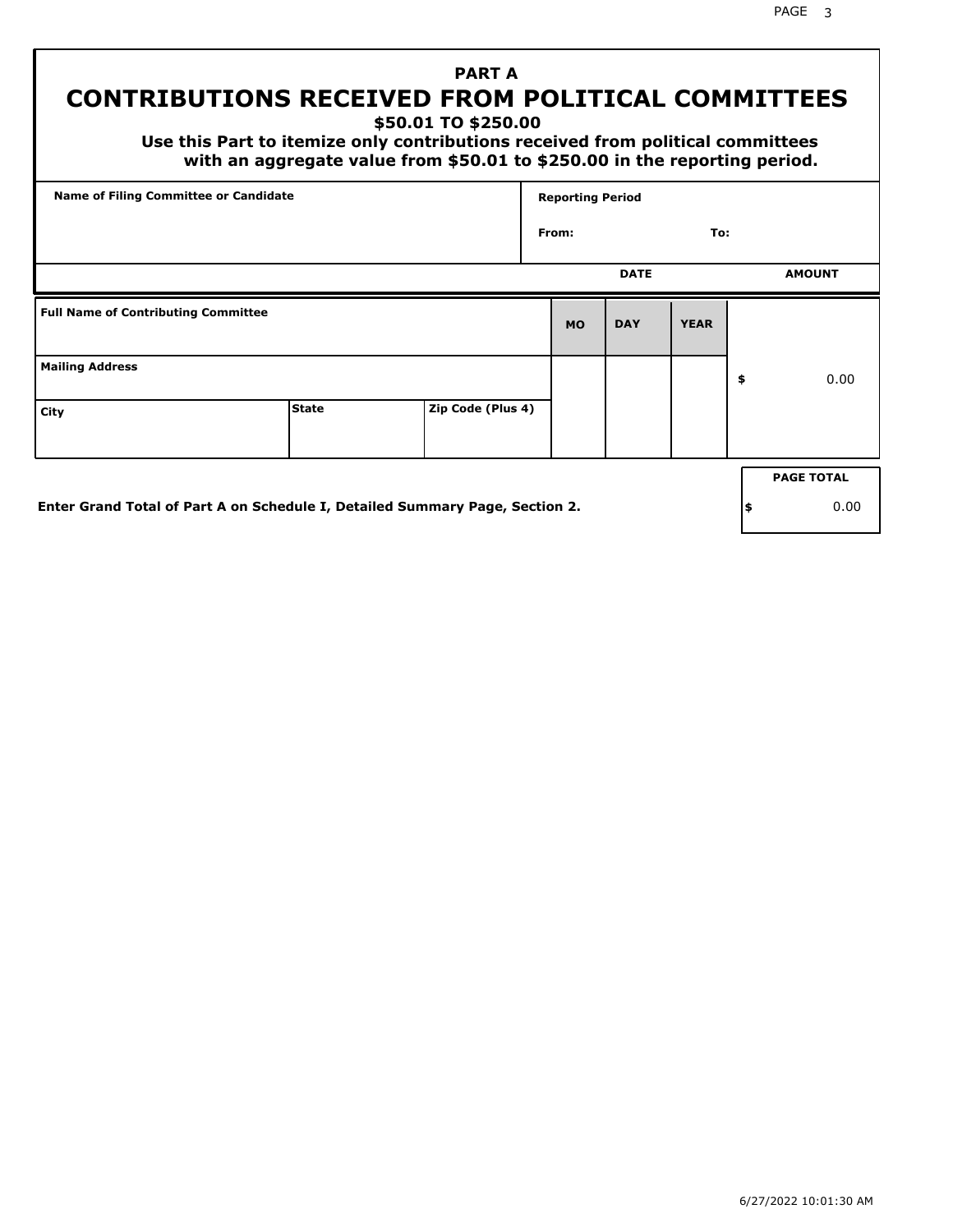| Use this Part to itemize all other contributions with an aggregate value from |                    | <b>PART B</b><br><b>ALL OTHER CONTRIBUTIONS</b><br>\$50.01 TO \$250.00<br>\$50.01 to \$250.00 in the reporting period.<br>(Exclude contributions from political committees reported in Part A) |                         |             |               |    |               |
|-------------------------------------------------------------------------------|--------------------|------------------------------------------------------------------------------------------------------------------------------------------------------------------------------------------------|-------------------------|-------------|---------------|----|---------------|
| <b>Name of Filing Committee or Candidate</b>                                  |                    |                                                                                                                                                                                                | <b>Reporting Period</b> |             |               |    |               |
| Planned Parenthood PA Advocates                                               |                    |                                                                                                                                                                                                | From:                   |             | 5/15/2012 To: |    | 9/17/2012     |
|                                                                               |                    |                                                                                                                                                                                                |                         | <b>DATE</b> |               |    | <b>AMOUNT</b> |
| <b>Full Name of Contributor</b><br>Michele Campbell                           |                    |                                                                                                                                                                                                | <b>MO</b>               | <b>DAY</b>  | <b>YEAR</b>   |    |               |
| <b>Mailing Address</b><br>1006 Kent Drive                                     |                    |                                                                                                                                                                                                |                         |             |               | \$ | 130.00        |
| City                                                                          | <b>State</b>       | Zip Code (Plus 4)                                                                                                                                                                              | 5                       | 16          | 2012          |    |               |
| Mechanicsburg                                                                 | PA                 | 17050                                                                                                                                                                                          |                         |             |               |    |               |
| <b>Full Name of Contributor</b><br>Linda Pheasant                             |                    |                                                                                                                                                                                                | <b>MO</b>               | <b>DAY</b>  | <b>YEAR</b>   |    |               |
| <b>Mailing Address</b><br>49 Hillcrest Road                                   |                    |                                                                                                                                                                                                |                         |             |               | \$ | 250.00        |
| City<br>Wormleysburg                                                          | <b>State</b><br>PA | Zip Code (Plus 4)<br>17043                                                                                                                                                                     | 5                       | 16          | 2012          |    |               |
| <b>Full Name of Contributor</b><br>Mary Bacas                                 |                    |                                                                                                                                                                                                | <b>MO</b>               | <b>DAY</b>  | <b>YEAR</b>   |    |               |
| <b>Mailing Address</b><br>663 Madison Avenue                                  |                    |                                                                                                                                                                                                |                         |             |               | ÷, | 150.00        |
| <b>City</b><br>York                                                           | <b>State</b>       | Zip Code (Plus 4)                                                                                                                                                                              | 5                       | 16          | 2012          |    |               |
|                                                                               | PA                 | 17404                                                                                                                                                                                          |                         |             |               |    |               |
| <b>Full Name of Contributor</b><br>Karen Diener Best                          |                    |                                                                                                                                                                                                | <b>MO</b>               | <b>DAY</b>  | <b>YEAR</b>   |    |               |
| <b>Mailing Address</b><br>30 Timber Road                                      |                    |                                                                                                                                                                                                |                         |             |               | \$ | 75.00         |
| City<br>Mechanicsburg                                                         | <b>State</b><br>PA | Zip Code (Plus 4)<br>17050                                                                                                                                                                     | 5                       | 16          | 2012          |    |               |
| <b>Full Name of Contributor</b><br>Janice Kopelman                            |                    |                                                                                                                                                                                                | <b>MO</b>               | <b>DAY</b>  | <b>YEAR</b>   |    |               |
| <b>Mailing Address</b><br>4995 Westchester Drive                              |                    |                                                                                                                                                                                                |                         |             |               | \$ | 250.00        |
| City<br>Harrisburg                                                            | <b>State</b><br>PA | Zip Code (Plus 4)<br>17112                                                                                                                                                                     | 5                       | 16          | 2012          |    |               |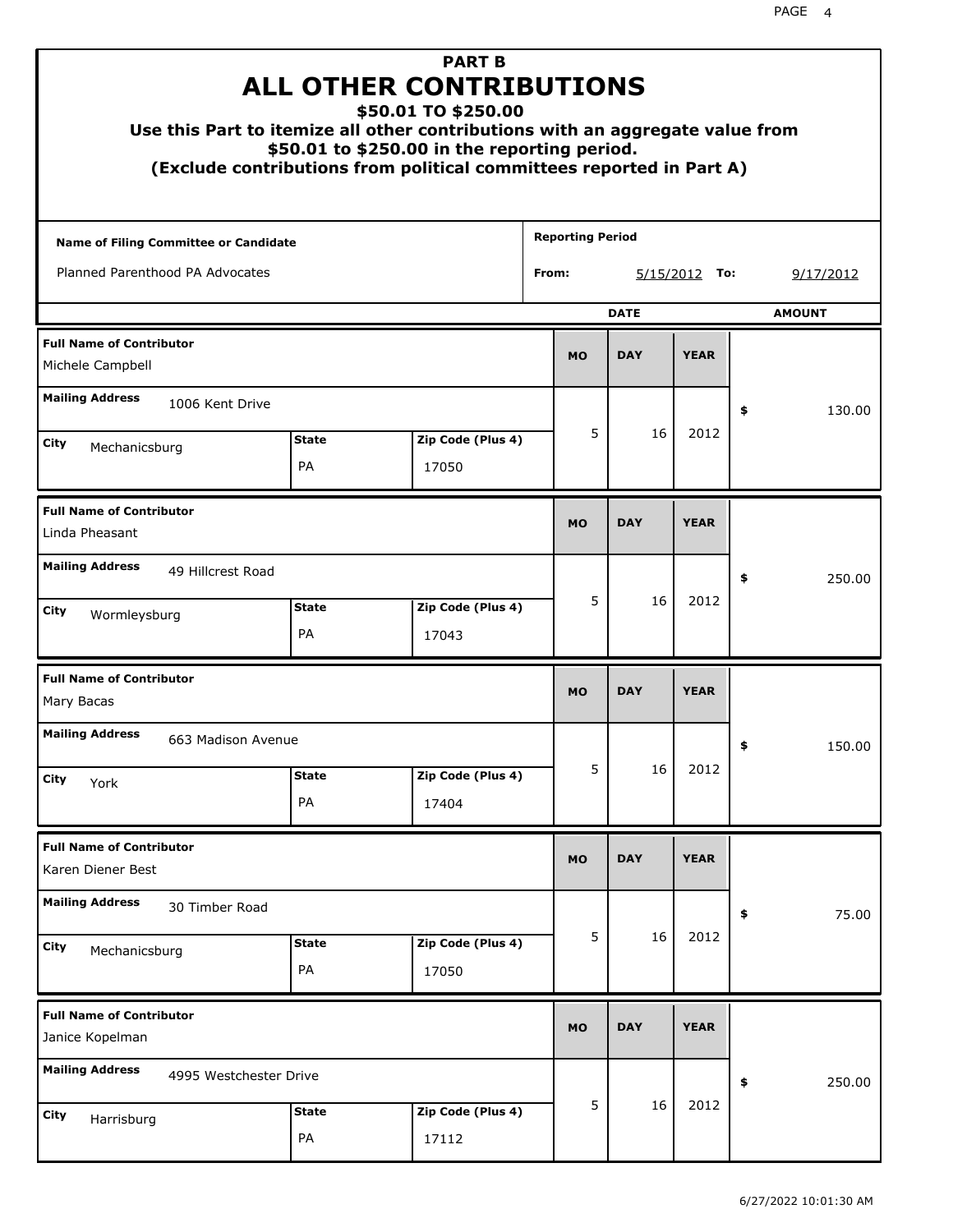| <b>Full Name of Contributor</b><br>Pierce Mackay |              |                   | <b>MO</b> | <b>DAY</b> | <b>YEAR</b> |            |        |
|--------------------------------------------------|--------------|-------------------|-----------|------------|-------------|------------|--------|
| <b>Mailing Address</b><br>931 McCormick Road     |              |                   |           |            |             |            |        |
|                                                  |              |                   | 5         | 16         | 2012        | \$         | 135.00 |
| City<br>Mechanicsburg                            | <b>State</b> | Zip Code (Plus 4) |           |            |             |            |        |
|                                                  | PA           | 17055             |           |            |             |            |        |
| <b>Full Name of Contributor</b>                  |              |                   | <b>MO</b> | <b>DAY</b> | <b>YEAR</b> |            |        |
| Beth Zampogna                                    |              |                   |           |            |             |            |        |
| <b>Mailing Address</b><br>710 Vista Drive        |              |                   |           |            |             | \$         | 250.00 |
| City<br>Camp Hill                                | <b>State</b> | Zip Code (Plus 4) | 5         | 22         | 2012        |            |        |
|                                                  | PA           | 17011             |           |            |             |            |        |
| <b>Full Name of Contributor</b>                  |              |                   | <b>MO</b> | <b>DAY</b> | <b>YEAR</b> |            |        |
| David Forney                                     |              |                   |           |            |             |            |        |
| <b>Mailing Address</b><br>92 Carol Pl            |              |                   |           |            |             | \$         | 250.00 |
| City<br>New Cumberland                           | <b>State</b> | Zip Code (Plus 4) | 5         | 29         | 2012        |            |        |
|                                                  | PA           | 17070             |           |            |             |            |        |
|                                                  |              |                   |           |            |             |            |        |
| <b>Full Name of Contributor</b>                  |              |                   | <b>MO</b> | <b>DAY</b> | <b>YEAR</b> |            |        |
| David McCorkle                                   |              |                   |           |            |             |            |        |
| <b>Mailing Address</b><br>928 McCorkle Road      |              |                   |           |            |             | \$         | 150.00 |
| City<br>Mechanicsburg                            | <b>State</b> | Zip Code (Plus 4) | 5         | 29         | 2012        |            |        |
|                                                  | PA           | 17055             |           |            |             |            |        |
| <b>Full Name of Contributor</b>                  |              |                   |           |            |             |            |        |
| Theodore S Martin                                |              |                   | MO.       | <b>DAY</b> | YEAK        |            |        |
| <b>Mailing Address</b><br>640 St John's Drive    |              |                   |           |            |             | $\pmb{\$}$ | 135.00 |
| City<br>Camp Hill                                | <b>State</b> | Zip Code (Plus 4) | 5         | 29         | 2012        |            |        |
|                                                  | PA           | 17011             |           |            |             |            |        |
| <b>Full Name of Contributor</b>                  |              |                   |           |            |             |            |        |
| Timothy W Potts                                  |              |                   | <b>MO</b> | <b>DAY</b> | <b>YEAR</b> |            |        |
| <b>Mailing Address</b><br>18 Har-John Lane       |              |                   |           |            |             | \$         | 100.00 |
| City<br>Carlisle                                 | <b>State</b> | Zip Code (Plus 4) | 5         | 29         | 2012        |            |        |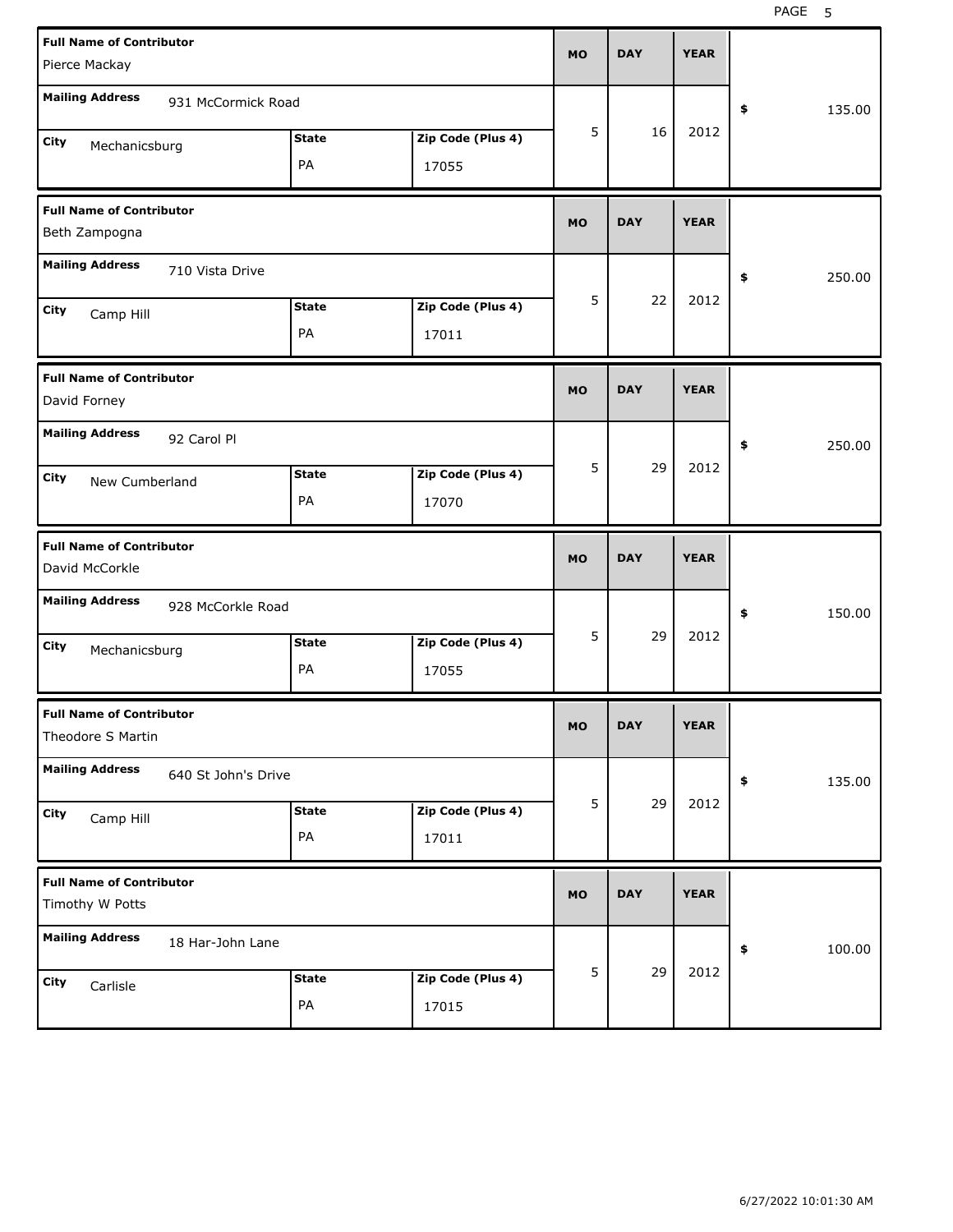| <b>Full Name of Contributor</b><br>Andrew Hoover      |                    |                            | <b>MO</b> | <b>DAY</b> | <b>YEAR</b> |              |
|-------------------------------------------------------|--------------------|----------------------------|-----------|------------|-------------|--------------|
| <b>Mailing Address</b><br>100 Martn Court             |                    |                            |           |            |             | 75.00<br>\$  |
| City<br>Hummlestown                                   | <b>State</b><br>PA | Zip Code (Plus 4)<br>17036 | 5         | 29         | 2012        |              |
| <b>Full Name of Contributor</b><br>Michael Sedor      |                    |                            | <b>MO</b> | <b>DAY</b> | <b>YEAR</b> |              |
| <b>Mailing Address</b><br>931 N Front Street, Apt 301 |                    |                            |           |            |             | 135.00<br>\$ |
| City<br>Harrisburg                                    | <b>State</b><br>PA | Zip Code (Plus 4)<br>17102 | 5         | 29         | 2012        |              |
| <b>Full Name of Contributor</b><br>Robert Teplitz     |                    |                            | <b>MO</b> | <b>DAY</b> | <b>YEAR</b> |              |
| <b>Mailing Address</b><br>1513 Smokehouse Lane        |                    |                            |           |            |             | 135.00<br>\$ |
| City<br>Harrisburg                                    | <b>State</b><br>PA | Zip Code (Plus 4)<br>17110 | 5         | 29         | 2012        |              |
|                                                       |                    |                            |           |            |             |              |
| <b>Full Name of Contributor</b><br>Anne Infortuna     |                    |                            | <b>MO</b> | <b>DAY</b> | <b>YEAR</b> |              |
| <b>Mailing Address</b><br>4 Petersburg Court          |                    |                            |           |            |             | 75.00<br>\$  |
| City<br>Mechanicsburg                                 | <b>State</b><br>PA | Zip Code (Plus 4)<br>17050 | 5         | 29         | 2012        |              |
| <b>Full Name of Contributor</b><br>Ann Vandyke        |                    |                            | <b>MO</b> | <b>DAY</b> | <b>YEAR</b> |              |
| <b>Mailing Address</b><br>1406 Wyeth Street           |                    |                            |           |            |             | 75.00<br>\$  |
| City<br>Harrisburg                                    | <b>State</b><br>PA | Zip Code (Plus 4)<br>17102 | 5         | 29         | 2012        |              |
| <b>Full Name of Contributor</b><br>Carole Alexy       |                    |                            | <b>MO</b> | <b>DAY</b> | <b>YEAR</b> |              |
| <b>Mailing Address</b><br>322 S West Street           |                    |                            |           | 29         | 2012        | \$<br>100.00 |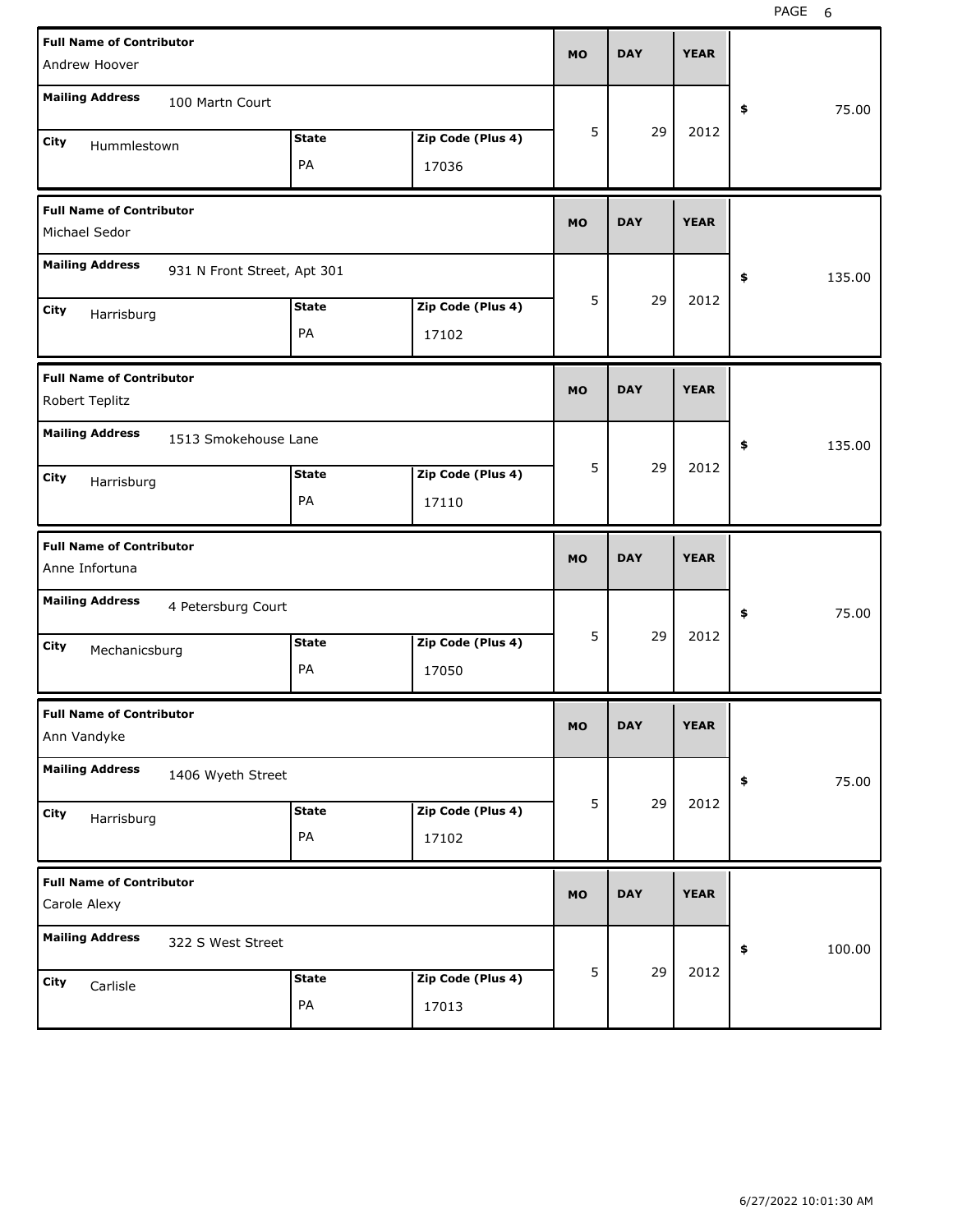| <b>Full Name of Contributor</b><br>Patty Kim           |                    |                    |                            | <b>MO</b> | <b>DAY</b> | <b>YEAR</b> |              |
|--------------------------------------------------------|--------------------|--------------------|----------------------------|-----------|------------|-------------|--------------|
| <b>Mailing Address</b>                                 | 2418 N 2nd Street  |                    |                            |           |            |             | 75.00<br>\$  |
| City<br>Harrisburg                                     |                    | <b>State</b><br>PA | Zip Code (Plus 4)<br>17110 | 5         | 29         | 2012        |              |
| <b>Full Name of Contributor</b><br>Ellen Brody Hughes  |                    |                    |                            | <b>MO</b> | <b>DAY</b> | <b>YEAR</b> |              |
| <b>Mailing Address</b>                                 | 2901 Lisburn Road  |                    |                            |           |            |             | 135.00<br>\$ |
| City<br>Mechanicsburg                                  |                    | <b>State</b><br>PA | Zip Code (Plus 4)<br>17055 | 5         | 29         | 2012        |              |
| <b>Full Name of Contributor</b><br>Tamara Stine        |                    |                    |                            | <b>MO</b> | <b>DAY</b> | <b>YEAR</b> |              |
| <b>Mailing Address</b><br>City<br>Mechanicsburg        | 1117 Wansford Road | <b>State</b><br>PA | Zip Code (Plus 4)<br>17050 | 5         | 29         | 2012        | 150.00<br>\$ |
|                                                        |                    |                    |                            |           |            |             |              |
| <b>Full Name of Contributor</b><br>Mary Ellen McMillen |                    |                    |                            | <b>MO</b> | <b>DAY</b> | <b>YEAR</b> |              |
| <b>Mailing Address</b>                                 | 5487 Grouse Drive  |                    |                            |           |            |             | 200.00<br>\$ |
| City<br>Harrisburg                                     |                    | <b>State</b><br>PA | Zip Code (Plus 4)<br>17111 | 5         | 29         | 2012        |              |
| <b>Full Name of Contributor</b><br>Karen Lehman        |                    |                    |                            | MO        | <b>DAY</b> | <b>YEAR</b> |              |
| <b>Mailing Address</b><br>PO Box 161                   |                    |                    |                            |           |            |             | 135.00<br>\$ |
| City<br>Hummelstown                                    |                    | <b>State</b><br>PA | Zip Code (Plus 4)<br>17036 | 5         | 29         | 2012        |              |
| <b>Full Name of Contributor</b><br>Carole Alexy        |                    |                    |                            | <b>MO</b> | <b>DAY</b> | <b>YEAR</b> |              |
| <b>Mailing Address</b>                                 | 322 S West Street  |                    |                            | 5         | 29         | 2012        | 225.00<br>\$ |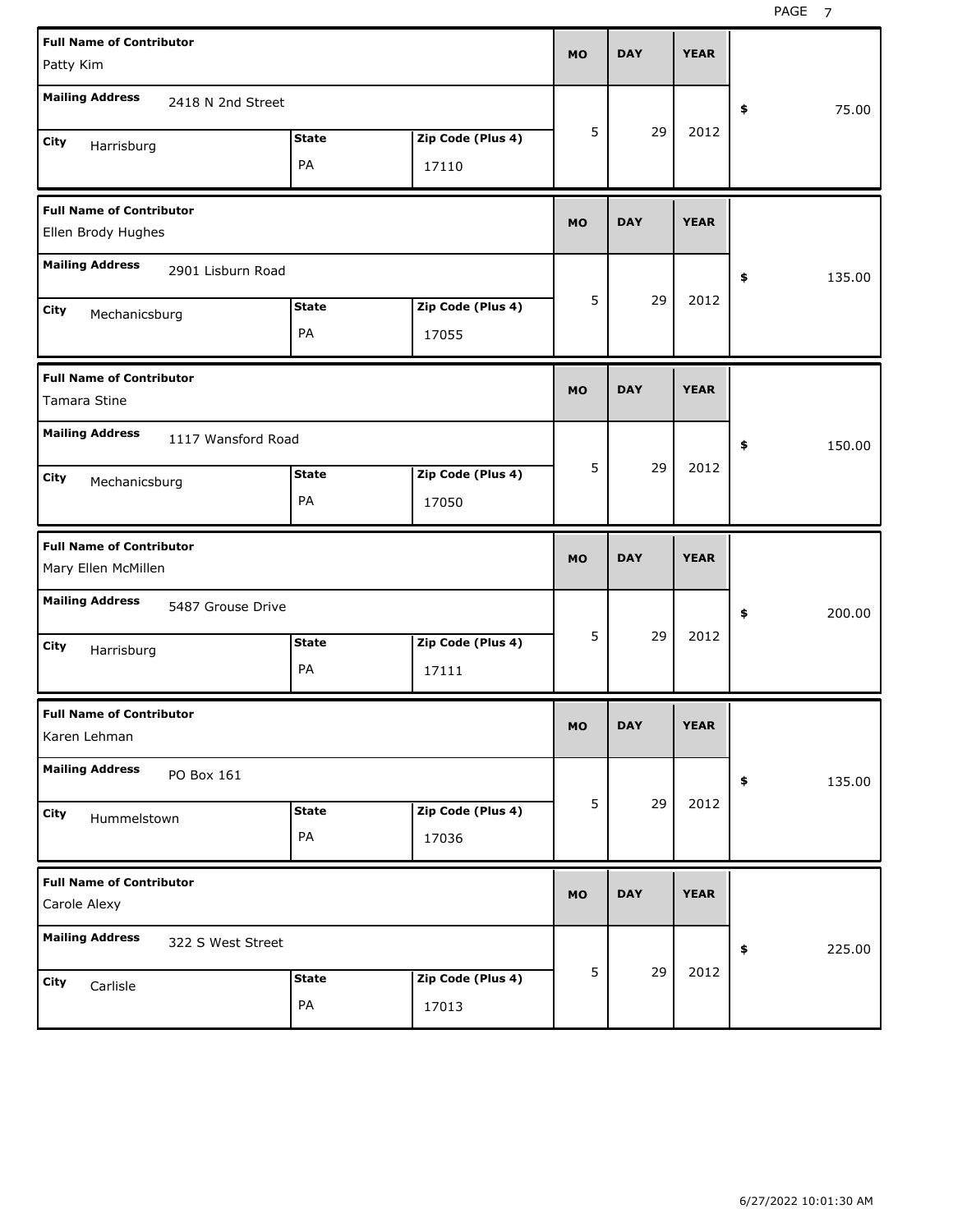| <b>Full Name of Contributor</b><br>Michael Schwoyer               |                            | <b>MO</b> | <b>DAY</b> | <b>YEAR</b> |              |
|-------------------------------------------------------------------|----------------------------|-----------|------------|-------------|--------------|
| <b>Mailing Address</b><br>2035 Harvest Drive                      |                            |           |            |             | \$<br>135.00 |
| <b>State</b><br>City<br>Mechanicsburg<br>PA                       | Zip Code (Plus 4)<br>17055 | 5         | 29         | 2012        |              |
| <b>Full Name of Contributor</b><br>John Hanger                    |                            | <b>MO</b> | <b>DAY</b> | <b>YEAR</b> |              |
| <b>Mailing Address</b><br>637 Zurich Drive                        |                            |           |            |             | \$<br>75.00  |
| <b>State</b><br>City<br>Hummelstown<br>PA                         | Zip Code (Plus 4)<br>17036 | 5         | 29         | 2012        |              |
| <b>Full Name of Contributor</b><br>Kara Dolphin Beem              |                            | <b>MO</b> | <b>DAY</b> | <b>YEAR</b> |              |
| <b>Mailing Address</b><br>911 Capital Street                      |                            |           |            |             | \$<br>75.00  |
| <b>State</b><br>City<br>Harrisburg<br>PA                          | Zip Code (Plus 4)<br>17102 | 5         | 29         | 2012        |              |
|                                                                   |                            |           |            |             |              |
| <b>Full Name of Contributor</b><br>Patti Adami                    |                            | <b>MO</b> | <b>DAY</b> | <b>YEAR</b> |              |
| <b>Mailing Address</b><br>332 Blacklatch Lane                     |                            |           |            |             | \$<br>135.00 |
| <b>State</b><br>City<br>Camp Hill<br>PA                           | Zip Code (Plus 4)<br>17011 | 5         | 29         | 2012        |              |
| <b>Full Name of Contributor</b><br>Anne Davies Newman             |                            | <b>MO</b> | <b>DAY</b> | <b>YEAR</b> |              |
| <b>Mailing Address</b><br>155 Winfield Drive                      |                            |           |            |             | \$<br>150.00 |
| <b>State</b><br>City<br>Camp Hill<br>PA                           | Zip Code (Plus 4)<br>17011 | 5         | 29         | 2012        |              |
| <b>Full Name of Contributor</b><br>Johnson & Griffiths Studio LLC |                            | <b>MO</b> | <b>DAY</b> | <b>YEAR</b> |              |
| <b>Mailing Address</b><br>1004 Green Street                       |                            | 5         | 29         | 2012        | \$<br>100.00 |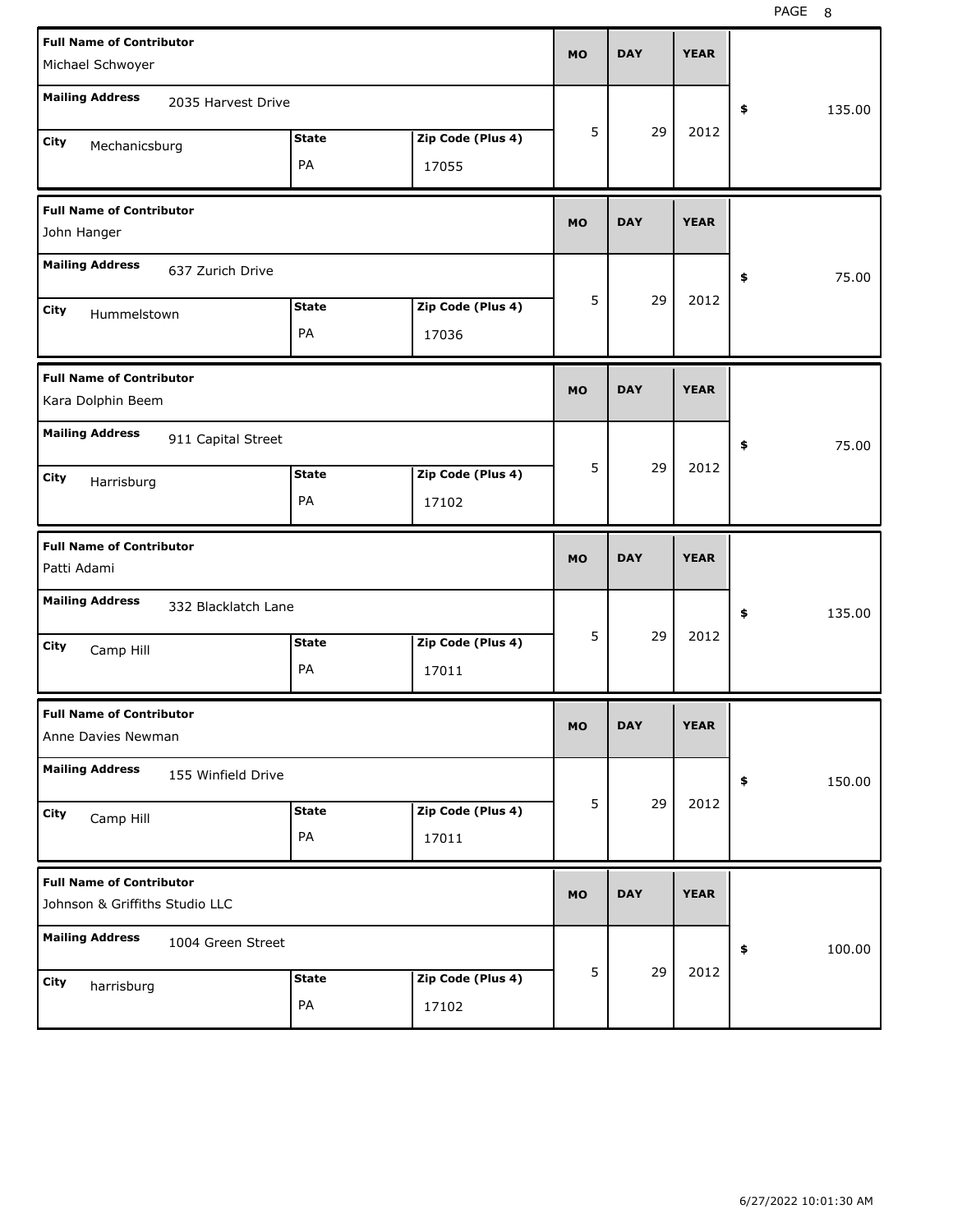| <b>Full Name of Contributor</b><br>Margaret Dierkers |                          |              |                   | <b>MO</b> | <b>DAY</b> | <b>YEAR</b> |              |
|------------------------------------------------------|--------------------------|--------------|-------------------|-----------|------------|-------------|--------------|
| <b>Mailing Address</b>                               | 4995 Saddle Brook Drive  |              |                   |           |            |             | \$<br>100.00 |
| City                                                 |                          | <b>State</b> | Zip Code (Plus 4) | 5         | 29         | 2012        |              |
| harrisburg                                           |                          | PA           | 17112             |           |            |             |              |
| <b>Full Name of Contributor</b><br>Paula Bussard     |                          |              |                   | <b>MO</b> | <b>DAY</b> | <b>YEAR</b> |              |
| <b>Mailing Address</b>                               | 99 E Yellowbreeches Road |              |                   |           |            |             | \$<br>100.00 |
| City<br>Carlisle                                     |                          | <b>State</b> | Zip Code (Plus 4) | 5         | 29         | 2012        |              |
|                                                      |                          | PA           | 17015             |           |            |             |              |
| <b>Full Name of Contributor</b><br>Diane Bowman      |                          |              |                   | <b>MO</b> | <b>DAY</b> | <b>YEAR</b> |              |
| <b>Mailing Address</b>                               | 136 Linglestown Road     |              |                   |           |            |             | \$<br>110.00 |
| City<br>Harrisburg                                   |                          | <b>State</b> | Zip Code (Plus 4) | 5         | 29         | 2012        |              |
|                                                      |                          | PA           | 17110             |           |            |             |              |
|                                                      |                          |              |                   |           |            |             |              |
| <b>Full Name of Contributor</b><br>Louise Kunkel     |                          |              |                   | <b>MO</b> | <b>DAY</b> | <b>YEAR</b> |              |
| <b>Mailing Address</b>                               | Unknown                  |              |                   |           |            |             | \$<br>100.00 |
| City                                                 |                          | <b>State</b> | Zip Code (Plus 4) | 5         | 29         | 2012        |              |
| Unknown                                              |                          | PA           | 17102             |           |            |             |              |
| <b>Full Name of Contributor</b><br>Diane Bowman      |                          |              |                   | МO        | DAY        | <b>YEAR</b> |              |
| <b>Mailing Address</b>                               | 136 Linglestown Road     |              |                   |           |            |             | 70.00<br>\$  |
| City                                                 |                          | <b>State</b> | Zip Code (Plus 4) | 5         | 29         | 2012        |              |
| harrisburg                                           |                          | PA           | 17110             |           |            |             |              |
| <b>Full Name of Contributor</b><br>Sari Stevens      |                          |              |                   | <b>MO</b> | <b>DAY</b> | <b>YEAR</b> |              |
| <b>Mailing Address</b>                               | 14 Ginnel Drive          |              |                   |           |            |             | 250.00<br>\$ |
| City<br>Camp Hill                                    |                          | <b>State</b> | Zip Code (Plus 4) | 5         | 29         | 2012        |              |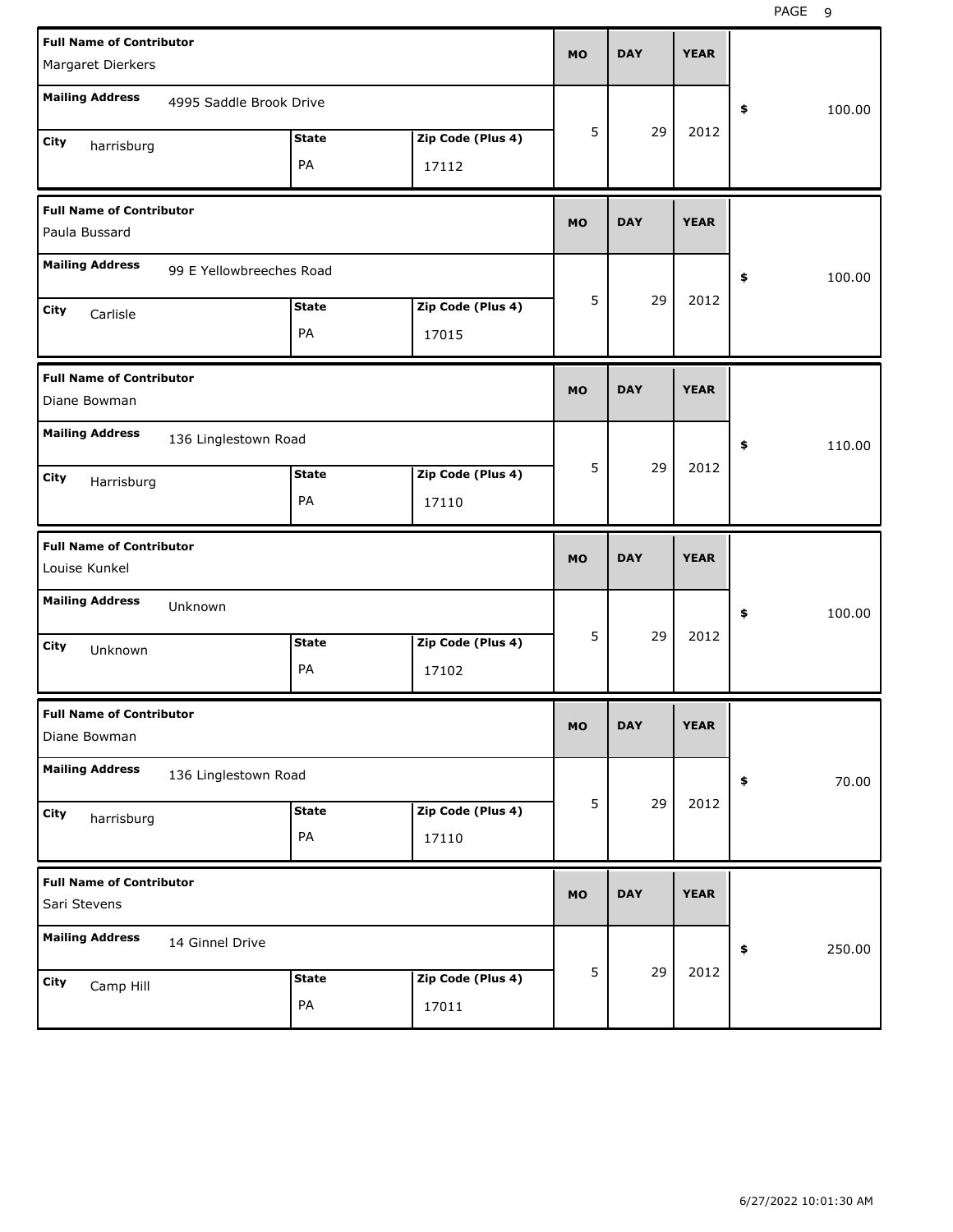| <b>Full Name of Contributor</b>               |              |                   |           |            |             |              |
|-----------------------------------------------|--------------|-------------------|-----------|------------|-------------|--------------|
| Colleen Kopp                                  |              |                   | <b>MO</b> | <b>DAY</b> | <b>YEAR</b> |              |
| <b>Mailing Address</b><br>301 Manchester Road |              |                   |           |            |             |              |
|                                               |              |                   | 5         | 29         | 2012        | \$<br>250.00 |
| City<br>Camp Hill                             | <b>State</b> | Zip Code (Plus 4) |           |            |             |              |
|                                               | PA           | 17011             |           |            |             |              |
| <b>Full Name of Contributor</b>               |              |                   |           |            |             |              |
| David McCorkle                                |              |                   | <b>MO</b> | <b>DAY</b> | <b>YEAR</b> |              |
| <b>Mailing Address</b><br>928 McCorkle Road   |              |                   |           |            |             | \$<br>250.00 |
| City<br>Mechanicsburg                         | <b>State</b> | Zip Code (Plus 4) | 5         | 29         | 2012        |              |
|                                               | PA           | 17055             |           |            |             |              |
| <b>Full Name of Contributor</b>               |              |                   |           |            |             |              |
| Peter Ballantine                              |              |                   | <b>MO</b> | <b>DAY</b> | <b>YEAR</b> |              |
| <b>Mailing Address</b><br>18 S Wharf Road     |              |                   |           |            |             | \$<br>135.00 |
| City<br>Mechanicsburg                         | <b>State</b> | Zip Code (Plus 4) | 5         | 29         | 2012        |              |
|                                               | PA           | 17055             |           |            |             |              |
|                                               |              |                   |           |            |             |              |
| <b>Full Name of Contributor</b>               |              |                   |           |            |             |              |
| Thomas DeWall                                 |              |                   | <b>MO</b> | <b>DAY</b> | <b>YEAR</b> |              |
| <b>Mailing Address</b><br>330 Acre Drive      |              |                   |           |            |             | \$<br>135.00 |
| City<br>Carlisle                              | <b>State</b> | Zip Code (Plus 4) | 5         | 29         | 2012        |              |
|                                               | PA           | 17013             |           |            |             |              |
| <b>Full Name of Contributor</b>               |              |                   |           |            |             |              |
| Seth Stuebbe                                  |              |                   | <b>MO</b> | <b>DAY</b> | <b>YEAR</b> |              |
| <b>Mailing Address</b><br>2618 Arcona Road    |              |                   |           |            |             | \$<br>135.00 |
| City                                          | <b>State</b> | Zip Code (Plus 4) | 5         | 29         | 2012        |              |
| Mechanicsburg                                 | PA           | 17055             |           |            |             |              |
| <b>Full Name of Contributor</b>               |              |                   |           |            |             |              |
| David Vitale                                  |              |                   | <b>MO</b> | <b>DAY</b> | <b>YEAR</b> |              |
| <b>Mailing Address</b><br>Unknown             |              |                   |           |            |             | \$<br>200.00 |
| City<br>Unknown                               | <b>State</b> | Zip Code (Plus 4) | 5         | 29         | 2012        |              |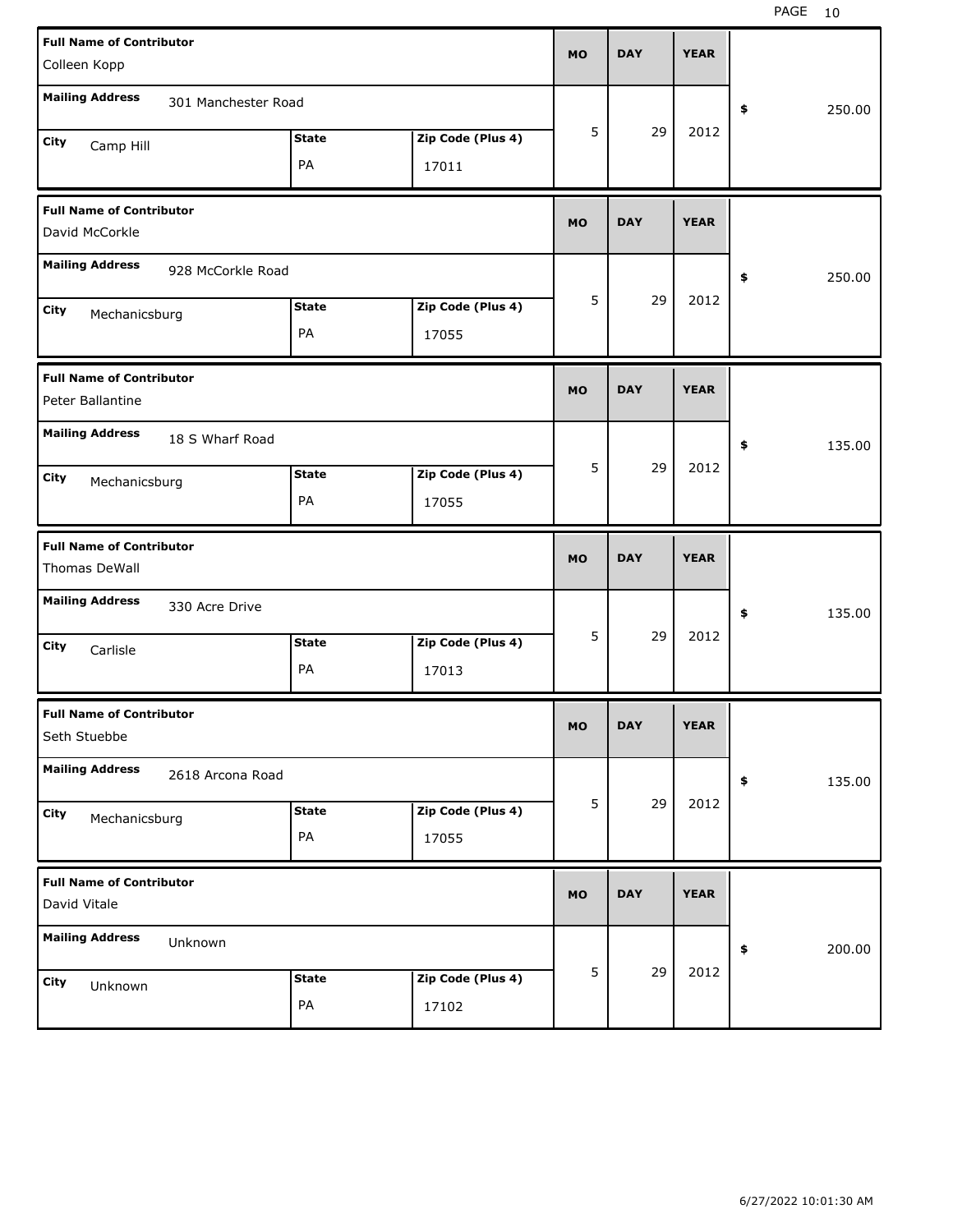| <b>Full Name of Contributor</b><br>Alexander Reber                                 | <b>MO</b> | <b>DAY</b>     | <b>YEAR</b> |              |
|------------------------------------------------------------------------------------|-----------|----------------|-------------|--------------|
| <b>Mailing Address</b><br>246 North Street                                         |           |                |             | 175.00<br>\$ |
| Zip Code (Plus 4)<br><b>State</b><br>City<br>Harrisburg<br>PA<br>17101             | 5         | 29             | 2012        |              |
| <b>Full Name of Contributor</b><br>Deborah Roach                                   | <b>MO</b> | <b>DAY</b>     | <b>YEAR</b> |              |
| <b>Mailing Address</b><br>16 Meadow Drive                                          |           |                |             | 100.00<br>\$ |
| Zip Code (Plus 4)<br><b>State</b><br>City<br>Camp Hill<br>PA<br>17011              | 5         | 29             | 2012        |              |
| <b>Full Name of Contributor</b><br>Deborah Roach                                   | <b>MO</b> | <b>DAY</b>     | <b>YEAR</b> |              |
| <b>Mailing Address</b><br>16 Meadow Drive                                          |           |                |             | 59.36<br>\$  |
| Zip Code (Plus 4)<br><b>State</b><br>City<br>Camp Hill<br>PA<br>17011              | 5         | 31             | 2012        |              |
|                                                                                    |           |                |             |              |
| <b>Full Name of Contributor</b><br>Mandy Miller                                    | <b>MO</b> | <b>DAY</b>     | <b>YEAR</b> |              |
| <b>Mailing Address</b><br>585 Pomander Avenue                                      |           |                |             | 250.00<br>\$ |
| Zip Code (Plus 4)<br><b>State</b><br>City<br>Reading<br>PA<br>19606                | 6         | 4              | 2012        |              |
| <b>Full Name of Contributor</b><br>Jane Masters Nase                               | <b>MO</b> | <b>DAY</b>     | <b>YEAR</b> |              |
| <b>Mailing Address</b><br>679 Lincoln Drive                                        |           |                |             | 125.00<br>\$ |
| Zip Code (Plus 4)<br><b>State</b><br>City<br><b>Sinking Springs</b><br>PA<br>19608 | 6         | 4              | 2012        |              |
| <b>Full Name of Contributor</b><br>Meridyth Cutler                                 | <b>MO</b> | <b>DAY</b>     | <b>YEAR</b> |              |
| <b>Mailing Address</b><br>PO Box 412                                               |           | $\overline{4}$ | 2012        | 75.00<br>\$  |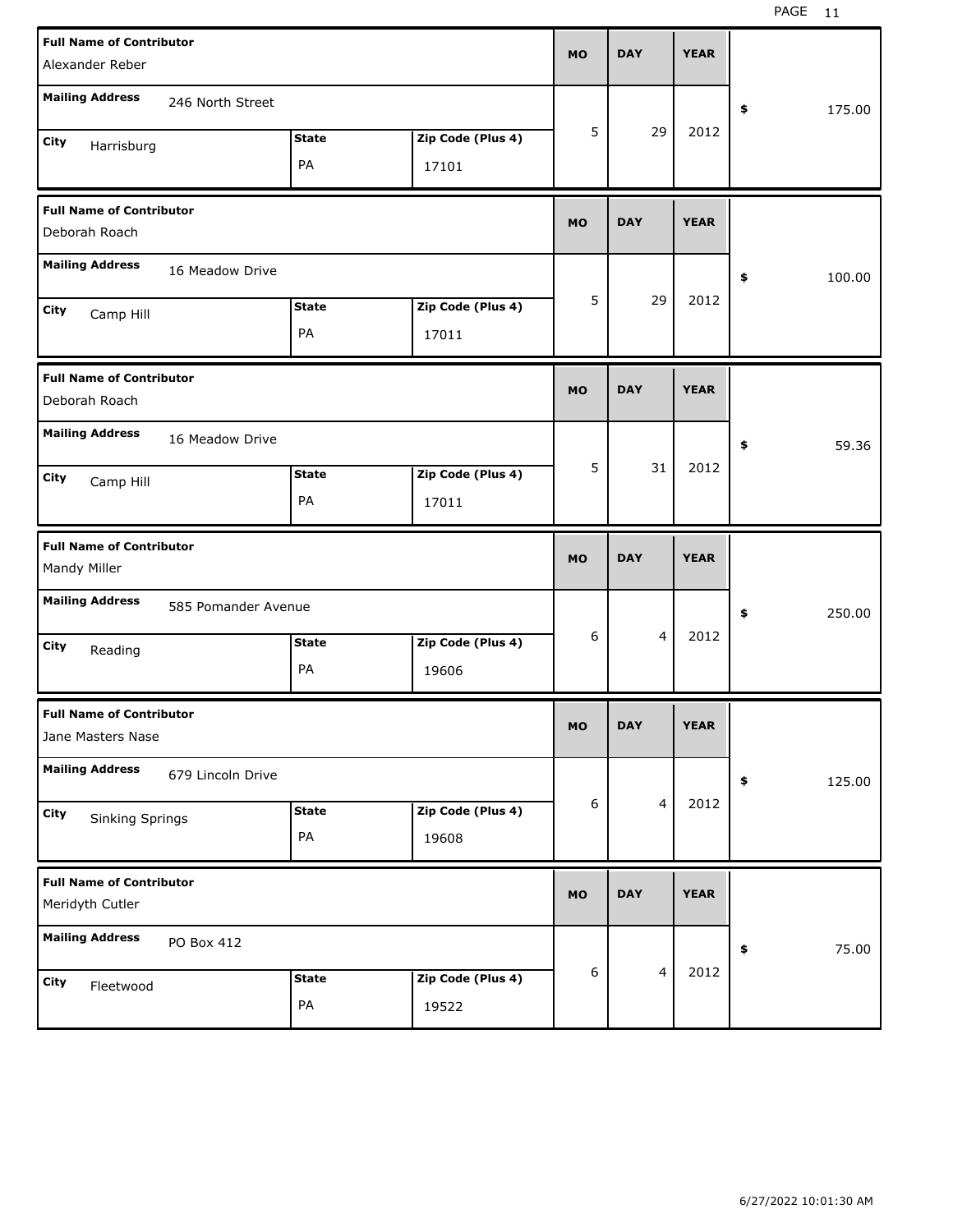| <b>Full Name of Contributor</b><br>Jamini Vincent Davies               | <b>MO</b> | <b>DAY</b> |                         | <b>YEAR</b> |              |
|------------------------------------------------------------------------|-----------|------------|-------------------------|-------------|--------------|
| <b>Mailing Address</b><br>127 E Sycamore Street                        |           |            |                         |             | \$<br>75.00  |
| Zip Code (Plus 4)<br><b>State</b><br>City<br>Pittsburgh<br>PA<br>15211 | 6         |            | 4                       | 2012        |              |
| <b>Full Name of Contributor</b><br>Ritchie Tabachnick                  | <b>MO</b> | <b>DAY</b> |                         | <b>YEAR</b> |              |
| <b>Mailing Address</b><br>111 Grandview Avenue #201                    |           |            |                         |             | \$<br>250.00 |
| Zip Code (Plus 4)<br><b>State</b><br>City<br>Pittsburgh<br>PA<br>15211 | 6         |            | 4                       | 2012        |              |
| <b>Full Name of Contributor</b><br>Carrie Hagen                        | <b>MO</b> | <b>DAY</b> |                         | <b>YEAR</b> |              |
| <b>Mailing Address</b><br>310 Garnet Way                               |           |            |                         |             | \$<br>206.00 |
| Zip Code (Plus 4)<br><b>State</b><br>City<br>Pittsburgh<br>PA<br>15224 | 6         |            | 4                       | 2012        |              |
|                                                                        |           |            |                         |             |              |
| <b>Full Name of Contributor</b><br>Dorle Weil                          | <b>MO</b> | <b>DAY</b> |                         | <b>YEAR</b> |              |
| <b>Mailing Address</b><br>1382 NTN-Langhorne Road, Apt M-101           |           |            |                         |             | \$<br>125.00 |
| <b>State</b><br>Zip Code (Plus 4)<br>City<br>Newtown<br>PA<br>18940    | 6         |            | 4                       | 2012        |              |
| <b>Full Name of Contributor</b><br>Lois Cohen                          | <b>MO</b> | <b>DAY</b> |                         | <b>YEAR</b> |              |
| <b>Mailing Address</b><br>1505 Lorraine Road                           |           |            |                         |             | 250.00<br>\$ |
| Zip Code (Plus 4)<br><b>State</b><br>City<br>Reading<br>PA<br>19604    | 6         |            | $\overline{\mathbf{4}}$ | 2012        |              |
| <b>Full Name of Contributor</b><br>Diane Snyder                        | <b>MO</b> | <b>DAY</b> |                         | <b>YEAR</b> |              |
| <b>Mailing Address</b><br>1181 King Road                               | 6         |            | $\overline{\mathbf{4}}$ | 2012        | 75.00<br>\$  |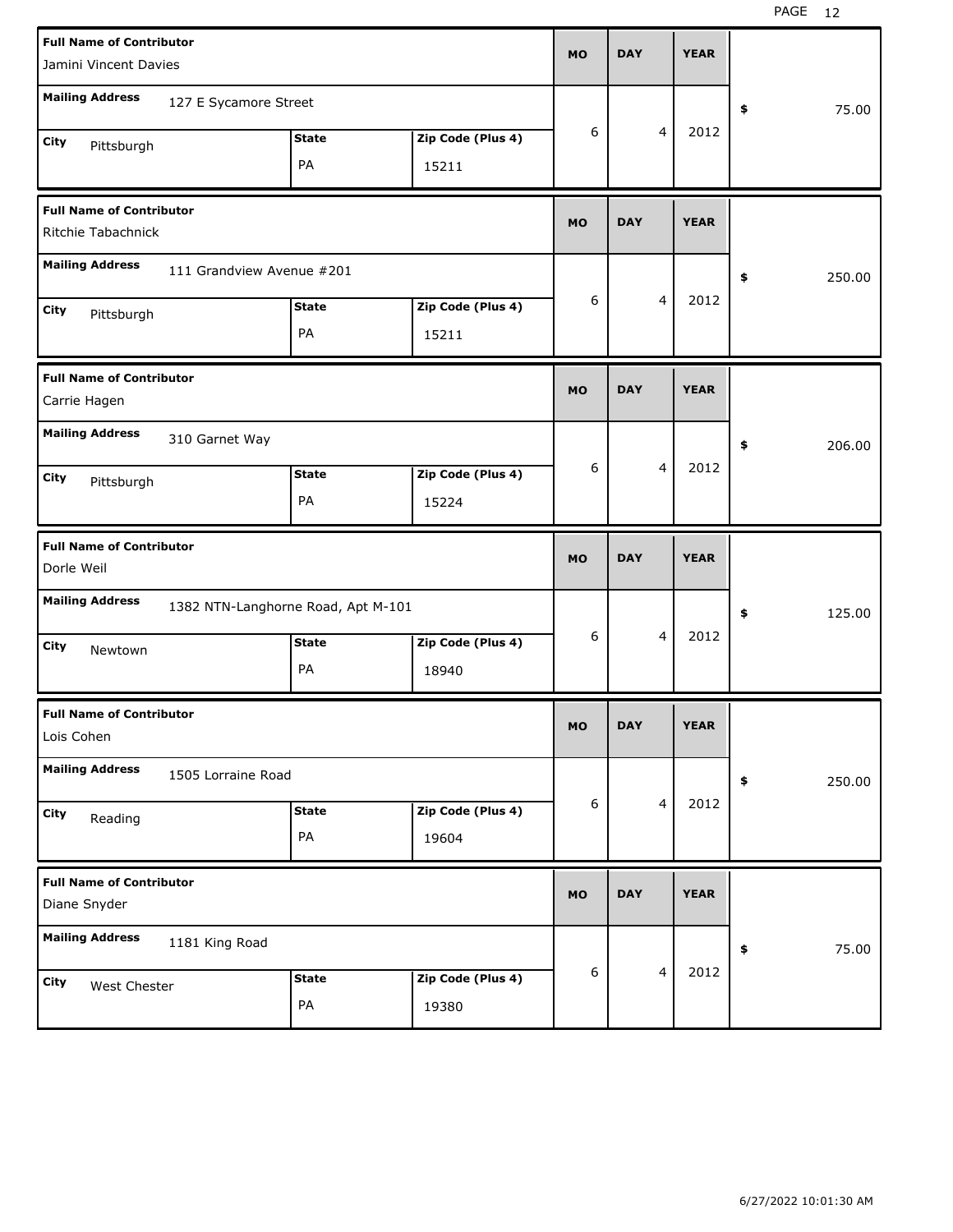| <b>Full Name of Contributor</b>                        |              |                   |           |            |   | <b>YEAR</b> |            |        |
|--------------------------------------------------------|--------------|-------------------|-----------|------------|---|-------------|------------|--------|
| Elise Jones                                            |              |                   | <b>MO</b> | <b>DAY</b> |   |             |            |        |
| <b>Mailing Address</b><br>1382 Newtown Langhorne #G101 |              |                   |           |            |   |             | \$         | 250.00 |
| City<br>Newtown                                        | <b>State</b> | Zip Code (Plus 4) | 6         |            | 4 | 2012        |            |        |
|                                                        | PA           | 18940             |           |            |   |             |            |        |
| <b>Full Name of Contributor</b><br>Austra Gaige        |              |                   | <b>MO</b> | <b>DAY</b> |   | <b>YEAR</b> |            |        |
| <b>Mailing Address</b><br>6 Whitepine Gulch            |              |                   |           |            |   |             | \$         | 250.00 |
| City<br>Reading                                        | <b>State</b> | Zip Code (Plus 4) | 6         |            | 4 | 2012        |            |        |
|                                                        | PA           | 19607             |           |            |   |             |            |        |
| <b>Full Name of Contributor</b><br>Ronald Smith        |              |                   | <b>MO</b> | <b>DAY</b> |   | <b>YEAR</b> |            |        |
| <b>Mailing Address</b><br>323 Charlestown Lane         |              |                   |           |            |   |             | \$         | 125.00 |
| City<br>Wyomissing                                     | <b>State</b> | Zip Code (Plus 4) | 6         | 4          |   | 2012        |            |        |
|                                                        | PA           | 19610             |           |            |   |             |            |        |
|                                                        |              |                   |           |            |   |             |            |        |
| <b>Full Name of Contributor</b><br>Marcia Filstein     |              |                   | <b>MO</b> | <b>DAY</b> |   | <b>YEAR</b> |            |        |
| <b>Mailing Address</b><br>1801 Reading Blvd            |              |                   |           |            |   |             | \$         | 125.00 |
| City                                                   | <b>State</b> | Zip Code (Plus 4) | 6         |            | 4 | 2012        |            |        |
| Wyomissing                                             | PA           | 19610             |           |            |   |             |            |        |
| <b>Full Name of Contributor</b><br>JoAnne Forman       |              |                   | MO.       | DAY        |   | YEAK        |            |        |
| <b>Mailing Address</b><br>103 Industrial Drive         |              |                   |           |            |   |             | $\pmb{\$}$ | 150.00 |
| City                                                   | <b>State</b> | Zip Code (Plus 4) | 6         |            | 4 | 2012        |            |        |
| Gilbertsville                                          | PA           | 19525             |           |            |   |             |            |        |
| <b>Full Name of Contributor</b><br>John Morgan         |              |                   | <b>MO</b> | <b>DAY</b> |   | <b>YEAR</b> |            |        |
| <b>Mailing Address</b><br>PO Box 318                   |              |                   |           |            |   |             | \$         | 75.00  |
| City<br>Oley                                           | <b>State</b> | Zip Code (Plus 4) | 6         |            | 4 | 2012        |            |        |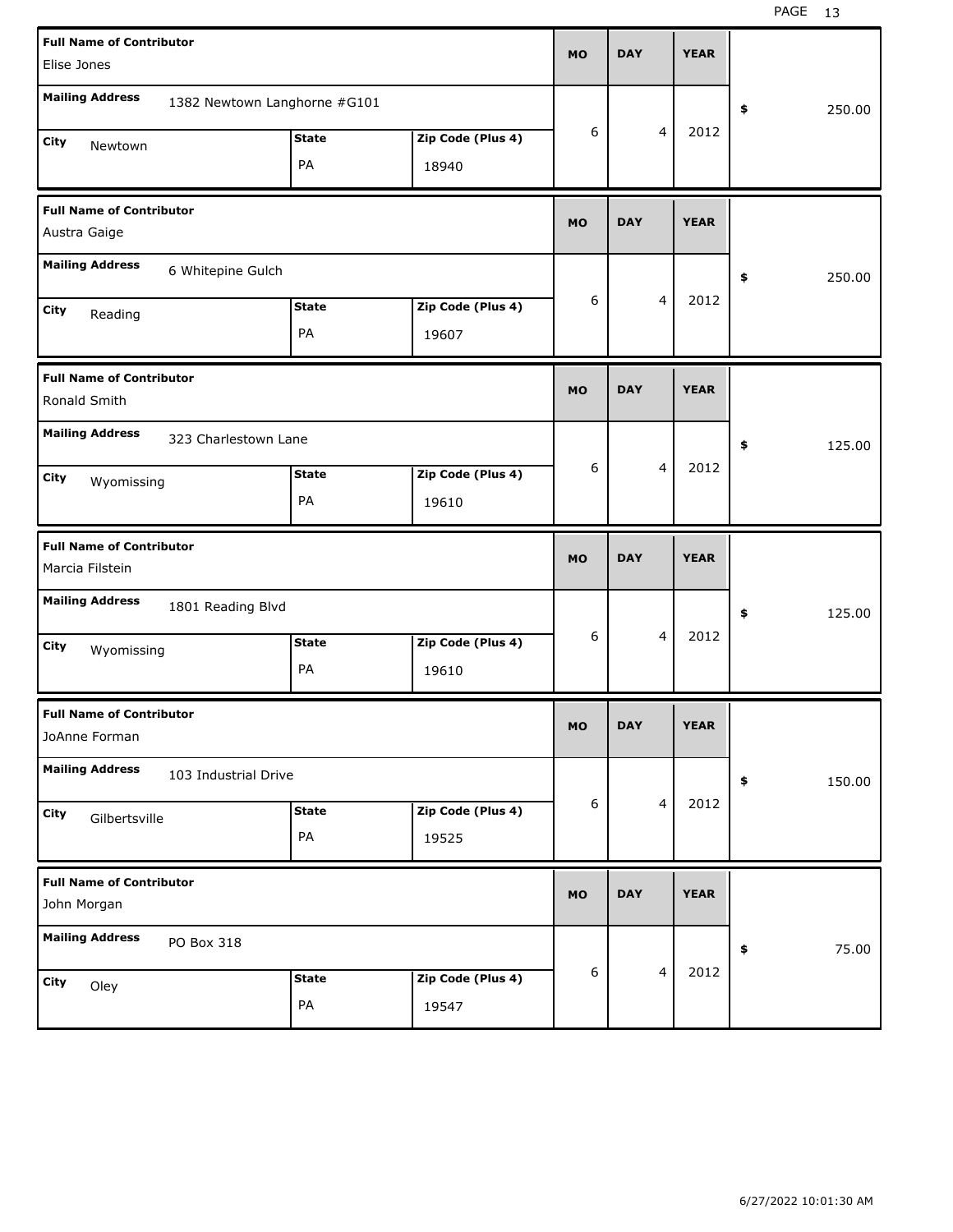| <b>Full Name of Contributor</b> |                       |                    |                            | <b>MO</b> | <b>DAY</b> |                | <b>YEAR</b> |              |
|---------------------------------|-----------------------|--------------------|----------------------------|-----------|------------|----------------|-------------|--------------|
| Victoria Fisher                 |                       |                    |                            |           |            |                |             |              |
| <b>Mailing Address</b>          | 46 Swamp Road         |                    |                            |           |            |                |             | \$<br>125.00 |
| City<br>Wernersville            |                       | <b>State</b>       | Zip Code (Plus 4)          | 6         |            | $\overline{4}$ | 2012        |              |
|                                 |                       | PA                 | 19565                      |           |            |                |             |              |
|                                 |                       |                    |                            |           |            |                |             |              |
| <b>Full Name of Contributor</b> |                       |                    |                            |           |            |                |             |              |
| William Woolworth III           |                       |                    |                            | <b>MO</b> | <b>DAY</b> |                | <b>YEAR</b> |              |
| <b>Mailing Address</b>          | PO BOx 4332           |                    |                            |           |            |                |             | \$<br>75.00  |
|                                 |                       | <b>State</b>       | Zip Code (Plus 4)          | 6         |            | $\overline{4}$ | 2012        |              |
| City<br>Reading                 |                       |                    |                            |           |            |                |             |              |
|                                 |                       | PA                 | 19606                      |           |            |                |             |              |
| <b>Full Name of Contributor</b> |                       |                    |                            |           |            |                |             |              |
| Patricia Minehart               |                       |                    |                            | <b>MO</b> | <b>DAY</b> |                | <b>YEAR</b> |              |
| <b>Mailing Address</b>          |                       |                    |                            |           |            |                |             |              |
|                                 | 1148 Van Reed Road    |                    |                            |           |            |                |             | \$<br>150.00 |
| City<br>Reading                 |                       | <b>State</b>       | Zip Code (Plus 4)          | 6         |            | $\overline{4}$ | 2012        |              |
|                                 |                       | PA                 | 19605                      |           |            |                |             |              |
|                                 |                       |                    |                            |           |            |                |             |              |
|                                 |                       |                    |                            |           |            |                |             |              |
| <b>Full Name of Contributor</b> |                       |                    |                            |           |            |                |             |              |
| Noel Karasin                    |                       |                    |                            | <b>MO</b> | <b>DAY</b> |                | <b>YEAR</b> |              |
| <b>Mailing Address</b>          | 337 Roack Hollow Road |                    |                            |           |            |                |             | \$<br>100.00 |
|                                 |                       |                    |                            | 6         |            | $\overline{4}$ | 2012        |              |
| City<br>Birdsboro               |                       | <b>State</b>       | Zip Code (Plus 4)          |           |            |                |             |              |
|                                 |                       | PA                 | 19508                      |           |            |                |             |              |
| <b>Full Name of Contributor</b> |                       |                    |                            |           |            |                |             |              |
| J Raymond Brubaker              |                       |                    |                            | <b>MO</b> | <b>DAY</b> |                | <b>YEAR</b> |              |
|                                 |                       |                    |                            |           |            |                |             |              |
| <b>Mailing Address</b>          | 3407 Perkiomen Avenue |                    |                            |           |            |                |             | \$<br>75.00  |
| City                            |                       | State              | Zip Code (Plus 4)          | 6         |            | $\overline{4}$ | 2012        |              |
| Reading                         |                       | PA                 | 19606                      |           |            |                |             |              |
|                                 |                       |                    |                            |           |            |                |             |              |
| <b>Full Name of Contributor</b> |                       |                    |                            | <b>MO</b> | <b>DAY</b> |                | <b>YEAR</b> |              |
| Suzanne Palmer                  |                       |                    |                            |           |            |                |             |              |
| <b>Mailing Address</b>          | 806 Farr Place        |                    |                            |           |            |                |             |              |
|                                 |                       |                    |                            |           |            | $\overline{4}$ |             | \$<br>250.00 |
| City<br>Reading                 |                       | <b>State</b><br>PA | Zip Code (Plus 4)<br>19611 | 6         |            |                | 2012        |              |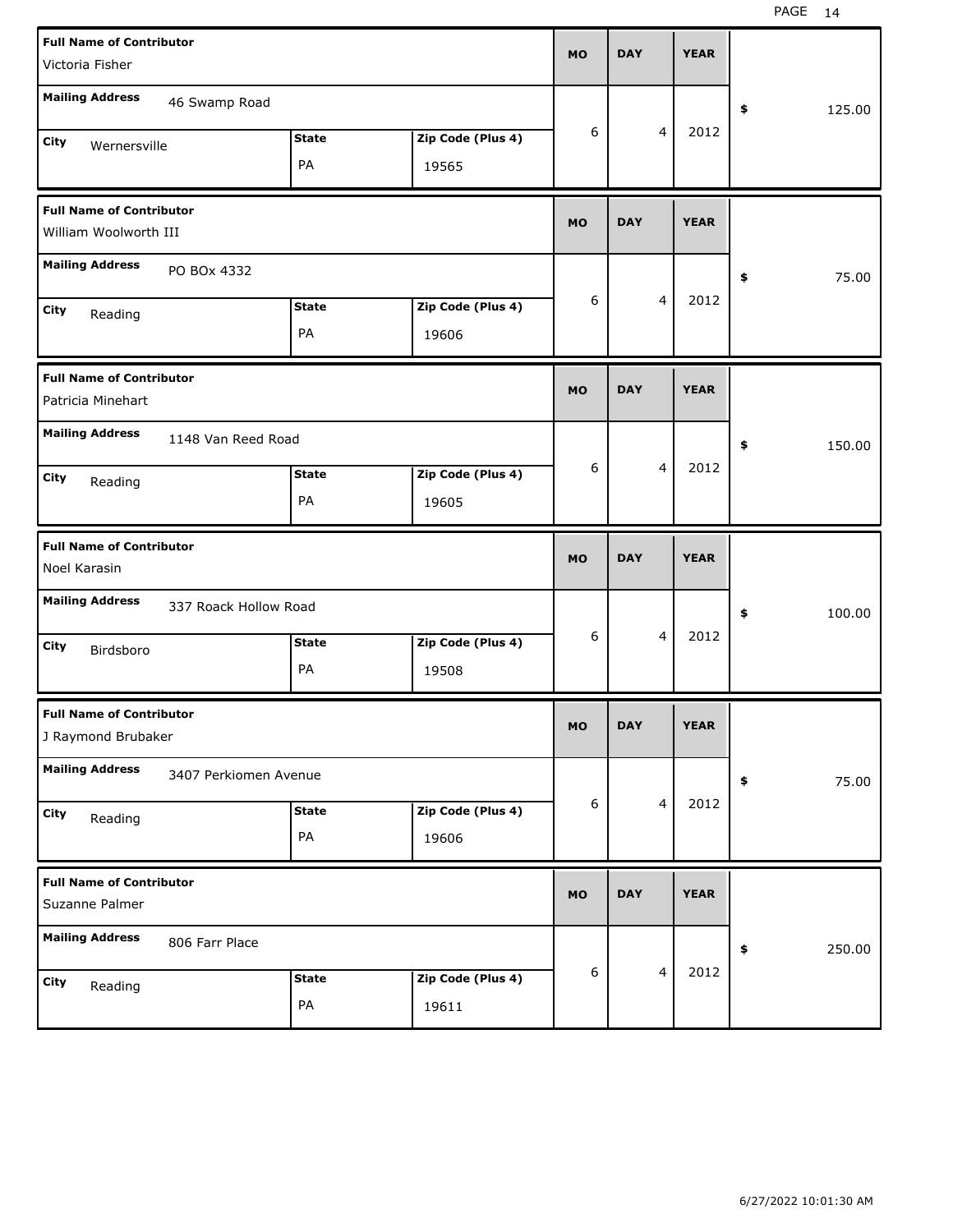| <b>Full Name of Contributor</b>                |                    |                            | <b>MO</b> | <b>DAY</b> |                         | <b>YEAR</b> |              |
|------------------------------------------------|--------------------|----------------------------|-----------|------------|-------------------------|-------------|--------------|
| Delite Hawk                                    |                    |                            |           |            |                         |             |              |
| <b>Mailing Address</b><br>1963 Meadow Lane     |                    |                            |           |            |                         |             | \$<br>75.00  |
| City                                           | <b>State</b>       | Zip Code (Plus 4)          | 6         |            | $\overline{4}$          | 2012        |              |
| Wyomissing                                     | PA                 | 19610                      |           |            |                         |             |              |
|                                                |                    |                            |           |            |                         |             |              |
| <b>Full Name of Contributor</b>                |                    |                            |           |            |                         |             |              |
| Nancy Lang Boyer                               |                    |                            | <b>MO</b> | <b>DAY</b> |                         | <b>YEAR</b> |              |
| <b>Mailing Address</b><br>Box 157              |                    |                            |           |            |                         |             | \$<br>125.00 |
| City                                           | <b>State</b>       | Zip Code (Plus 4)          | 6         |            | $\overline{4}$          | 2012        |              |
| Boyertown                                      | PA                 |                            |           |            |                         |             |              |
|                                                |                    | 19512                      |           |            |                         |             |              |
| <b>Full Name of Contributor</b>                |                    |                            |           |            |                         |             |              |
| Barbara Rosenzweig                             |                    |                            | <b>MO</b> | <b>DAY</b> |                         | <b>YEAR</b> |              |
| <b>Mailing Address</b><br>310 Greenbriar Road  |                    |                            |           |            |                         |             | \$<br>150.00 |
| City                                           | <b>State</b>       | Zip Code (Plus 4)          | 6         |            | 4                       | 2012        |              |
| Wyomissing                                     | PA                 | 19610                      |           |            |                         |             |              |
|                                                |                    |                            |           |            |                         |             |              |
|                                                |                    |                            |           |            |                         |             |              |
| <b>Full Name of Contributor</b>                |                    |                            |           |            |                         |             |              |
| D Robert Oppenheimer Jr                        |                    |                            | <b>MO</b> | <b>DAY</b> |                         | <b>YEAR</b> |              |
|                                                |                    |                            |           |            |                         |             |              |
| <b>Mailing Address</b><br>1977 Meadow Lane     |                    |                            |           |            |                         |             | \$<br>150.00 |
|                                                |                    |                            | 6         |            | $\overline{4}$          | 2012        |              |
| City<br>Wyomissing                             | <b>State</b>       | Zip Code (Plus 4)          |           |            |                         |             |              |
|                                                | PA                 | 19610                      |           |            |                         |             |              |
| <b>Full Name of Contributor</b>                |                    |                            |           |            |                         |             |              |
| Mark Rozzi                                     |                    |                            | <b>MO</b> | <b>DAY</b> |                         | <b>YEAR</b> |              |
|                                                |                    |                            |           |            |                         |             |              |
| <b>Mailing Address</b><br>4320 Danor Drive     |                    |                            |           |            |                         |             | \$<br>150.00 |
|                                                |                    |                            | 6         |            | $\overline{\mathbf{4}}$ | 2012        |              |
| City<br>Reading                                | <b>State</b>       | Zip Code (Plus 4)          |           |            |                         |             |              |
|                                                | PA                 | 19605                      |           |            |                         |             |              |
|                                                |                    |                            |           |            |                         |             |              |
| <b>Full Name of Contributor</b>                |                    |                            | <b>MO</b> | <b>DAY</b> |                         | <b>YEAR</b> |              |
| Ethan Smith                                    |                    |                            |           |            |                         |             |              |
| <b>Mailing Address</b><br>5925 Fifth Avenue D3 |                    |                            |           |            |                         |             | \$<br>100.00 |
|                                                |                    |                            | 6         |            | 13                      | 2012        |              |
| City<br>Pittsburgh                             | <b>State</b><br>PA | Zip Code (Plus 4)<br>15232 |           |            |                         |             |              |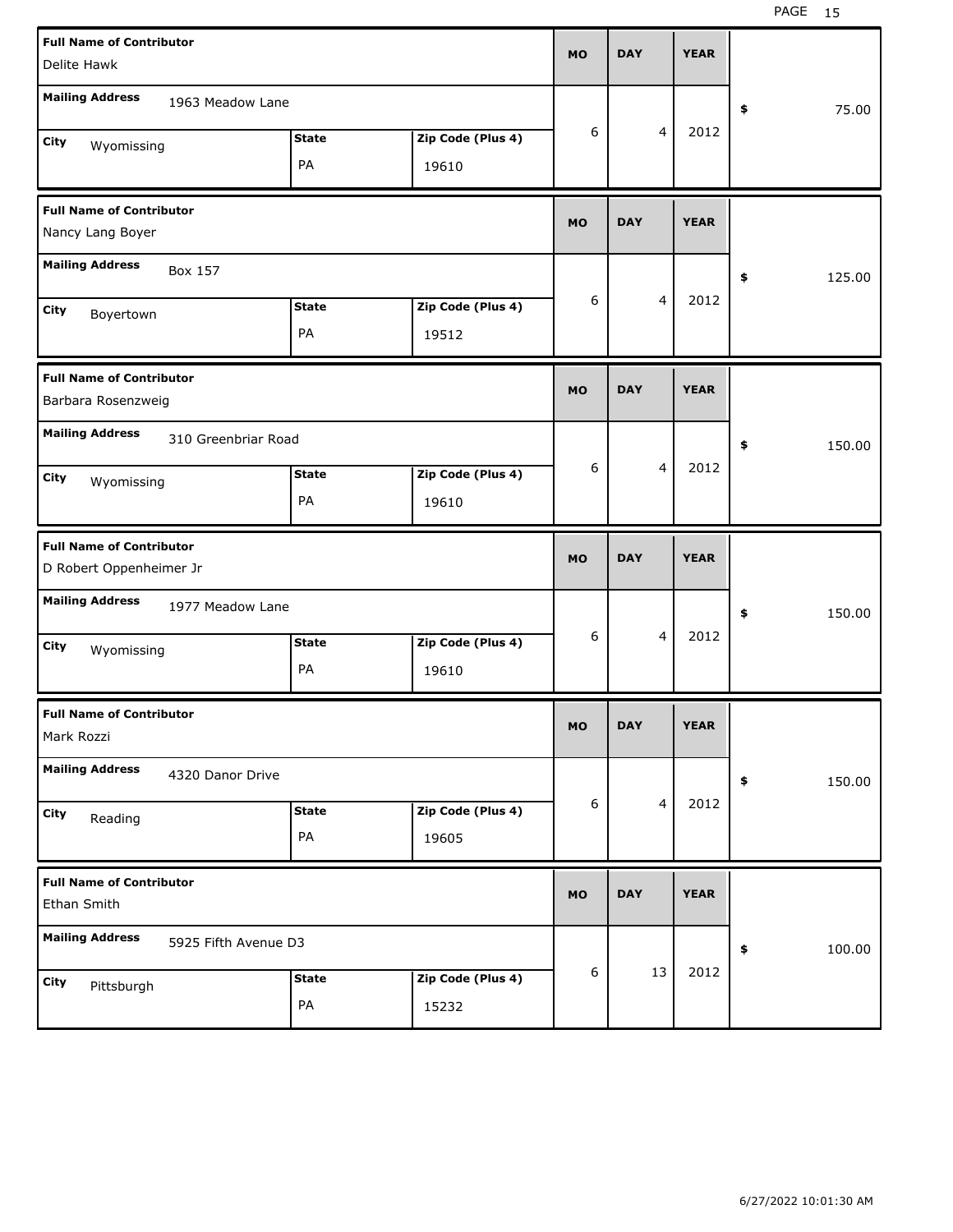| <b>Full Name of Contributor</b>                   |              |                   | <b>MO</b> | <b>DAY</b> | <b>YEAR</b> |              |       |
|---------------------------------------------------|--------------|-------------------|-----------|------------|-------------|--------------|-------|
| Amy Putnam                                        |              |                   |           |            |             |              |       |
| <b>Mailing Address</b><br>2016 Alexis Drive       |              |                   |           |            |             | 250.00<br>\$ |       |
| City<br>Harrisburg                                | <b>State</b> | Zip Code (Plus 4) | 6         | 13         | 2012        |              |       |
|                                                   | PA           | 17110             |           |            |             |              |       |
| <b>Full Name of Contributor</b>                   |              |                   | <b>MO</b> | <b>DAY</b> | <b>YEAR</b> |              |       |
| Jo Ellen Bowman                                   |              |                   |           |            |             |              |       |
| <b>Mailing Address</b><br>1410 State Ret 56       |              |                   |           |            |             | \$<br>100.00 |       |
| City<br>Apollo                                    | <b>State</b> | Zip Code (Plus 4) | 7         | 13         | 2012        |              |       |
|                                                   | PA           | 15613             |           |            |             |              |       |
| <b>Full Name of Contributor</b>                   |              |                   | <b>MO</b> | <b>DAY</b> | <b>YEAR</b> |              |       |
| Patricia Cutkosky                                 |              |                   |           |            |             |              |       |
| <b>Mailing Address</b><br>1209 Wightman Street    |              |                   |           |            |             | \$<br>250.00 |       |
| City<br>Pittsburgh                                | <b>State</b> | Zip Code (Plus 4) | 7         | 13         | 2012        |              |       |
|                                                   | PA           | 15217             |           |            |             |              |       |
|                                                   |              |                   |           |            |             |              |       |
| <b>Full Name of Contributor</b>                   |              |                   | <b>MO</b> | <b>DAY</b> | <b>YEAR</b> |              |       |
| Patricia Saylor                                   |              |                   |           |            |             |              |       |
| <b>Mailing Address</b><br>251 South Center Street |              |                   |           |            |             | \$           | 75.00 |
| City<br>Beavertown                                | <b>State</b> | Zip Code (Plus 4) | 7         | 26         | 2012        |              |       |
|                                                   | PA           | 17813             |           |            |             |              |       |
| <b>Full Name of Contributor</b>                   |              |                   | <b>MO</b> | <b>DAY</b> | <b>YEAR</b> |              |       |
| Louise Hemmingsen                                 |              |                   |           |            |             |              |       |
| <b>Mailing Address</b><br>107 Crosslands Drive    |              |                   |           |            |             | \$<br>100.00 |       |
| City<br>Kennett Square                            | <b>State</b> | Zip Code (Plus 4) | 8         | 10         | 2012        |              |       |
|                                                   | PA           | 19348             |           |            |             |              |       |
| <b>Full Name of Contributor</b>                   |              |                   |           |            |             |              |       |
| Nancy Weaver                                      |              |                   | <b>MO</b> | <b>DAY</b> | <b>YEAR</b> |              |       |
| <b>Mailing Address</b><br>RD 2 114 Jaffrey Road   |              |                   |           |            |             | 125.00<br>\$ |       |
| City<br>Malvern                                   | <b>State</b> | Zip Code (Plus 4) | 8         | $10\,$     | 2012        |              |       |
|                                                   | PA           | 19355             |           |            |             |              |       |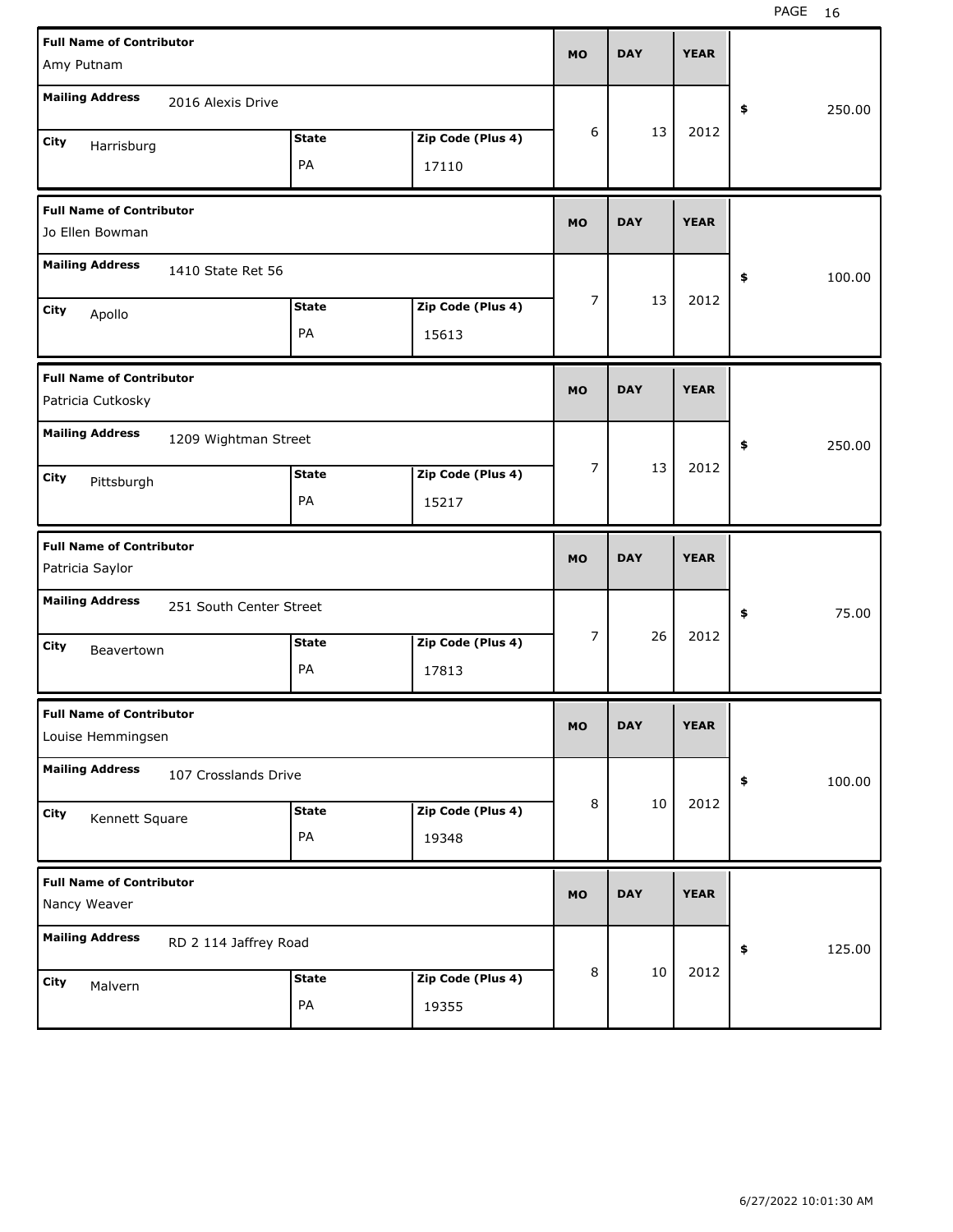| <b>Full Name of Contributor</b><br>Nancy Ross                                 | <b>MO</b> | <b>DAY</b> | <b>YEAR</b> |              |
|-------------------------------------------------------------------------------|-----------|------------|-------------|--------------|
| <b>Mailing Address</b><br>416 Bunnell Farm Road                               |           |            |             | \$<br>100.00 |
| Zip Code (Plus 4)<br><b>State</b><br>City<br><b>Union Dale</b><br>PA<br>18470 | 8         | 10         | 2012        |              |
| <b>Full Name of Contributor</b><br>nancy Posel                                | <b>MO</b> | <b>DAY</b> | <b>YEAR</b> |              |
| <b>Mailing Address</b><br>1060 Mill Road Circle                               |           |            |             | 250.00<br>\$ |
| Zip Code (Plus 4)<br><b>State</b><br>City<br>Jenkintown<br>PA<br>19046        | 8         | 10         | 2012        |              |
| <b>Full Name of Contributor</b><br>Jean Baker                                 | <b>MO</b> | <b>DAY</b> | <b>YEAR</b> |              |
| <b>Mailing Address</b><br>3 Toby Run Road                                     |           |            |             | \$<br>100.00 |
| <b>State</b><br>Zip Code (Plus 4)<br>City<br>Danville<br>PA<br>17821          | 8         | 10         | 2012        |              |
|                                                                               |           |            |             |              |
| <b>Full Name of Contributor</b><br>Suzanne Schapiro Schless                   | <b>MO</b> | <b>DAY</b> | <b>YEAR</b> |              |
| <b>Mailing Address</b><br>1500 Powell Road                                    |           |            |             | 125.00<br>\$ |
| Zip Code (Plus 4)<br><b>State</b><br>City<br>Coatesville<br>PA<br>19320       | 8         | 10         | 2012        |              |
| <b>Full Name of Contributor</b><br>Patricia Thomas                            | <b>MO</b> | <b>DAY</b> | <b>YEAR</b> |              |
| <b>Mailing Address</b><br>3450 Church School Road                             |           |            |             | \$<br>200.00 |
| Zip Code (Plus 4)<br><b>State</b><br>City<br>Doylestown<br>PA<br>18902        | 8         | $10\,$     | 2012        |              |
| <b>Full Name of Contributor</b><br>Susan Smith Stedman                        | <b>MO</b> | <b>DAY</b> | <b>YEAR</b> |              |
| <b>Mailing Address</b><br>5 Park Avenue                                       | 8         | $10\,$     | 2012        | \$<br>100.00 |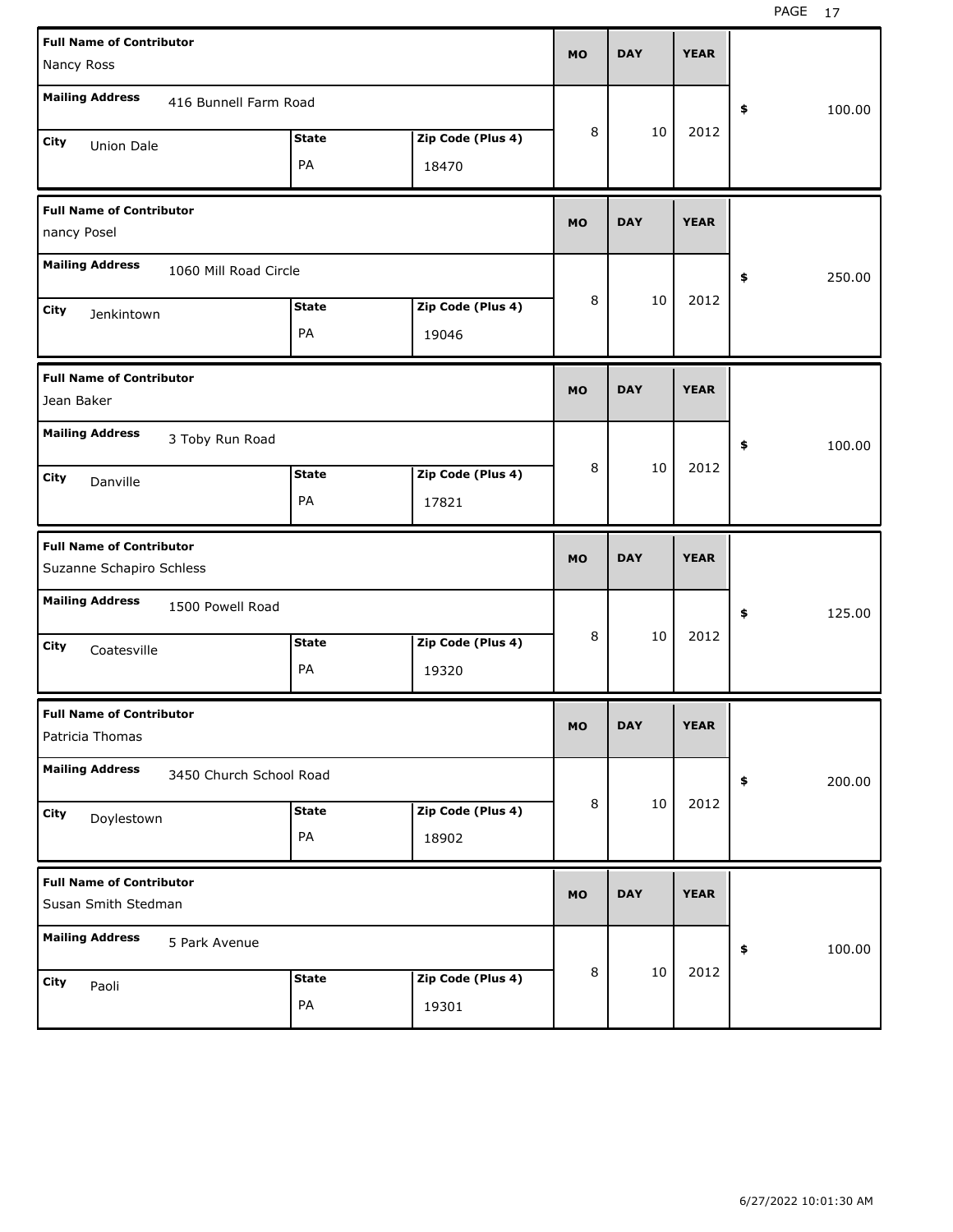| <b>Full Name of Contributor</b>                     |                   | <b>MO</b> | <b>DAY</b> | <b>YEAR</b> |              |
|-----------------------------------------------------|-------------------|-----------|------------|-------------|--------------|
| Marisa Wigglesworth                                 |                   |           |            |             |              |
| <b>Mailing Address</b><br>818 North taney Street    |                   |           |            |             | \$<br>150.00 |
| <b>State</b><br><b>City</b><br>Philadelphia         | Zip Code (Plus 4) | 8         | 23         | 2012        |              |
| PA                                                  | 19130             |           |            |             |              |
| <b>Full Name of Contributor</b><br>Robert Brokerick |                   | <b>MO</b> | <b>DAY</b> | <b>YEAR</b> |              |
| <b>Mailing Address</b><br>818 Queen Drive           |                   |           |            |             | 100.00<br>\$ |
| <b>State</b><br><b>City</b><br>West Chester         | Zip Code (Plus 4) | 8         | 23         | 2012        |              |
| PA                                                  | 19380             |           |            |             |              |
| <b>Full Name of Contributor</b><br>Ludwig Schlecht  |                   | <b>MO</b> | <b>DAY</b> | <b>YEAR</b> |              |
| <b>Mailing Address</b><br>2501 Liberty Street       |                   |           |            |             | \$<br>100.00 |
| <b>State</b><br><b>City</b><br>Allentown            | Zip Code (Plus 4) | 8         | 23         | 2012        |              |
| PA                                                  | 18104             |           |            |             |              |
|                                                     |                   |           |            |             |              |
| <b>Full Name of Contributor</b><br>Susan Catherwood |                   | <b>MO</b> | <b>DAY</b> | <b>YEAR</b> |              |
| <b>Mailing Address</b><br>622 Rose lane             |                   |           |            |             | 125.00<br>\$ |
| <b>State</b><br><b>City</b>                         | Zip Code (Plus 4) | 8         | 23         | 2012        |              |
| Bryn Mawr<br>PA                                     | 19010             |           |            |             |              |
| <b>Full Name of Contributor</b><br>Theodore Wachtel |                   | MU.       | DAY        | YEAR        |              |
| <b>Mailing Address</b><br>374 E Dark Hollow Road    |                   |           |            |             | 100.00<br>\$ |
| <b>State</b><br>City                                | Zip Code (Plus 4) | 8         | 23         | 2012        |              |
| Pipersville<br>PA                                   | 18947             |           |            |             |              |
| <b>Full Name of Contributor</b><br>Margaret Brown   |                   | <b>MO</b> | <b>DAY</b> | <b>YEAR</b> |              |
| <b>Mailing Address</b><br>1121 Oregon Hollow Road   |                   |           |            |             | \$<br>200.00 |
| <b>State</b><br>City<br>Holtwood                    | Zip Code (Plus 4) | 8         | 23         | 2012        |              |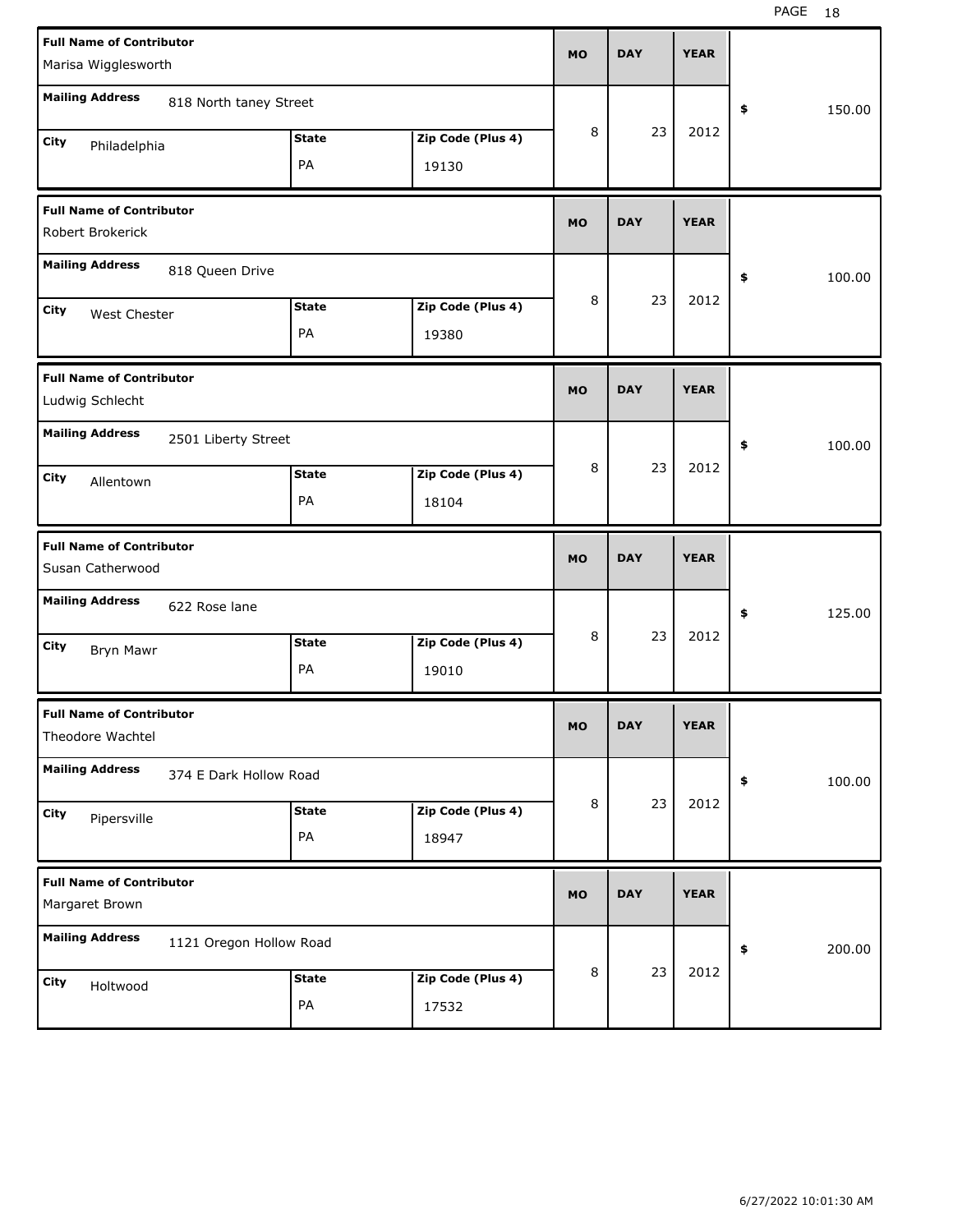| <b>Full Name of Contributor</b><br>Deborah Hutchison                       | <b>MO</b> | <b>DAY</b> | <b>YEAR</b> |              |
|----------------------------------------------------------------------------|-----------|------------|-------------|--------------|
| <b>Mailing Address</b><br>334 Maple Avenue                                 |           |            |             | \$<br>125.00 |
| Zip Code (Plus 4)<br><b>State</b><br>City<br>Doylestown<br>PA<br>18901     | 8         | 23         | 2012        |              |
| <b>Full Name of Contributor</b><br>Carol Ann Crotty                        | <b>MO</b> | <b>DAY</b> | <b>YEAR</b> |              |
| <b>Mailing Address</b><br>87 Crosslands Drive                              |           |            |             | \$<br>250.00 |
| Zip Code (Plus 4)<br><b>State</b><br>City<br>Kennett Square<br>PA<br>19348 | 8         | 23         | 2012        |              |
| <b>Full Name of Contributor</b><br>Sara Nerken                             | <b>MO</b> | <b>DAY</b> | <b>YEAR</b> |              |
| <b>Mailing Address</b><br>1000 Reminton Road                               |           |            |             | \$<br>125.00 |
| Zip Code (Plus 4)<br><b>State</b><br>City<br>Wynnewood<br>PA<br>19096      | 8         | 23         | 2012        |              |
|                                                                            |           |            |             |              |
| <b>Full Name of Contributor</b><br>Terry DeBold                            | <b>MO</b> | <b>DAY</b> | <b>YEAR</b> |              |
| <b>Mailing Address</b><br>1239 Garfield Avenue                             |           |            |             | \$<br>75.00  |
| Zip Code (Plus 4)<br><b>State</b><br>City<br>Wyomissing<br>PA<br>19610     | 8         | 23         | 2012        |              |
| <b>Full Name of Contributor</b><br>Edna Balmat                             | MO.       | DAY        | YEAK        |              |
| <b>Mailing Address</b><br>2791 Springhaven Pl                              |           |            |             | 100.00<br>\$ |
| Zip Code (Plus 4)<br><b>State</b><br>City<br>Macungie<br>PA<br>18062       | 8         | 23         | 2012        |              |
| <b>Full Name of Contributor</b><br><b>Bernice Gerhart</b>                  | <b>MO</b> | <b>DAY</b> | <b>YEAR</b> |              |
| <b>Mailing Address</b><br>15 Bentley Lane                                  |           |            |             | 125.00<br>\$ |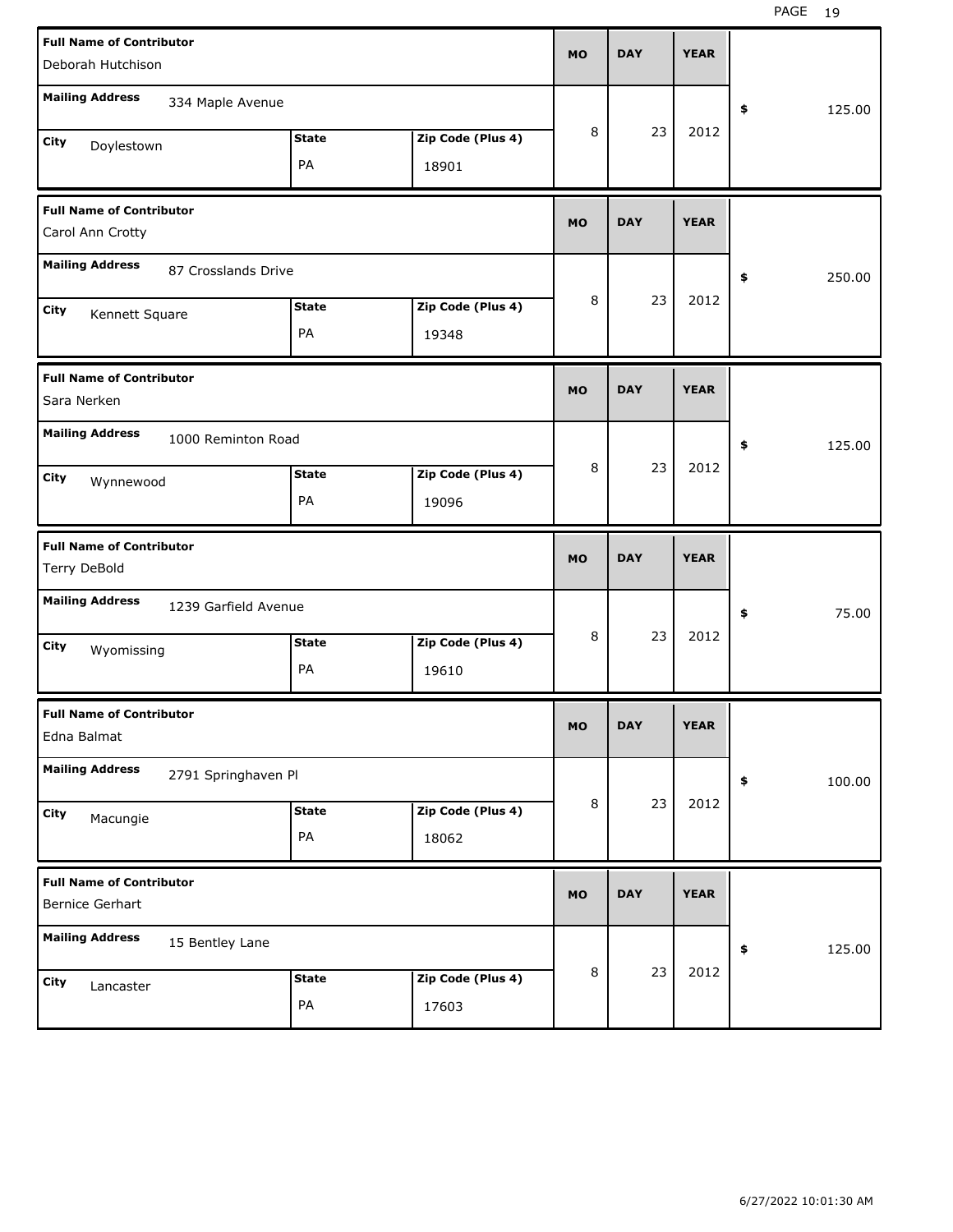| <b>Full Name of Contributor</b><br>Sally Levin                         | <b>MO</b> | <b>DAY</b> | <b>YEAR</b> |              |
|------------------------------------------------------------------------|-----------|------------|-------------|--------------|
| <b>Mailing Address</b><br>5742 5th Avenue, Apt 104                     |           |            |             | 250.00<br>\$ |
| <b>State</b><br>Zip Code (Plus 4)<br>City<br>Pittsburgh<br>PA<br>15232 | 8         | 23         | 2012        |              |
| <b>Full Name of Contributor</b><br>Robert Russell                      | <b>MO</b> | <b>DAY</b> | <b>YEAR</b> |              |
| <b>Mailing Address</b><br>PO Box 270                                   |           |            |             | 250.00<br>\$ |
| <b>State</b><br>Zip Code (Plus 4)<br>City<br>Buckingham<br>PA<br>18912 | 8         | 23         | 2012        |              |
| <b>Full Name of Contributor</b><br>Lorraine Prince Harper              | <b>MO</b> | <b>DAY</b> | <b>YEAR</b> |              |
| <b>Mailing Address</b><br>2836 Crest Avenue North                      |           |            |             | \$<br>250.00 |
| <b>State</b><br>Zip Code (Plus 4)<br>City<br>Allentown<br>PA<br>18104  | 8         | 23         | 2012        |              |
|                                                                        |           |            |             |              |
| <b>Full Name of Contributor</b><br>Cynthia Jimenez                     | <b>MO</b> | <b>DAY</b> | <b>YEAR</b> |              |
| <b>Mailing Address</b><br>932 Franklin Street                          |           |            |             | 125.00<br>\$ |
| <b>State</b><br>Zip Code (Plus 4)<br>City<br>Wyomissing<br>PA<br>19610 | 8         | 23         | 2012        |              |
| <b>Full Name of Contributor</b><br>David McConnell Jr                  | MO        | <b>DAY</b> | <b>YEAR</b> |              |
| <b>Mailing Address</b><br>101 4th Avenue                               |           |            |             | 250.00<br>\$ |
| Zip Code (Plus 4)<br><b>State</b><br>City<br>Warren<br>PA<br>16365     | 8         | 23         | 2012        |              |
| <b>Full Name of Contributor</b><br>David Glickstein                    | <b>MO</b> | <b>DAY</b> | <b>YEAR</b> |              |
| <b>Mailing Address</b><br>504 West Mermaid Lane                        |           |            | 2012        | 125.00<br>\$ |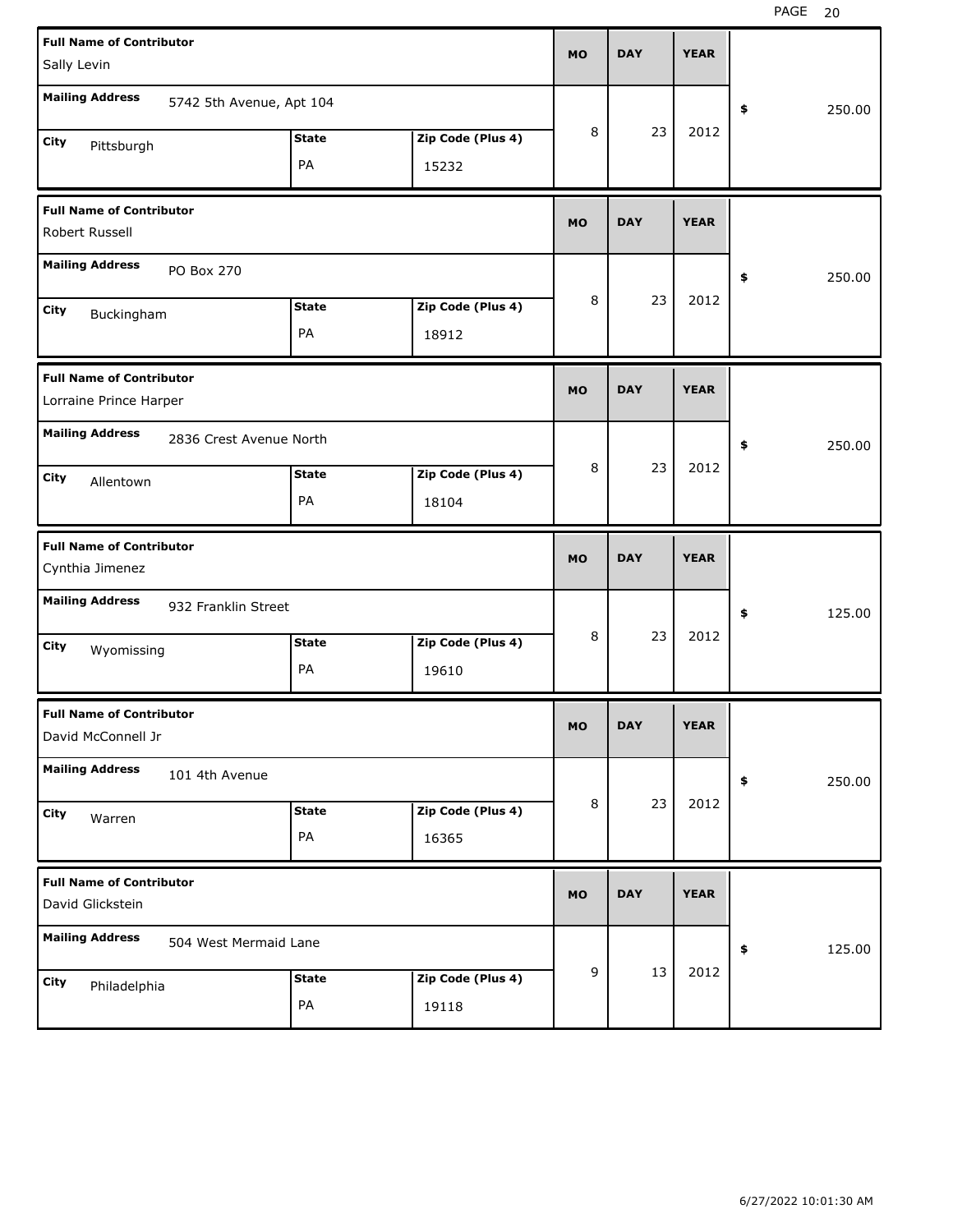| <b>Full Name of Contributor</b><br>Josephine Klein                       | <b>MO</b> | <b>DAY</b> | <b>YEAR</b> |              |
|--------------------------------------------------------------------------|-----------|------------|-------------|--------------|
| <b>Mailing Address</b><br>1400 Waverly Road                              |           |            |             | \$<br>125.00 |
| <b>State</b><br>Zip Code (Plus 4)<br>City<br>Gladwyne<br>PA<br>19035     | 9         | 13         | 2012        |              |
| <b>Full Name of Contributor</b><br>Maryalice Cheney                      | <b>MO</b> | <b>DAY</b> | <b>YEAR</b> |              |
| <b>Mailing Address</b><br>28 Summit Street                               |           |            |             | \$<br>125.00 |
| Zip Code (Plus 4)<br><b>State</b><br>City<br>Philadelphia<br>PA<br>19118 | 9         | 13         | 2012        |              |
| <b>Full Name of Contributor</b><br>William Ewing                         | <b>MO</b> | <b>DAY</b> | <b>YEAR</b> |              |
| <b>Mailing Address</b><br>510 E Mount Pleasant Avenue                    |           |            |             | \$<br>250.00 |
| Zip Code (Plus 4)<br><b>State</b><br>City<br>Philadelphia<br>PA<br>19119 | 9         | 13         | 2012        |              |
|                                                                          |           |            |             |              |
| <b>Full Name of Contributor</b><br>Felice Wiener                         | <b>MO</b> | <b>DAY</b> | <b>YEAR</b> |              |
| <b>Mailing Address</b><br>1233 Remington Road                            |           |            |             | \$<br>125.00 |
| <b>State</b><br>Zip Code (Plus 4)<br>City<br>Wynnewood<br>PA<br>19096    | 9         | 13         | 2012        |              |
| <b>Full Name of Contributor</b><br>Kathryn Williams                      | MO        | <b>DAY</b> | <b>YEAR</b> |              |
| <b>Mailing Address</b><br>12 Woodland Circle                             |           |            |             | 125.00<br>\$ |
| Zip Code (Plus 4)<br><b>State</b><br>City<br>Downington<br>PA<br>19335   | 9         | 13         | 2012        |              |
| <b>Full Name of Contributor</b><br>Leslie Matthews                       | <b>MO</b> | <b>DAY</b> | <b>YEAR</b> |              |
| <b>Mailing Address</b><br>850 Lesley Road                                | 9         | 13         | 2012        | 125.00<br>\$ |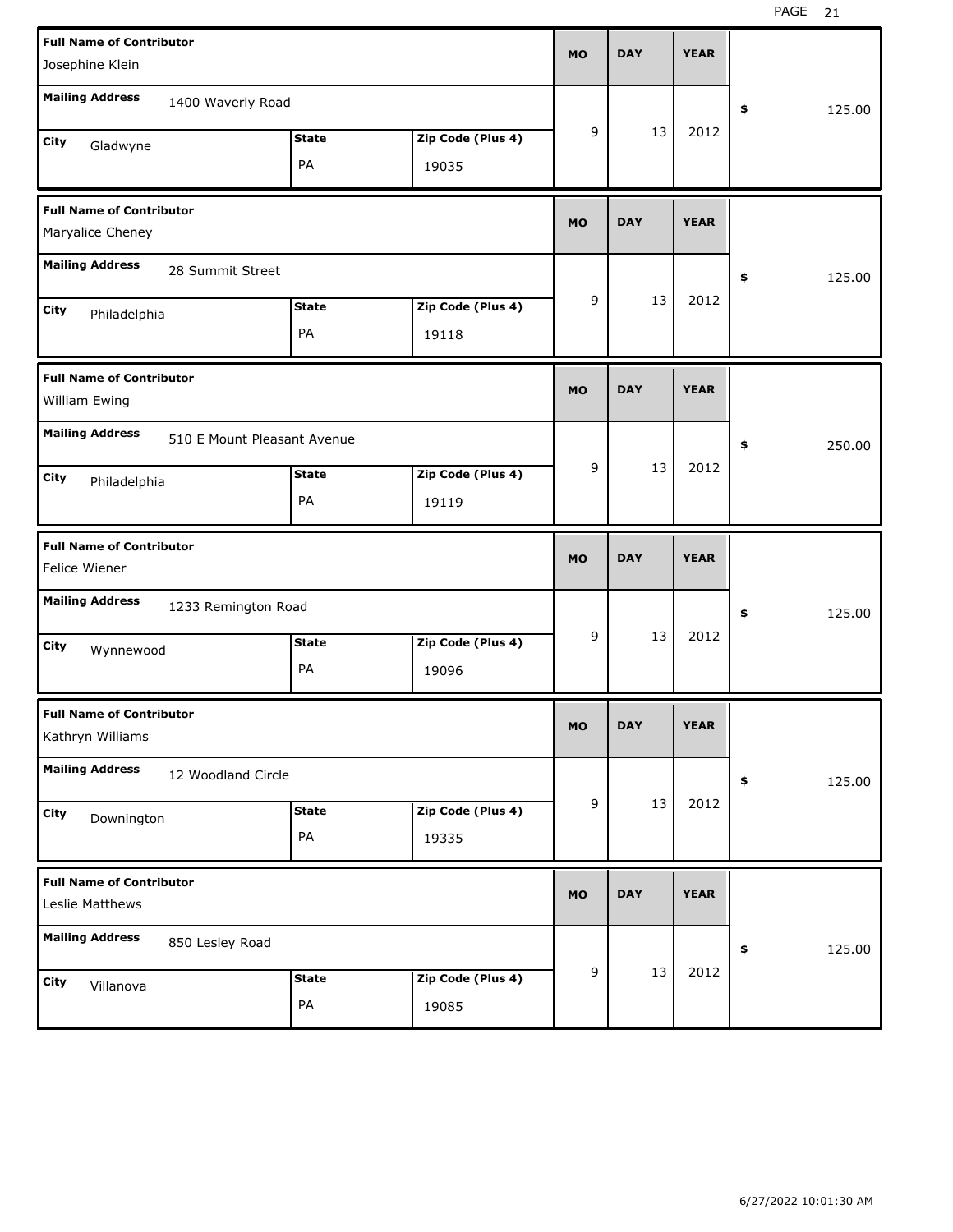| <b>Full Name of Contributor</b><br>Jonathan Fox                          | <b>MO</b> | <b>DAY</b> | <b>YEAR</b> |              |
|--------------------------------------------------------------------------|-----------|------------|-------------|--------------|
| <b>Mailing Address</b><br>76 Wynnedale Road                              |           |            |             | 125.00<br>\$ |
| <b>State</b><br>Zip Code (Plus 4)<br>City<br>narberth<br>PA<br>19072     | 9         | 13         | 2012        |              |
| <b>Full Name of Contributor</b><br>Deborah Edmondson                     | <b>MO</b> | <b>DAY</b> | <b>YEAR</b> |              |
| <b>Mailing Address</b><br>1430 Farview Road                              |           |            |             | 125.00<br>\$ |
| Zip Code (Plus 4)<br><b>State</b><br>City<br>Villanova<br>PA<br>19085    | 9         | 13         | 2012        |              |
| <b>Full Name of Contributor</b><br>Fanchon Apfel                         | <b>MO</b> | <b>DAY</b> | <b>YEAR</b> |              |
| <b>Mailing Address</b><br>1001 City Avenue, Apt NO EC602                 |           |            |             | 125.00<br>\$ |
| Zip Code (Plus 4)<br><b>State</b><br>City<br>Wynnewood<br>PA<br>19096    | 9         | 13         | 2012        |              |
|                                                                          |           |            |             |              |
| <b>Full Name of Contributor</b><br>Alan Blakeslee Palmer                 | <b>MO</b> | <b>DAY</b> | <b>YEAR</b> |              |
| <b>Mailing Address</b><br>805 Spruce Avenue                              |           |            |             | 100.00<br>\$ |
| Zip Code (Plus 4)<br><b>State</b><br>City<br>west Chester<br>PA<br>19362 | 9         | 13         | 2012        |              |
| <b>Full Name of Contributor</b><br><b>Betty Marmon</b>                   | <b>MO</b> | <b>DAY</b> | <b>YEAR</b> |              |
| <b>Mailing Address</b><br>356 Williams Road                              |           |            |             | 100.00<br>\$ |
| Zip Code (Plus 4)<br><b>State</b><br>City<br>Wynnewood<br>PA<br>19096    | 9         | 13         | 2012        |              |
| <b>Full Name of Contributor</b><br>Linda London                          | <b>MO</b> | <b>DAY</b> | <b>YEAR</b> |              |
| <b>Mailing Address</b><br>211 Hewett Road                                |           | 13         | 2012        | 125.00<br>\$ |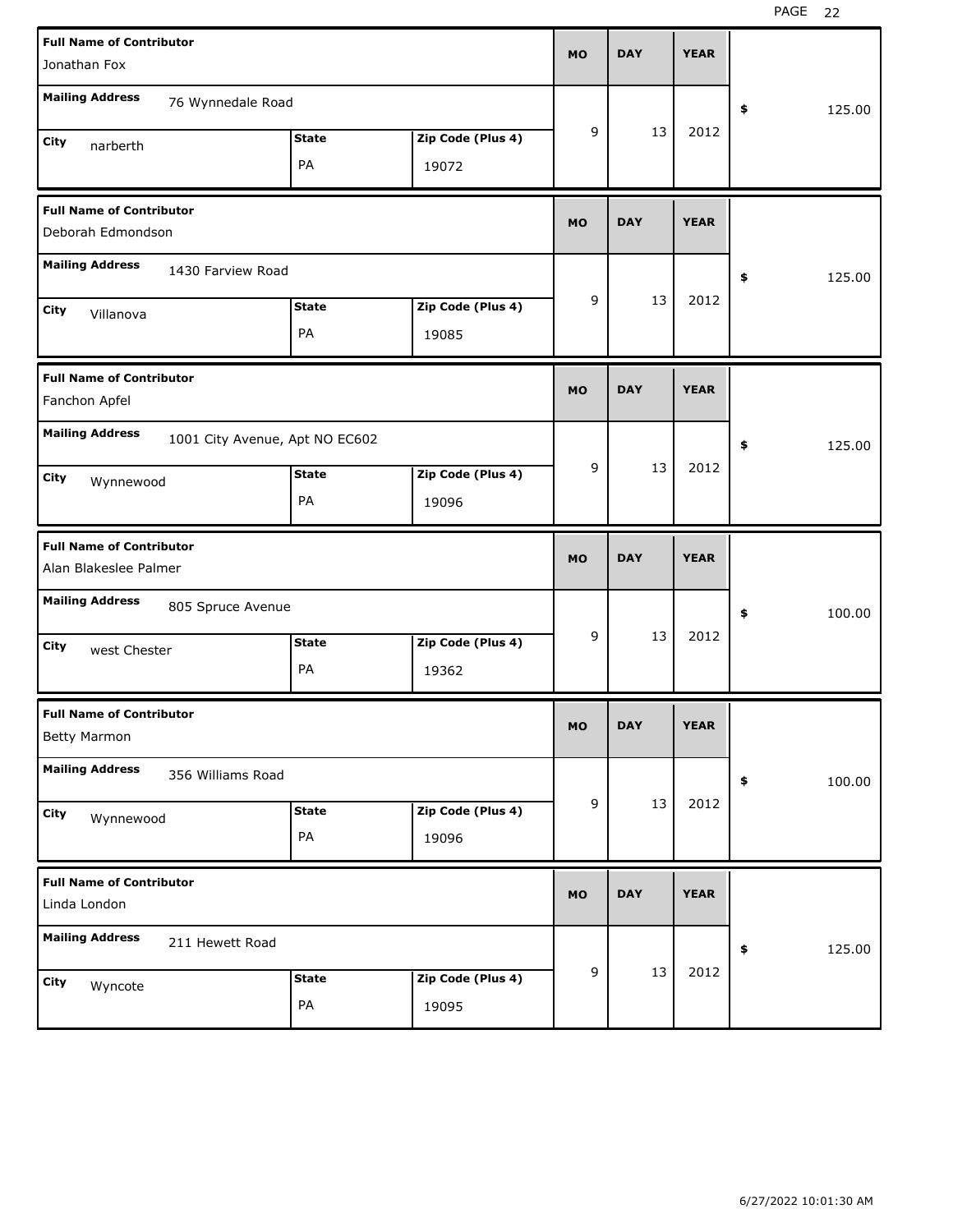| <b>Full Name of Contributor</b><br>Frances Sheehan                       | <b>MO</b> | <b>DAY</b> | <b>YEAR</b> |              |
|--------------------------------------------------------------------------|-----------|------------|-------------|--------------|
| <b>Mailing Address</b><br>14 Amherst Avenue                              |           |            |             | \$<br>175.00 |
| Zip Code (Plus 4)<br><b>State</b><br>City<br>Swarthmore<br>PA<br>19081   | 9         | 13         | 2012        |              |
| <b>Full Name of Contributor</b><br>Carol Williams                        | <b>MO</b> | <b>DAY</b> | <b>YEAR</b> |              |
| <b>Mailing Address</b><br>108 Catharine Street                           |           |            |             | \$<br>125.00 |
| Zip Code (Plus 4)<br><b>State</b><br>City<br>Philadelphia<br>PA<br>19147 | 9         | 13         | 2012        |              |
| <b>Full Name of Contributor</b><br>Shirley Mason                         | <b>MO</b> | <b>DAY</b> | <b>YEAR</b> |              |
| <b>Mailing Address</b><br>313 Applebrook Drive                           |           |            |             | \$<br>125.00 |
| Zip Code (Plus 4)<br><b>State</b><br>City<br>Malvern<br>PA<br>19355      | 9         | 13         | 2012        |              |
|                                                                          |           |            |             |              |
| <b>Full Name of Contributor</b><br>Kelvin Kean                           | <b>MO</b> | <b>DAY</b> | <b>YEAR</b> |              |
| <b>Mailing Address</b><br>321 James Mill Road                            |           |            |             | \$<br>250.00 |
| Zip Code (Plus 4)<br><b>State</b><br>City<br>Elverson<br>PA<br>19520     | 9         | 13         | 2012        |              |
| <b>Full Name of Contributor</b><br>Contance Williams                     | <b>MO</b> | <b>DAY</b> | <b>YEAR</b> |              |
| <b>Mailing Address</b><br>307 Brentford Road                             |           |            |             | 250.00<br>\$ |
| Zip Code (Plus 4)<br><b>State</b><br>City<br>haverford<br>PA<br>19041    | 9         | 13         | 2012        |              |
| <b>Full Name of Contributor</b><br>Lewis Ross                            | <b>MO</b> | <b>DAY</b> | <b>YEAR</b> |              |
| <b>Mailing Address</b><br>333 W Street Road                              | 9         | 13         | 2012        | 125.00<br>\$ |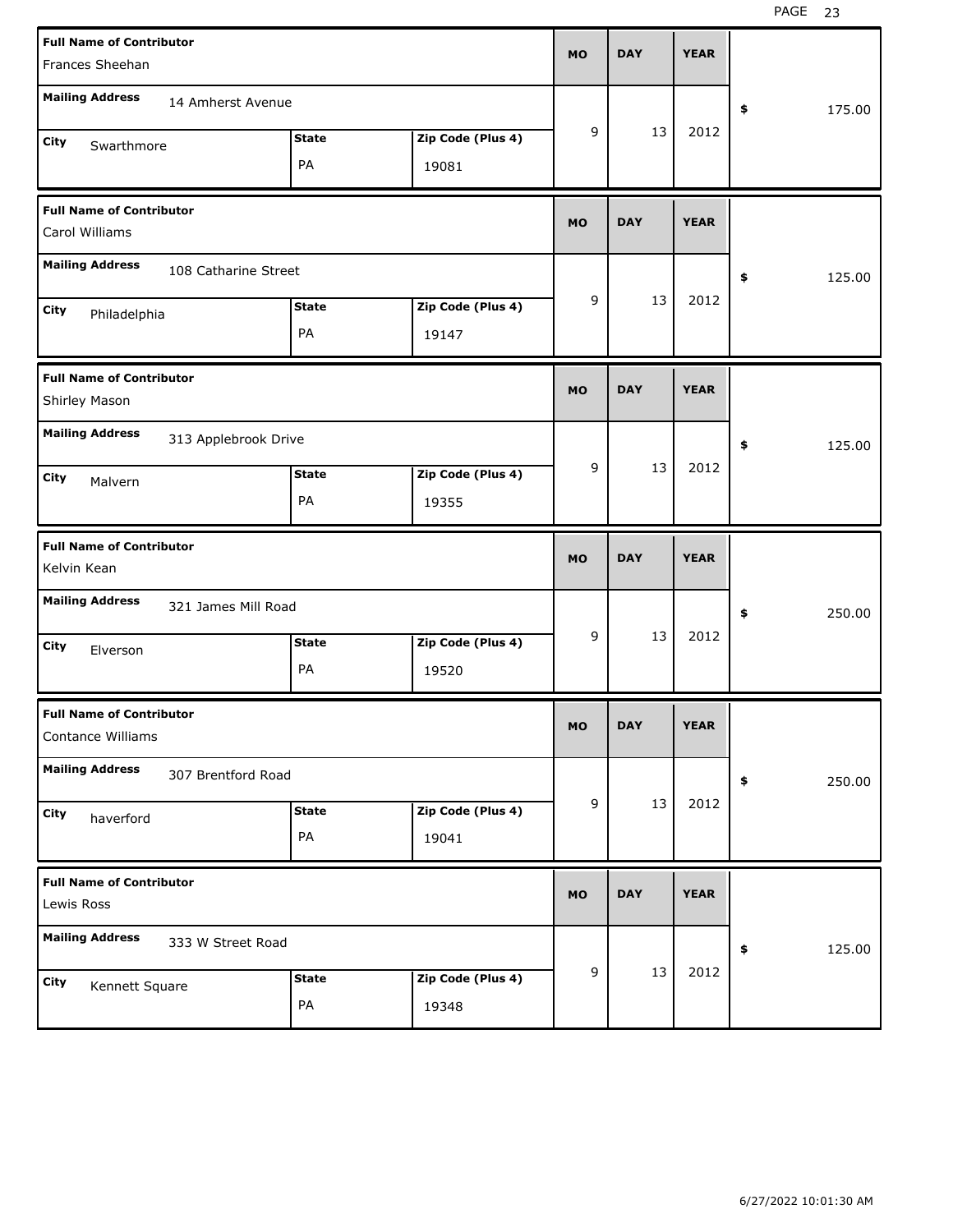| <b>Full Name of Contributor</b><br>Linda Lemmon |                   | <b>MO</b> | <b>DAY</b> | <b>YEAR</b> |              |        |
|-------------------------------------------------|-------------------|-----------|------------|-------------|--------------|--------|
| <b>Mailing Address</b>                          |                   |           |            |             |              |        |
| 421 Berkley Road                                |                   |           |            |             | \$           | 125.00 |
| <b>State</b><br>City<br>Haverford               | Zip Code (Plus 4) | 9         | 13         | 2012        |              |        |
| PA                                              | 19041             |           |            |             |              |        |
| <b>Full Name of Contributor</b>                 |                   | <b>MO</b> | <b>DAY</b> | <b>YEAR</b> |              |        |
| Kathryn Doyle                                   |                   |           |            |             |              |        |
| <b>Mailing Address</b><br>718 Davidson Road     |                   |           |            |             | \$           | 125.00 |
| <b>State</b><br>City<br>Philadelphia            | Zip Code (Plus 4) | 9         | 13         | 2012        |              |        |
| PA                                              | 19118             |           |            |             |              |        |
| <b>Full Name of Contributor</b>                 |                   | <b>MO</b> | <b>DAY</b> | <b>YEAR</b> |              |        |
| Ruth Damsker                                    |                   |           |            |             |              |        |
| <b>Mailing Address</b><br>308 Primrose drive    |                   |           |            |             | \$           | 100.00 |
| <b>State</b><br>City<br>Lansdale                | Zip Code (Plus 4) | 9         | 13         | 2012        |              |        |
| PA                                              | 19445             |           |            |             |              |        |
|                                                 |                   |           |            |             |              |        |
| <b>Full Name of Contributor</b>                 |                   | <b>MO</b> | <b>DAY</b> | <b>YEAR</b> |              |        |
| Alvan Markle III                                |                   |           |            |             |              |        |
| <b>Mailing Address</b><br>27 Pond Lane          |                   |           |            |             | \$           | 100.00 |
| <b>State</b><br>City<br><b>Byrn Mawr</b>        | Zip Code (Plus 4) | 9         | 13         | 2012        |              |        |
| PA                                              | 19010             |           |            |             |              |        |
| <b>Full Name of Contributor</b>                 |                   |           |            |             |              |        |
| David Mooberry                                  |                   | <b>MO</b> | <b>DAY</b> | <b>YEAR</b> |              |        |
| <b>Mailing Address</b><br>110 Kendal Drive      |                   |           |            |             | $\pmb{\ast}$ | 100.00 |
| <b>State</b><br>City<br>Kennett Square          | Zip Code (Plus 4) | 9         | 13         | 2012        |              |        |
| PA                                              | 19348             |           |            |             |              |        |
| <b>Full Name of Contributor</b>                 |                   |           |            |             |              |        |
| Maggi Ruth Boyer                                |                   | <b>MO</b> | <b>DAY</b> | <b>YEAR</b> |              |        |
| <b>Mailing Address</b><br>305 Dorset Court      |                   |           |            |             | \$           | 125.00 |
| <b>State</b><br>City<br>Doylestown              | Zip Code (Plus 4) | 9         | 13         | 2012        |              |        |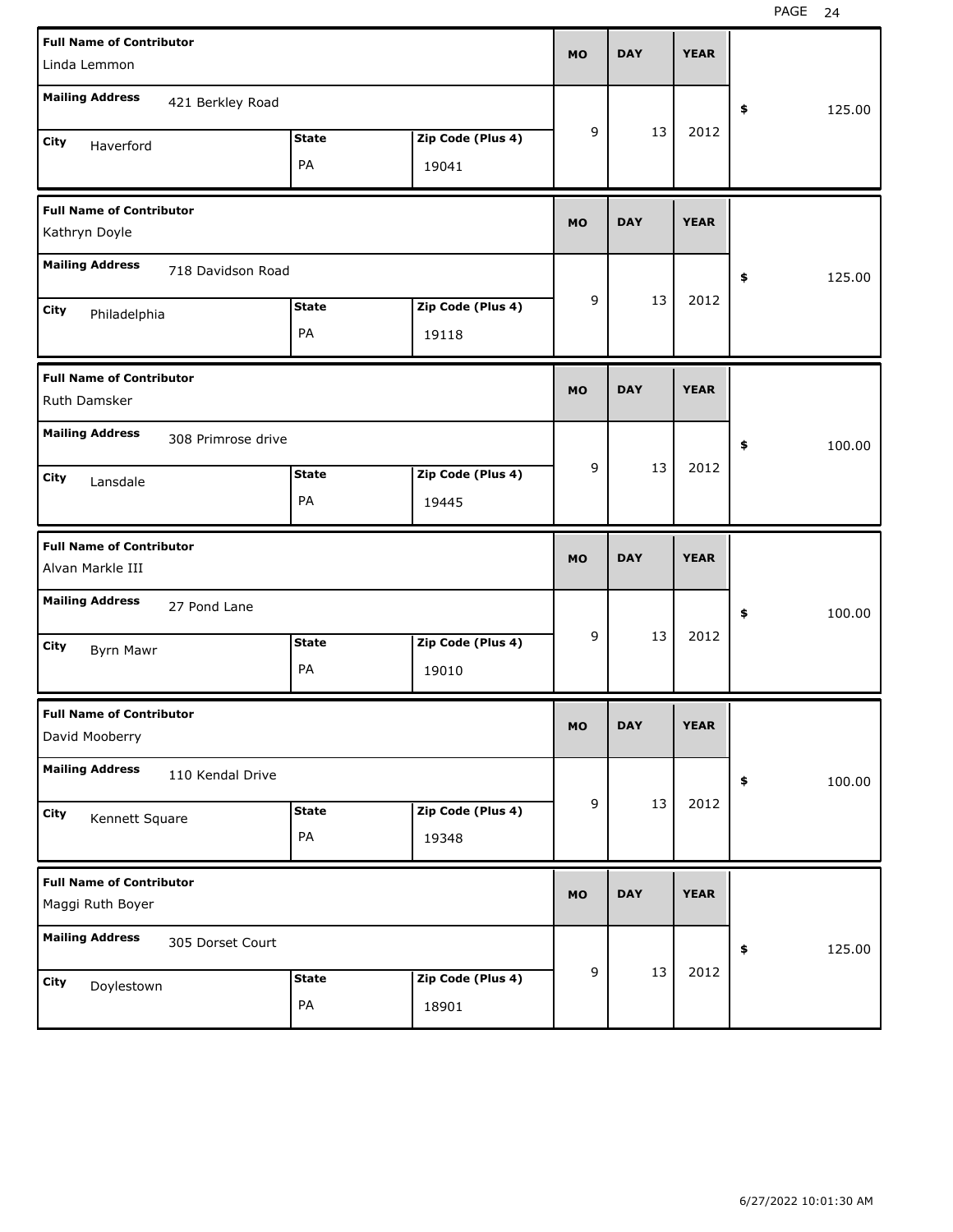| <b>Full Name of Contributor</b><br>Klevin Kean         |                    |                            | <b>MO</b>   | <b>DAY</b> | <b>YEAR</b> |                   |
|--------------------------------------------------------|--------------------|----------------------------|-------------|------------|-------------|-------------------|
| <b>Mailing Address</b><br>321 James Mill Road          |                    |                            |             |            |             |                   |
|                                                        |                    |                            | 9           | 13         | 2012        | 250.00<br>\$      |
| City<br>Elverson                                       | <b>State</b><br>PA | Zip Code (Plus 4)<br>19520 |             |            |             |                   |
|                                                        |                    |                            |             |            |             |                   |
| <b>Full Name of Contributor</b><br>John Lane           |                    |                            | <b>MO</b>   | <b>DAY</b> | <b>YEAR</b> |                   |
| <b>Mailing Address</b><br>230 Beverly Road, Apt 150    |                    |                            |             |            |             | 250.00<br>\$      |
| City<br>Pittsburgh                                     | <b>State</b>       | Zip Code (Plus 4)          | 9           | 13         | 2012        |                   |
|                                                        | PA                 | 15216                      |             |            |             |                   |
| <b>Full Name of Contributor</b><br>Theodore Jentsch    | <b>MO</b>          | <b>DAY</b>                 | <b>YEAR</b> |            |             |                   |
| <b>Mailing Address</b><br>21 Reinert Drive             |                    |                            |             |            |             | 100.00<br>\$      |
|                                                        | <b>State</b>       | Zip Code (Plus 4)          | 9           | 13         | 2012        |                   |
| City<br>Topton                                         | PA                 | 19562                      |             |            |             |                   |
| <b>Full Name of Contributor</b>                        |                    |                            | <b>MO</b>   | <b>DAY</b> | <b>YEAR</b> |                   |
| Victoria Fisher                                        |                    |                            |             |            |             |                   |
| <b>Mailing Address</b><br>46 Swamp Road                |                    |                            |             |            |             | 125.00<br>\$      |
| City<br>Wernersville                                   | <b>State</b>       | Zip Code (Plus 4)          | 9           | 13         | 2012        |                   |
|                                                        | PA                 | 19565                      |             |            |             |                   |
| <b>Full Name of Contributor</b>                        |                    |                            | MO          | <b>DAY</b> | <b>YEAR</b> |                   |
| Elise Jones                                            |                    |                            |             |            |             |                   |
| <b>Mailing Address</b><br>1382 Newtown Langhorne #G101 |                    |                            |             |            |             | 250.00<br>\$      |
| City<br>Newtown                                        | <b>State</b>       | Zip Code (Plus 4)          | 9           | 13         | 2012        |                   |
|                                                        | PA                 | 18940                      |             |            |             |                   |
| <b>Full Name of Contributor</b>                        |                    |                            | <b>MO</b>   | <b>DAY</b> | <b>YEAR</b> |                   |
| Aili Lazaar                                            |                    |                            |             |            |             |                   |
| <b>Mailing Address</b><br>1640 Forest Creek Drive      |                    |                            |             |            |             | 125.00<br>\$      |
| City<br><b>Blue Bell</b>                               | <b>State</b>       | Zip Code (Plus 4)          | 9           | 13         | 2012        |                   |
|                                                        | PA                 | 19422                      |             |            |             |                   |
|                                                        |                    |                            |             |            |             | <b>PAGE TOTAL</b> |

**Enter Grand Total of Part A on Schedule I, Detailed Summary Page, Section 2.**

6/27/2022 10:01:30 AM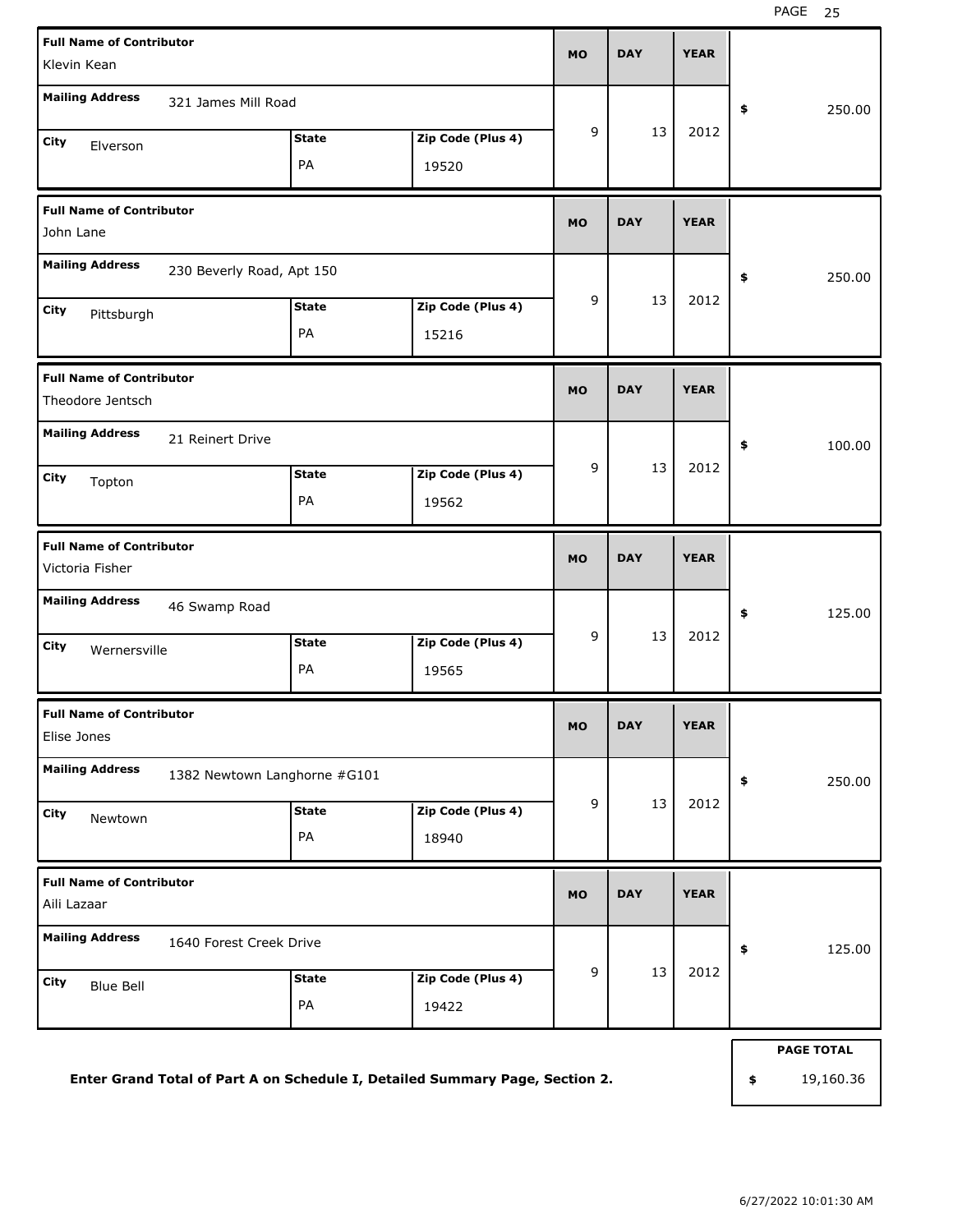## **PART C Contributions Received From Political Committees**

**OVER \$250.00**

 **Use this Part to itemize only contributions received from Political committees with an aggregate value from Over \$250.00 in the reporting period.**

|                                                                              | Name of Filing Committee or Candidate |  |                   | <b>Reporting Period</b> |            |             |    |                   |  |
|------------------------------------------------------------------------------|---------------------------------------|--|-------------------|-------------------------|------------|-------------|----|-------------------|--|
|                                                                              |                                       |  | From:             |                         |            | To:         |    |                   |  |
|                                                                              |                                       |  |                   | <b>DATE</b>             |            |             |    | <b>AMOUNT</b>     |  |
| <b>Full Name of Contributing Committee</b>                                   |                                       |  |                   | <b>MO</b>               | <b>DAY</b> | <b>YEAR</b> |    |                   |  |
| <b>Mailing Address</b>                                                       |                                       |  |                   |                         |            |             | \$ | 0.00              |  |
| City                                                                         | <b>State</b>                          |  | Zip Code (Plus 4) |                         |            |             |    |                   |  |
|                                                                              |                                       |  |                   |                         |            |             |    | <b>PAGE TOTAL</b> |  |
| Enter Grand Total of Part C on Schedule I, Detailed Summary Page, Section 3. |                                       |  |                   |                         |            |             | \$ | 0.00              |  |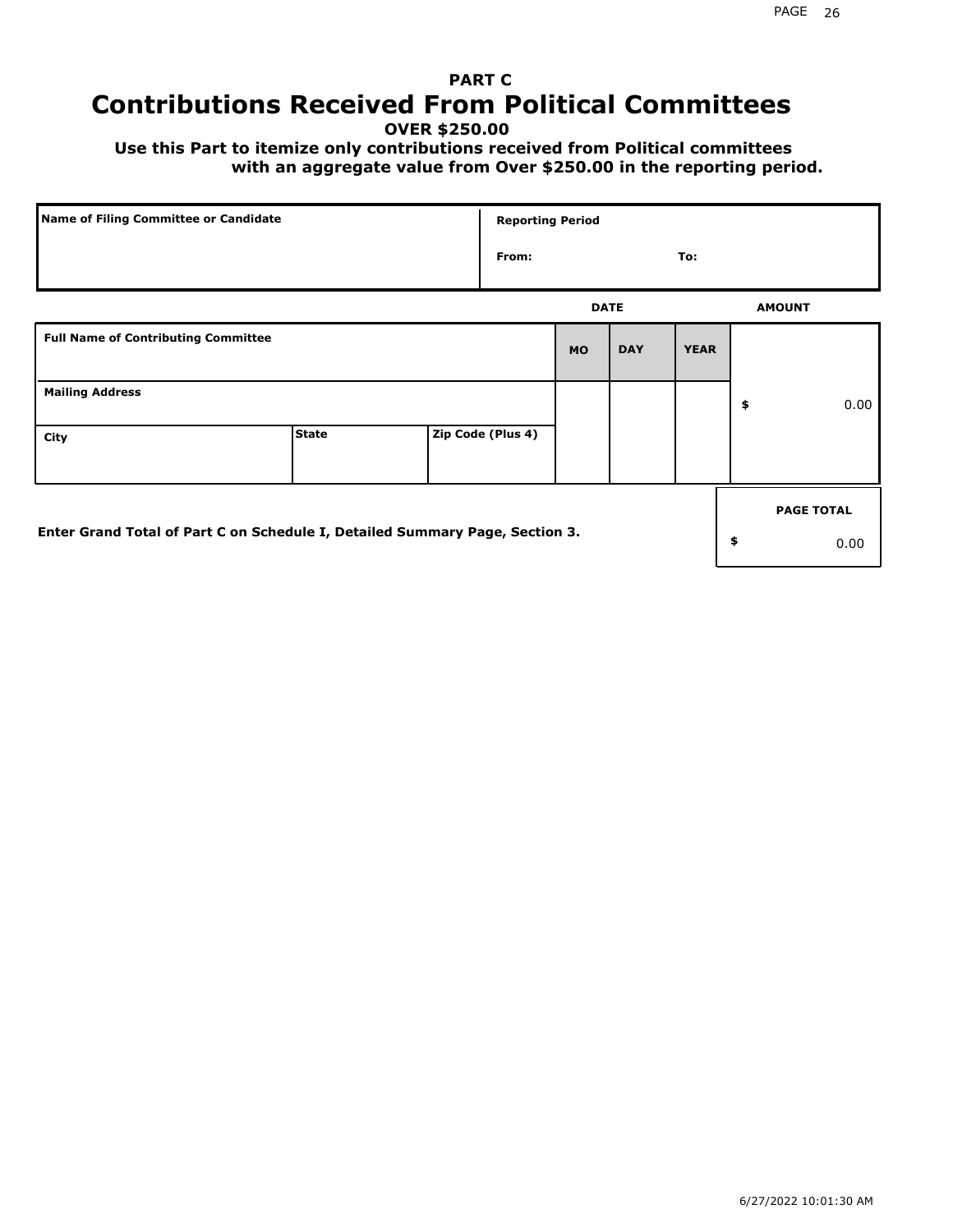# **PART D ALL OTHER CONTRIBUTIONS**

#### **OVER \$250.00**

#### **Use this Part to itemize all other contributions with an aggregate value of**

 **over \$250.00 in the reporting period.**

 **(Exclude contributions from political committees reported in Part C.)** 

| Name of Filing Committee or Candidate                                  |                                   |       |                   |                              | <b>Reporting Period</b>           |                                   |             |           |                   |
|------------------------------------------------------------------------|-----------------------------------|-------|-------------------|------------------------------|-----------------------------------|-----------------------------------|-------------|-----------|-------------------|
| Planned Parenthood PA Advocates                                        |                                   |       |                   | From:                        |                                   | $5/15/2012$ To:                   |             | 9/17/2012 |                   |
|                                                                        |                                   |       |                   |                              |                                   | <b>DATE</b>                       |             |           | <b>AMOUNT</b>     |
| <b>Full Name of Contributor</b><br>Marlin Miller                       |                                   |       |                   |                              | <b>MO</b>                         | <b>DAY</b>                        | <b>YEAR</b> |           |                   |
| <b>Mailing</b><br>211 N Tulpehocken Road<br><b>Address</b>             |                                   |       |                   |                              |                                   |                                   | \$          | 500.00    |                   |
| City<br>Reading                                                        | <b>State</b><br>Zip Code (Plus 4) |       |                   | 5                            | 16                                | 2012                              |             |           |                   |
|                                                                        | PA                                | 19601 |                   |                              |                                   |                                   |             |           |                   |
| <b>Employer Name</b><br>Unknown                                        |                                   |       |                   |                              |                                   | <b>Occupation</b>                 | Unknown     |           |                   |
| <b>Employer Mailing Address/Principal Place of</b><br>City             |                                   |       |                   |                              |                                   | <b>State</b>                      |             |           | Zip Code (Plus 4) |
| <b>Business</b><br>Unknown<br>Unknown                                  |                                   |       |                   |                              | PA                                |                                   | 19601       |           |                   |
| <b>Full Name of Contributor</b><br>Nora Winkelman                      |                                   |       |                   |                              | <b>MO</b>                         | <b>DAY</b>                        | <b>YEAR</b> |           |                   |
| <b>Mailing</b><br>1018 Green Street<br><b>Address</b>                  |                                   |       |                   |                              |                                   |                                   |             | \$        | 1,000.00          |
| City<br>Harrisburg                                                     | <b>State</b>                      |       | Zip Code (Plus 4) |                              | 5                                 | 29                                | 2012        |           |                   |
|                                                                        | PA                                |       | 17102             |                              |                                   |                                   |             |           |                   |
| <b>Employer Name</b><br>Unknown                                        |                                   |       |                   |                              | <b>Occupation</b><br>Attorney     |                                   |             |           |                   |
| <b>Employer Mailing Address/Principal Place of</b><br><b>Business</b>  |                                   |       | City              |                              |                                   | <b>State</b><br>Zip Code (Plus 4) |             |           |                   |
| Unknown                                                                |                                   |       | Unknown           |                              |                                   | PA                                |             | 17102     |                   |
| <b>Full Name of Contributor</b><br>Michael Breslin                     |                                   |       |                   |                              | <b>MO</b>                         | <b>DAY</b>                        | <b>YEAR</b> |           |                   |
| <b>Mailing</b><br>4515 Laurelwood Drive<br><b>Address</b>              |                                   |       |                   |                              |                                   |                                   |             | \$        | 500.00            |
| City<br>Harrisburg                                                     | <b>State</b>                      |       | Zip Code (Plus 4) |                              | 6                                 | 13                                | 2012        |           |                   |
|                                                                        | PA                                |       | 17110             |                              |                                   |                                   |             |           |                   |
| <b>Employer Name</b><br>Unknown                                        |                                   |       |                   | <b>Occupation</b><br>Unknown |                                   |                                   |             |           |                   |
| Employer Mailing Address/Principal Place of<br>City<br><b>Business</b> |                                   |       |                   |                              | <b>State</b><br>Zip Code (Plus 4) |                                   |             |           |                   |
| Unknown                                                                |                                   |       | Unknown           |                              |                                   | PA                                |             | 17102     |                   |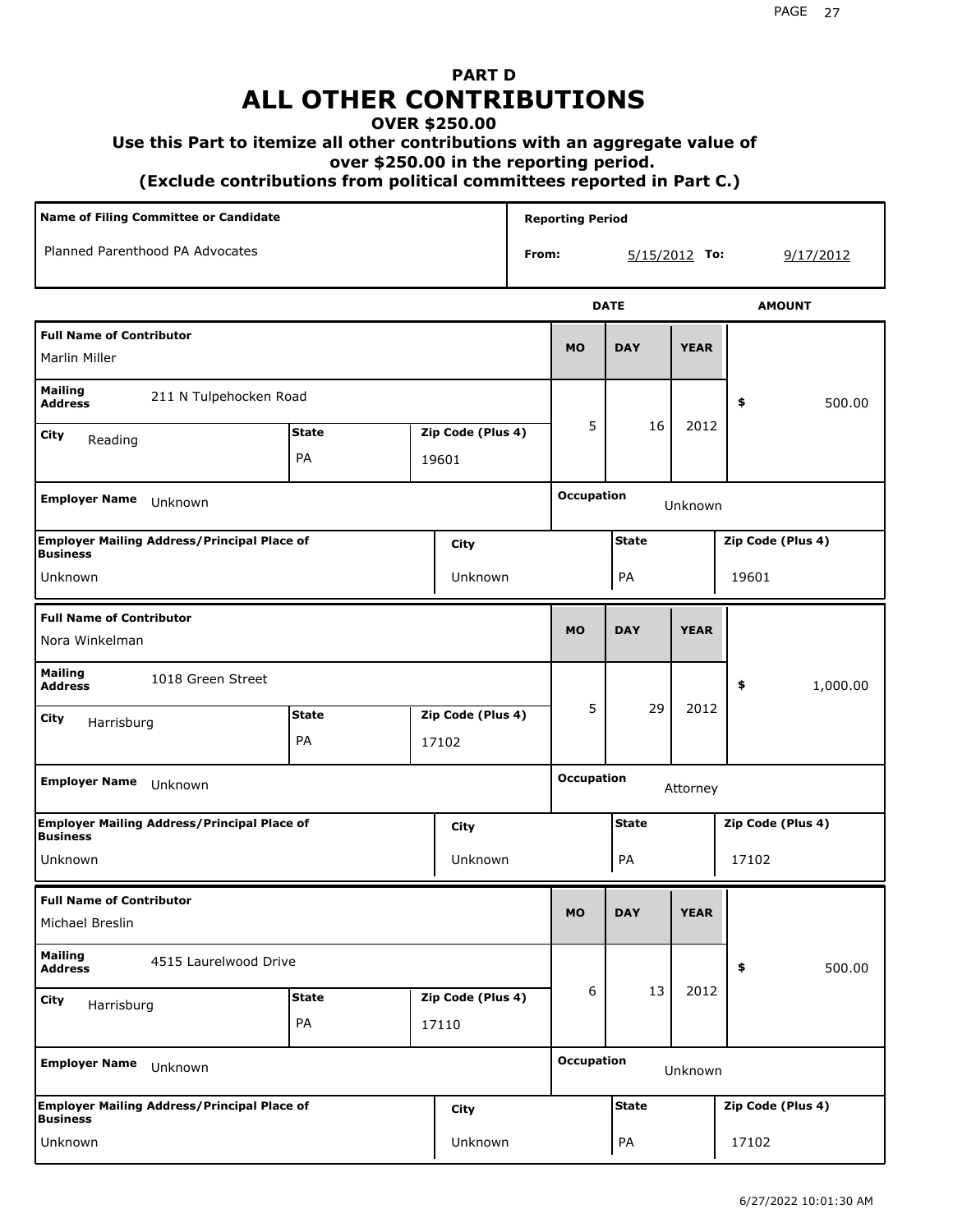| <b>Full Name of Contributor</b>                       |                                                    |              |  |                   |                   | <b>DAY</b>                        | <b>YEAR</b> |                   |          |  |
|-------------------------------------------------------|----------------------------------------------------|--------------|--|-------------------|-------------------|-----------------------------------|-------------|-------------------|----------|--|
| Louanne Baily                                         |                                                    |              |  |                   | <b>MO</b>         |                                   |             |                   |          |  |
| <b>Mailing</b><br><b>Address</b>                      | 201 Mayfair Drive                                  |              |  |                   |                   |                                   |             | \$                | 400.00   |  |
| City<br>Pittsburgh                                    |                                                    | <b>State</b> |  | Zip Code (Plus 4) | 7                 | 13                                | 2012        |                   |          |  |
|                                                       |                                                    | PA           |  | 15228             |                   |                                   |             |                   |          |  |
| <b>Employer Name</b>                                  | Unknown                                            |              |  |                   | <b>Occupation</b> |                                   |             |                   |          |  |
|                                                       |                                                    |              |  |                   |                   | Stay at home mom                  |             |                   |          |  |
| <b>Business</b>                                       | <b>Employer Mailing Address/Principal Place of</b> |              |  | City              |                   | <b>State</b><br>Zip Code (Plus 4) |             |                   |          |  |
| Unknown                                               |                                                    |              |  | pittsburgh        |                   | PA                                |             | 15228             |          |  |
| <b>Full Name of Contributor</b>                       |                                                    |              |  |                   |                   |                                   |             |                   |          |  |
| Louanne Baily                                         |                                                    |              |  |                   | <b>MO</b>         | <b>DAY</b>                        | <b>YEAR</b> |                   |          |  |
| <b>Mailing</b><br>201 Mayfair Drive<br><b>Address</b> |                                                    |              |  |                   |                   |                                   |             | \$                | 900.00   |  |
| City                                                  | <b>State</b><br>Zip Code (Plus 4)<br>Pittsburgh    |              |  |                   | 8                 | 10                                | 2012        |                   |          |  |
|                                                       | PA<br>15228                                        |              |  |                   |                   |                                   |             |                   |          |  |
|                                                       |                                                    |              |  |                   | <b>Occupation</b> |                                   |             |                   |          |  |
| <b>Employer Name</b>                                  | Unknown                                            |              |  |                   |                   |                                   |             | Stay at home mom  |          |  |
| <b>Business</b>                                       | <b>Employer Mailing Address/Principal Place of</b> |              |  | City              |                   | <b>State</b>                      |             | Zip Code (Plus 4) |          |  |
| Unknown                                               |                                                    |              |  | pittsburgh        |                   | PA<br>15228                       |             |                   |          |  |
| <b>Full Name of Contributor</b>                       |                                                    |              |  |                   |                   |                                   |             |                   |          |  |
|                                                       |                                                    |              |  |                   | <b>MO</b>         | <b>DAY</b>                        | <b>YEAR</b> |                   |          |  |
| Nancy Eales                                           |                                                    |              |  |                   |                   |                                   |             |                   |          |  |
| <b>Mailing</b><br><b>Address</b>                      | 402 Dutton Mill Road                               |              |  |                   |                   |                                   |             | \$                | 2,500.00 |  |
| City<br>Malvern                                       |                                                    | <b>State</b> |  | Zip Code (Plus 4) | 7                 | 13                                | 2012        |                   |          |  |
|                                                       |                                                    | PA           |  | 19355             |                   |                                   |             |                   |          |  |
| <b>Employer Name</b>                                  | Unknown                                            |              |  |                   | <b>Occupation</b> |                                   | Unknown     |                   |          |  |
|                                                       | <b>Employer Mailing Address/Principal Place of</b> |              |  | City              |                   | <b>State</b>                      |             | Zip Code (Plus 4) |          |  |
| Business<br>Unknown                                   |                                                    |              |  | Unknown           |                   | PA                                |             | 17102             |          |  |
|                                                       |                                                    |              |  |                   |                   |                                   |             |                   |          |  |
| <b>Full Name of Contributor</b><br>Nancy Eales        |                                                    |              |  |                   | <b>MO</b>         | <b>DAY</b>                        | <b>YEAR</b> |                   |          |  |
| <b>Mailing</b><br><b>Address</b>                      | 402 Dutton Mill Road                               |              |  |                   |                   |                                   |             | \$                | 2,000.00 |  |
| City<br>Malvern                                       |                                                    | <b>State</b> |  | Zip Code (Plus 4) | 8                 | 10                                | 2012        |                   |          |  |
|                                                       |                                                    | PA           |  | 19355             |                   |                                   |             |                   |          |  |
| <b>Employer Name</b>                                  | unknown                                            |              |  |                   | <b>Occupation</b> |                                   | unknown     |                   |          |  |
| <b>Business</b>                                       | <b>Employer Mailing Address/Principal Place of</b> |              |  | City              |                   | <b>State</b>                      |             | Zip Code (Plus 4) |          |  |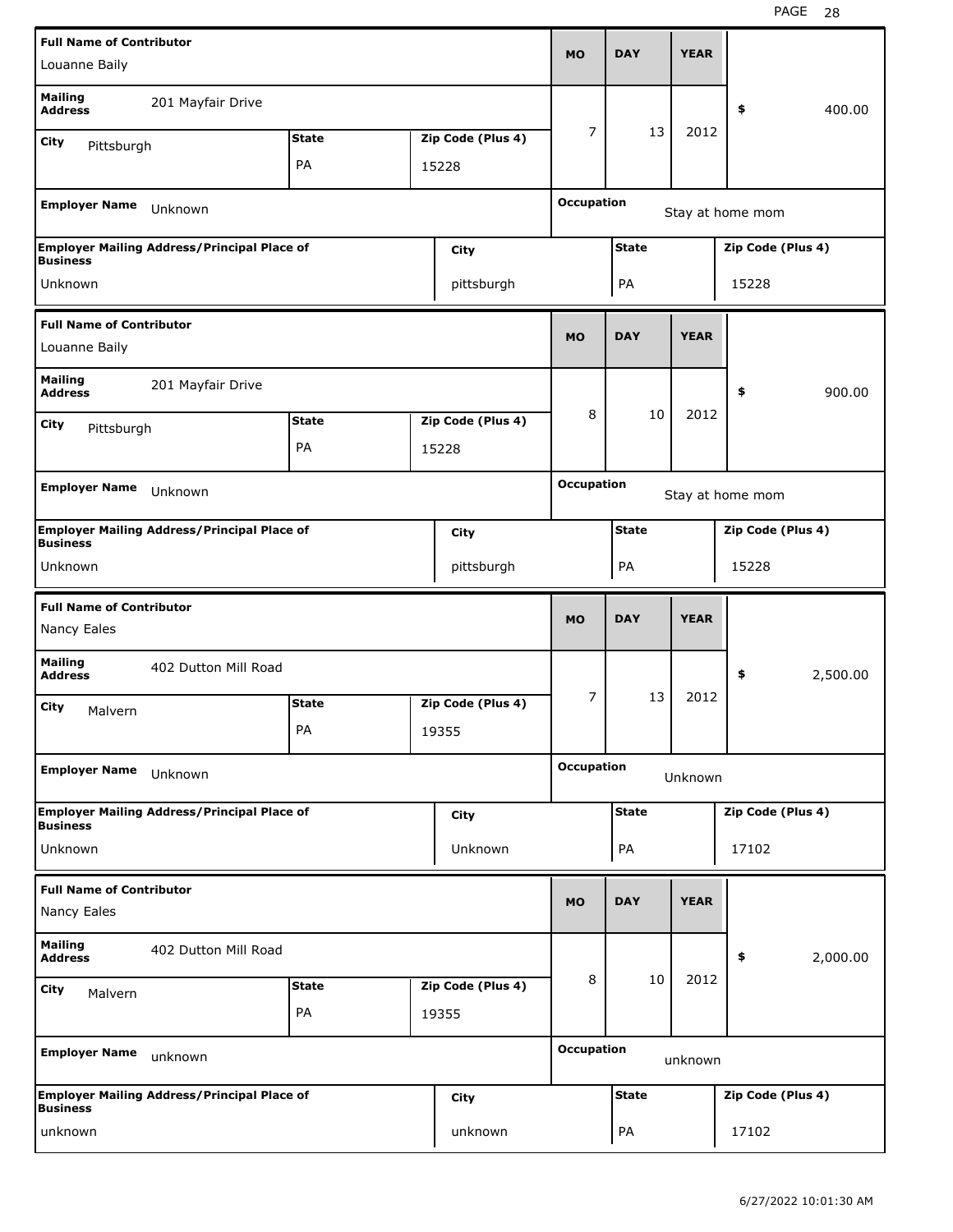|                                                          | <b>Full Name of Contributor</b>                    |              |  |                   |                              |                                   |             |                   |           |  |
|----------------------------------------------------------|----------------------------------------------------|--------------|--|-------------------|------------------------------|-----------------------------------|-------------|-------------------|-----------|--|
| Marie Field                                              |                                                    |              |  |                   | <b>MO</b>                    | <b>DAY</b>                        | <b>YEAR</b> |                   |           |  |
| <b>Mailing</b><br><b>Address</b>                         | 115 E Princeton Road                               |              |  |                   |                              |                                   |             | \$                | 22,500.00 |  |
| <b>City</b><br>Bala Cynwyd                               |                                                    | <b>State</b> |  | Zip Code (Plus 4) | 8                            | 10                                | 2012        |                   |           |  |
|                                                          |                                                    | PA           |  | 19004             |                              |                                   |             |                   |           |  |
| <b>Employer Name</b>                                     | Unknown                                            |              |  |                   | <b>Occupation</b><br>Unknown |                                   |             |                   |           |  |
| <b>Business</b>                                          | <b>Employer Mailing Address/Principal Place of</b> |              |  | City              |                              | <b>State</b><br>Zip Code (Plus 4) |             |                   |           |  |
| Unknown                                                  |                                                    |              |  | Unknown           |                              | PA                                |             | 17102             |           |  |
| <b>Full Name of Contributor</b><br>Louanne Baily         |                                                    |              |  |                   | <b>MO</b>                    | <b>DAY</b>                        | <b>YEAR</b> |                   |           |  |
| <b>Mailing</b><br>201 Mayfair Drive<br><b>Address</b>    |                                                    |              |  |                   |                              |                                   |             | \$                | 900.00    |  |
|                                                          | <b>State</b><br>Zip Code (Plus 4)                  |              |  |                   | 8                            | 10                                | 2012        |                   |           |  |
| <b>City</b>                                              | Pittsburgh                                         |              |  |                   |                              |                                   |             |                   |           |  |
|                                                          | PA<br>15228                                        |              |  |                   |                              |                                   |             |                   |           |  |
| <b>Employer Name</b>                                     | Unknown                                            |              |  |                   | <b>Occupation</b>            |                                   | Unknown     |                   |           |  |
| <b>Business</b>                                          | <b>Employer Mailing Address/Principal Place of</b> |              |  | City              |                              | <b>State</b><br>Zip Code (Plus 4) |             |                   |           |  |
| Unknown                                                  |                                                    |              |  | Unknown           |                              | PA<br>17102                       |             |                   |           |  |
| <b>Full Name of Contributor</b>                          |                                                    |              |  |                   |                              |                                   |             |                   |           |  |
| Susanne Wean                                             |                                                    |              |  |                   | <b>MO</b>                    | <b>DAY</b>                        | <b>YEAR</b> |                   |           |  |
| <b>Mailing</b><br><b>Address</b>                         | 280 Millview Drive                                 |              |  |                   |                              |                                   |             | \$                | 450.00    |  |
| City                                                     |                                                    | <b>State</b> |  | Zip Code (Plus 4) | 8                            | 10                                | 2012        |                   |           |  |
| Pittsburgh                                               |                                                    | PA           |  | 15238             |                              |                                   |             |                   |           |  |
| <b>Employer Name</b>                                     | Unknown                                            |              |  |                   | <b>Occupation</b>            |                                   | Unknown     |                   |           |  |
|                                                          | <b>Employer Mailing Address/Principal Place of</b> |              |  | <b>City</b>       |                              | <b>State</b>                      |             | Zip Code (Plus 4) |           |  |
| <b>Business</b><br>Unknown                               |                                                    |              |  | Unknown           |                              | PA                                |             | 17102             |           |  |
| <b>Full Name of Contributor</b><br>Jamini Vincent Davies |                                                    |              |  |                   | <b>MO</b>                    | <b>DAY</b>                        | <b>YEAR</b> |                   |           |  |
| <b>Mailing</b><br><b>Address</b>                         | 127 East Sycamore Street                           |              |  |                   |                              |                                   |             | \$                | 900.00    |  |
| City                                                     |                                                    | <b>State</b> |  | Zip Code (Plus 4) | 8                            | 10                                | 2012        |                   |           |  |
| Pittsburgh                                               |                                                    | PA           |  | 15211             |                              |                                   |             |                   |           |  |
| <b>Employer Name</b>                                     | Retired                                            |              |  |                   | <b>Occupation</b>            |                                   | Retired     |                   |           |  |
| <b>Business</b>                                          | <b>Employer Mailing Address/Principal Place of</b> |              |  | <b>City</b>       |                              | <b>State</b>                      |             | Zip Code (Plus 4) |           |  |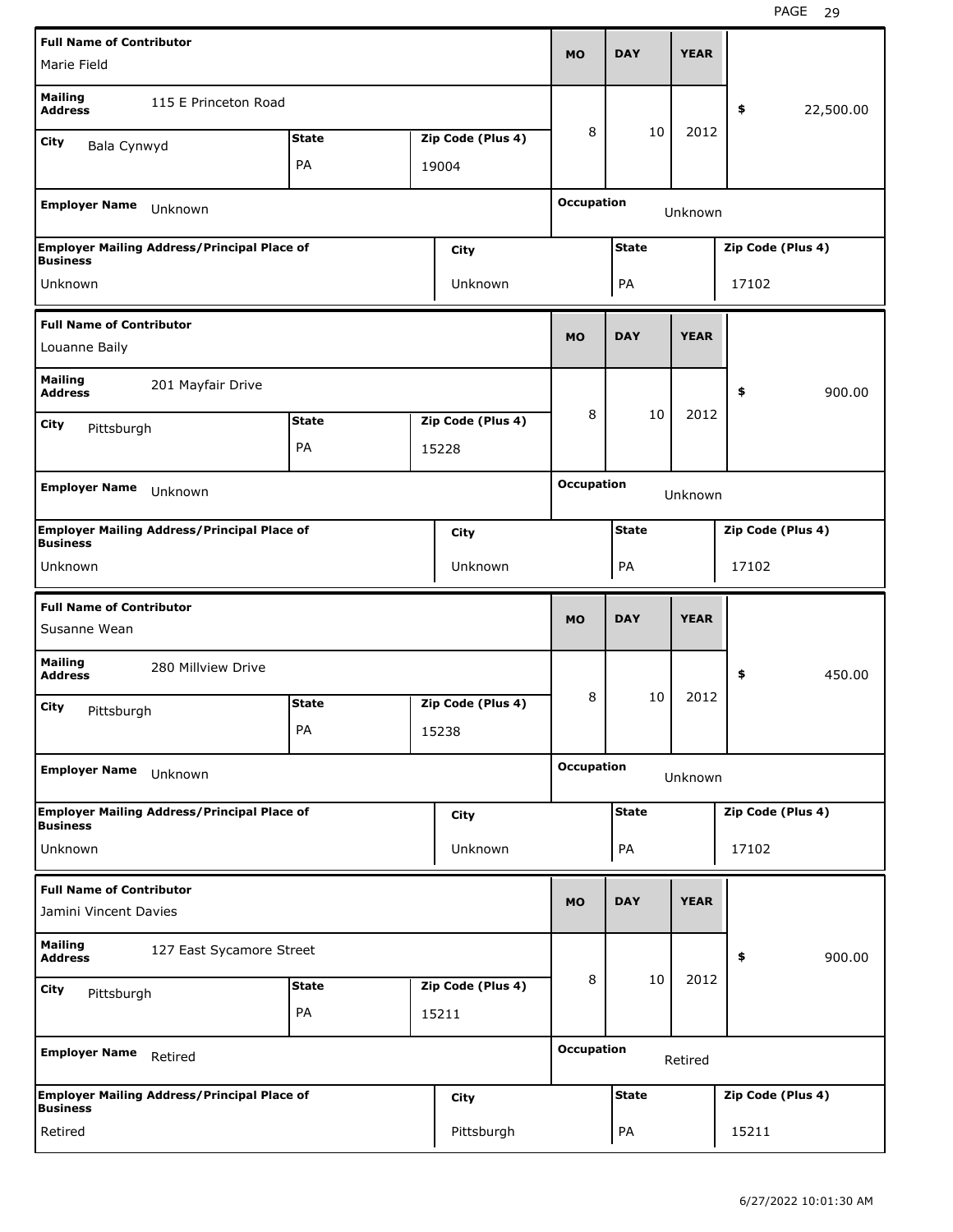|                                                          | <b>Full Name of Contributor</b>                    |              |  |                   |                                                |                                   |             |                   |          |  |
|----------------------------------------------------------|----------------------------------------------------|--------------|--|-------------------|------------------------------------------------|-----------------------------------|-------------|-------------------|----------|--|
| <b>Bayard Storey</b>                                     |                                                    |              |  |                   | <b>MO</b>                                      | <b>DAY</b>                        | <b>YEAR</b> |                   |          |  |
| <b>Mailing</b><br><b>Address</b>                         | 1919 Brandywine Street                             |              |  |                   |                                                |                                   |             | \$                | 4,500.00 |  |
| City<br>Pittsburgh                                       |                                                    | <b>State</b> |  | Zip Code (Plus 4) | 8                                              | 10                                | 2012        |                   |          |  |
|                                                          |                                                    | PA           |  | 19130             |                                                |                                   |             |                   |          |  |
| <b>Employer Name</b>                                     | Univ Pennsylvania                                  |              |  |                   | <b>Occupation</b><br><b>Professor Emeritus</b> |                                   |             |                   |          |  |
|                                                          | <b>Employer Mailing Address/Principal Place of</b> |              |  | City              |                                                | <b>State</b><br>Zip Code (Plus 4) |             |                   |          |  |
| <b>Business</b><br>Unknown                               |                                                    |              |  | Unknown           |                                                | PA                                |             | 19130             |          |  |
|                                                          |                                                    |              |  |                   |                                                |                                   |             |                   |          |  |
| <b>Full Name of Contributor</b><br>Amy Deshong           |                                                    |              |  |                   | <b>MO</b>                                      | <b>DAY</b>                        | <b>YEAR</b> |                   |          |  |
| <b>Mailing</b><br>413 Stratford Avenue<br><b>Address</b> |                                                    |              |  |                   |                                                |                                   |             | \$                | 2,500.00 |  |
|                                                          | <b>State</b><br>Zip Code (Plus 4)<br>City          |              |  |                   | 8                                              | 23                                | 2012        |                   |          |  |
|                                                          | Collegeville<br>PA                                 |              |  |                   |                                                |                                   |             |                   |          |  |
|                                                          | 19426                                              |              |  |                   |                                                |                                   |             |                   |          |  |
| <b>Employer Name</b>                                     | Unknown                                            |              |  |                   | <b>Occupation</b>                              |                                   | Unknown     |                   |          |  |
| <b>Business</b>                                          | <b>Employer Mailing Address/Principal Place of</b> |              |  | City              |                                                | <b>State</b><br>Zip Code (Plus 4) |             |                   |          |  |
| Unknown                                                  |                                                    |              |  | Unknown           |                                                | PA<br>19426                       |             |                   |          |  |
| <b>Full Name of Contributor</b>                          |                                                    |              |  |                   |                                                |                                   |             |                   |          |  |
| Melissa McSwigan                                         |                                                    |              |  |                   | <b>MO</b>                                      | <b>DAY</b>                        | <b>YEAR</b> |                   |          |  |
| <b>Mailing</b><br><b>Address</b>                         | 4131 Bigelow Blvd                                  |              |  |                   |                                                |                                   |             | \$                | 375.00   |  |
| City                                                     |                                                    | <b>State</b> |  | Zip Code (Plus 4) | 8                                              | 23                                | 2012        |                   |          |  |
| Pittsburgh                                               |                                                    | PA           |  | 15213             |                                                |                                   |             |                   |          |  |
| <b>Employer Name</b>                                     | Unknown                                            |              |  |                   | <b>Occupation</b>                              |                                   | Unknown     |                   |          |  |
|                                                          | <b>Employer Mailing Address/Principal Place of</b> |              |  | City              |                                                | <b>State</b>                      |             | Zip Code (Plus 4) |          |  |
| <b>Business</b><br>Unknown                               |                                                    |              |  | Unknown           |                                                | PA                                |             | 15213             |          |  |
| <b>Full Name of Contributor</b><br>Leslie Anne Miller    |                                                    |              |  |                   | <b>MO</b>                                      | <b>DAY</b>                        | <b>YEAR</b> |                   |          |  |
| <b>Mailing</b><br><b>Address</b>                         | 1111 Barberry Road                                 |              |  |                   |                                                |                                   |             | \$                | 1,250.00 |  |
| City                                                     |                                                    | <b>State</b> |  | Zip Code (Plus 4) | 9                                              | 13                                | 2012        |                   |          |  |
| Bryn Mawr                                                |                                                    | PA           |  | 19010             |                                                |                                   |             |                   |          |  |
| <b>Employer Name</b>                                     | Unknown                                            |              |  |                   | <b>Occupation</b>                              |                                   | Unknown     |                   |          |  |
| <b>Business</b>                                          | <b>Employer Mailing Address/Principal Place of</b> |              |  | City              |                                                | <b>State</b>                      |             | Zip Code (Plus 4) |          |  |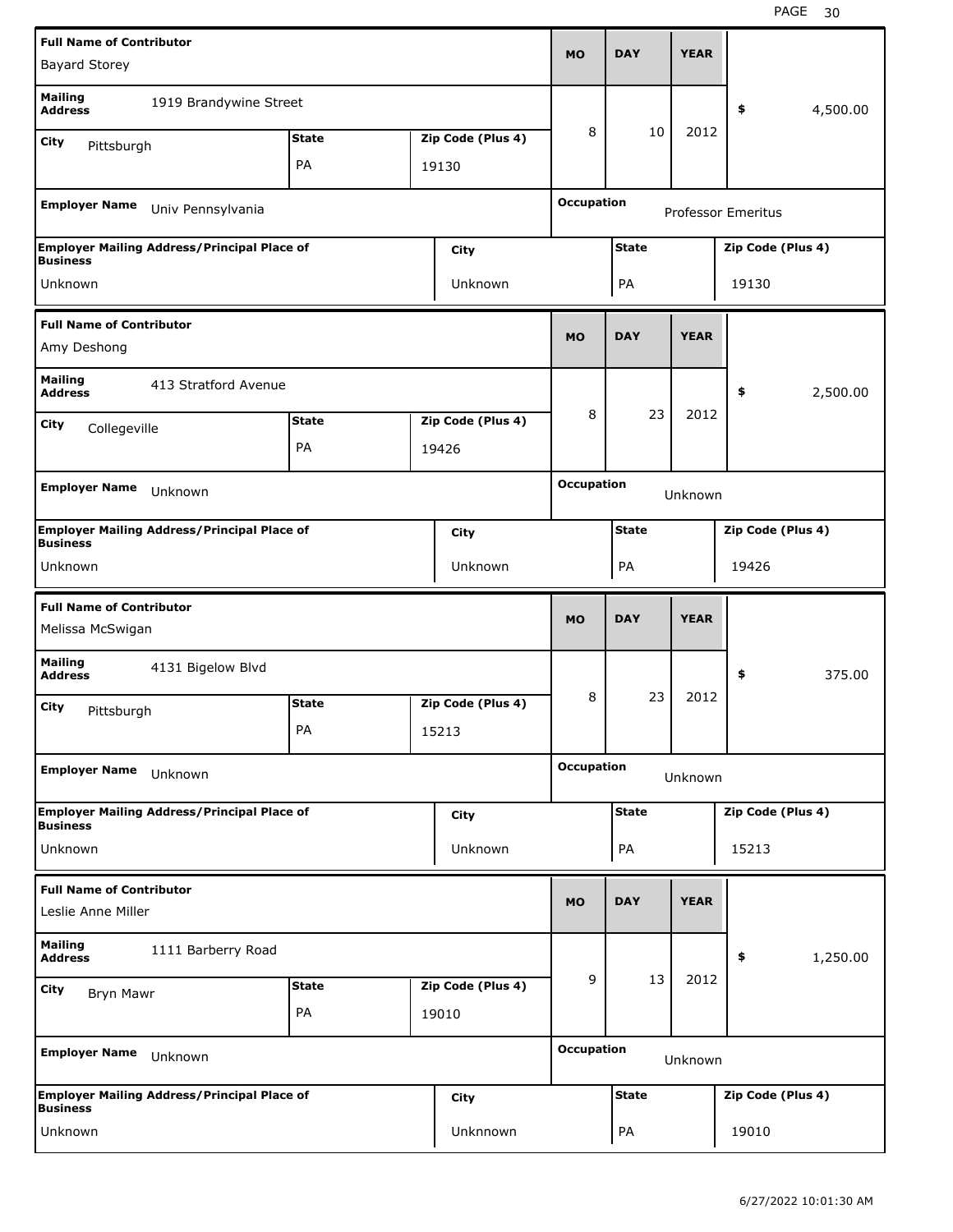|                                                           | <b>Full Name of Contributor</b>                    |              |  |                   |                              | <b>DAY</b>                        | <b>YEAR</b> |       |                   |  |
|-----------------------------------------------------------|----------------------------------------------------|--------------|--|-------------------|------------------------------|-----------------------------------|-------------|-------|-------------------|--|
| Nancy Eales                                               |                                                    |              |  |                   | <b>MO</b>                    |                                   |             |       |                   |  |
| <b>Mailing</b><br><b>Address</b>                          | 402 Dutton Mill Road                               |              |  |                   |                              |                                   |             | \$    | 1,250.00          |  |
| City<br>Malvern                                           |                                                    | <b>State</b> |  | Zip Code (Plus 4) | 9                            | 13                                | 2012        |       |                   |  |
|                                                           |                                                    | PA           |  | 19355             |                              |                                   |             |       |                   |  |
| <b>Employer Name</b>                                      | Retired                                            |              |  |                   | <b>Occupation</b><br>Retired |                                   |             |       |                   |  |
| <b>Business</b>                                           | <b>Employer Mailing Address/Principal Place of</b> |              |  | City              |                              | <b>State</b><br>Zip Code (Plus 4) |             |       |                   |  |
| Retired                                                   |                                                    |              |  | Malvern           |                              | PA                                |             | 19355 |                   |  |
| <b>Full Name of Contributor</b>                           |                                                    |              |  |                   | <b>MO</b>                    | <b>DAY</b>                        | <b>YEAR</b> |       |                   |  |
| Nancy Posel                                               |                                                    |              |  |                   |                              |                                   |             |       |                   |  |
| <b>Mailing</b><br>1060 Mill Road Circle<br><b>Address</b> |                                                    |              |  |                   |                              |                                   |             | \$    | 500.00            |  |
| City                                                      | <b>State</b><br>Zip Code (Plus 4)<br>Jenkintown    |              |  |                   | 9                            | 13                                | 2012        |       |                   |  |
|                                                           | PA<br>19046                                        |              |  |                   |                              |                                   |             |       |                   |  |
| <b>Employer Name</b>                                      | Unknown                                            |              |  |                   |                              | <b>Occupation</b>                 | Unknown     |       |                   |  |
| <b>Business</b>                                           | <b>Employer Mailing Address/Principal Place of</b> |              |  | City              |                              | <b>State</b><br>Zip Code (Plus 4) |             |       |                   |  |
| Unknown                                                   |                                                    |              |  | Jenkintown        |                              | PA<br>19046                       |             |       |                   |  |
| <b>Full Name of Contributor</b>                           |                                                    |              |  |                   |                              |                                   |             |       |                   |  |
| Peggy West                                                |                                                    |              |  |                   | <b>MO</b>                    | <b>DAY</b>                        | <b>YEAR</b> |       |                   |  |
| <b>Mailing</b><br><b>Address</b>                          | 16 Spring Hollow Road                              |              |  |                   |                              |                                   |             | \$    | 500.00            |  |
| City                                                      |                                                    | <b>State</b> |  | Zip Code (Plus 4) | 9                            | 13                                | 2012        |       |                   |  |
| Radnor                                                    |                                                    | PA           |  | 19087             |                              |                                   |             |       |                   |  |
| <b>Employer Name</b>                                      | Unknown                                            |              |  |                   | <b>Occupation</b>            |                                   | Unknown     |       |                   |  |
|                                                           | <b>Employer Mailing Address/Principal Place of</b> |              |  | City              |                              | <b>State</b>                      |             |       | Zip Code (Plus 4) |  |
| <b>Business</b><br>Unknown                                |                                                    |              |  | Radnor            |                              | PA                                |             | 19087 |                   |  |
| <b>Full Name of Contributor</b><br>Faye Gelhard           |                                                    |              |  |                   | <b>MO</b>                    | <b>DAY</b>                        | <b>YEAR</b> |       |                   |  |
| <b>Mailing</b><br><b>Address</b>                          | 1307 Edgewood Drive                                |              |  |                   |                              |                                   |             | \$    | 500.00            |  |
|                                                           |                                                    | <b>State</b> |  | Zip Code (Plus 4) | 9                            | 13                                | 2012        |       |                   |  |
| City<br>East Earl                                         |                                                    | PA           |  | 17519             |                              |                                   |             |       |                   |  |
| <b>Employer Name</b>                                      | Unknown                                            |              |  |                   | <b>Occupation</b>            |                                   | Unknown     |       |                   |  |
| <b>Business</b>                                           | <b>Employer Mailing Address/Principal Place of</b> |              |  | City              |                              | <b>State</b>                      |             |       | Zip Code (Plus 4) |  |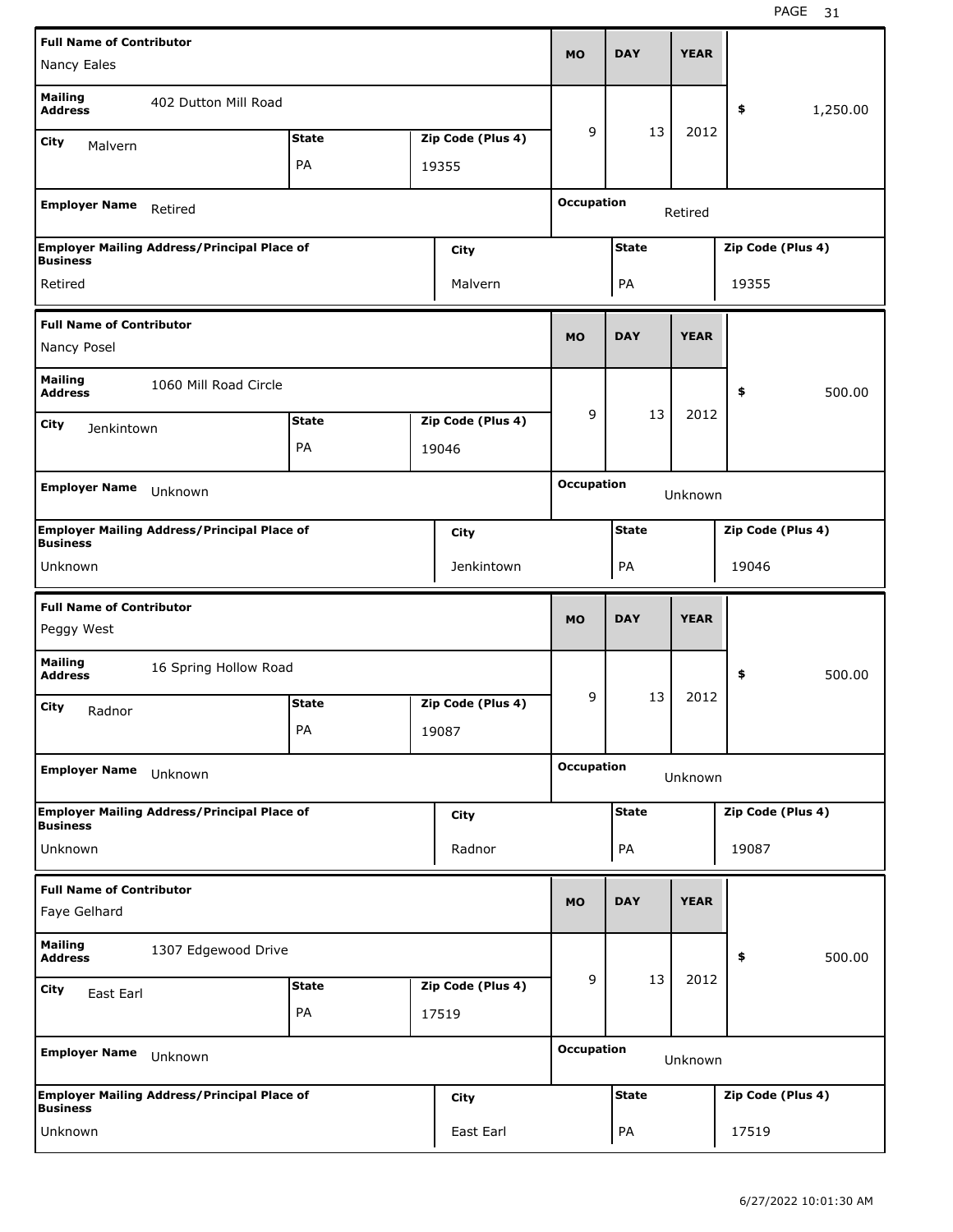**\$**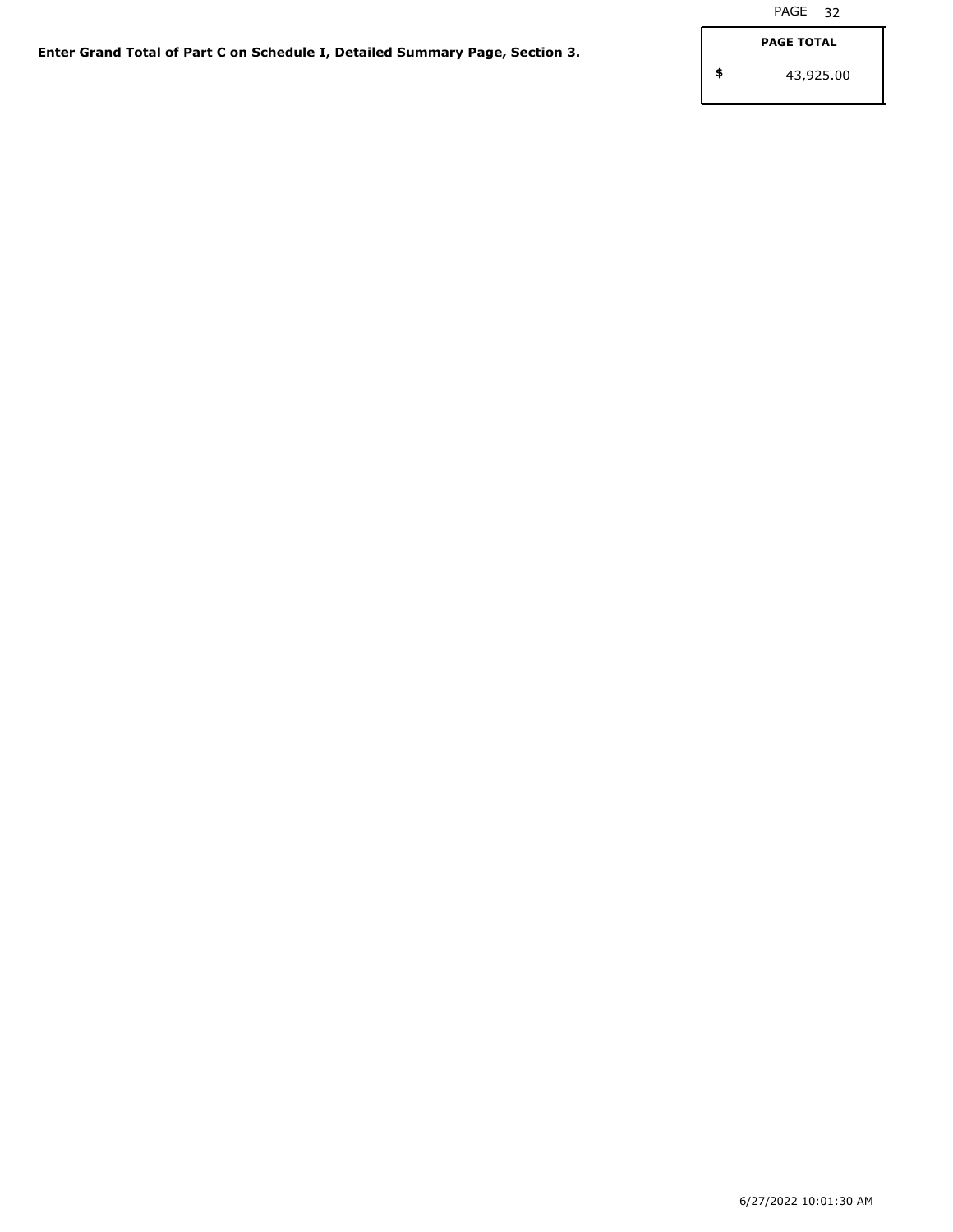## **PART E OTHER RECEIPTS**

#### **REFUNDS, INTEREST INCOME, RETURNED CHECKS, ETC.**

#### **Use this Part to report refunds received, interest earned, returned checks and**

## **prior expenditures that were returned to the filer.**

|                            | Name of Filing Committee or Candidate                                        |                   |       |           | <b>Reporting Period</b> |             |                   |      |
|----------------------------|------------------------------------------------------------------------------|-------------------|-------|-----------|-------------------------|-------------|-------------------|------|
|                            |                                                                              |                   | From: |           |                         | To:         |                   |      |
|                            |                                                                              |                   |       |           | <b>DATE</b>             |             | <b>AMOUNT</b>     |      |
| <b>Full Name</b>           |                                                                              |                   |       | <b>MO</b> | <b>DAY</b>              | <b>YEAR</b> |                   |      |
| <b>Mailing Address</b>     |                                                                              |                   |       |           |                         |             | \$                | 0.00 |
| City                       | <b>State</b>                                                                 | Zip Code (Plus 4) |       |           |                         |             |                   |      |
| <b>Receipt Description</b> |                                                                              |                   |       |           |                         |             |                   |      |
|                            |                                                                              |                   |       |           |                         |             | <b>PAGE TOTAL</b> |      |
|                            | Enter Grand Total of Part E on Schedule I, Detailed Summary Page, Section 4. |                   |       |           |                         |             | \$                | 0.00 |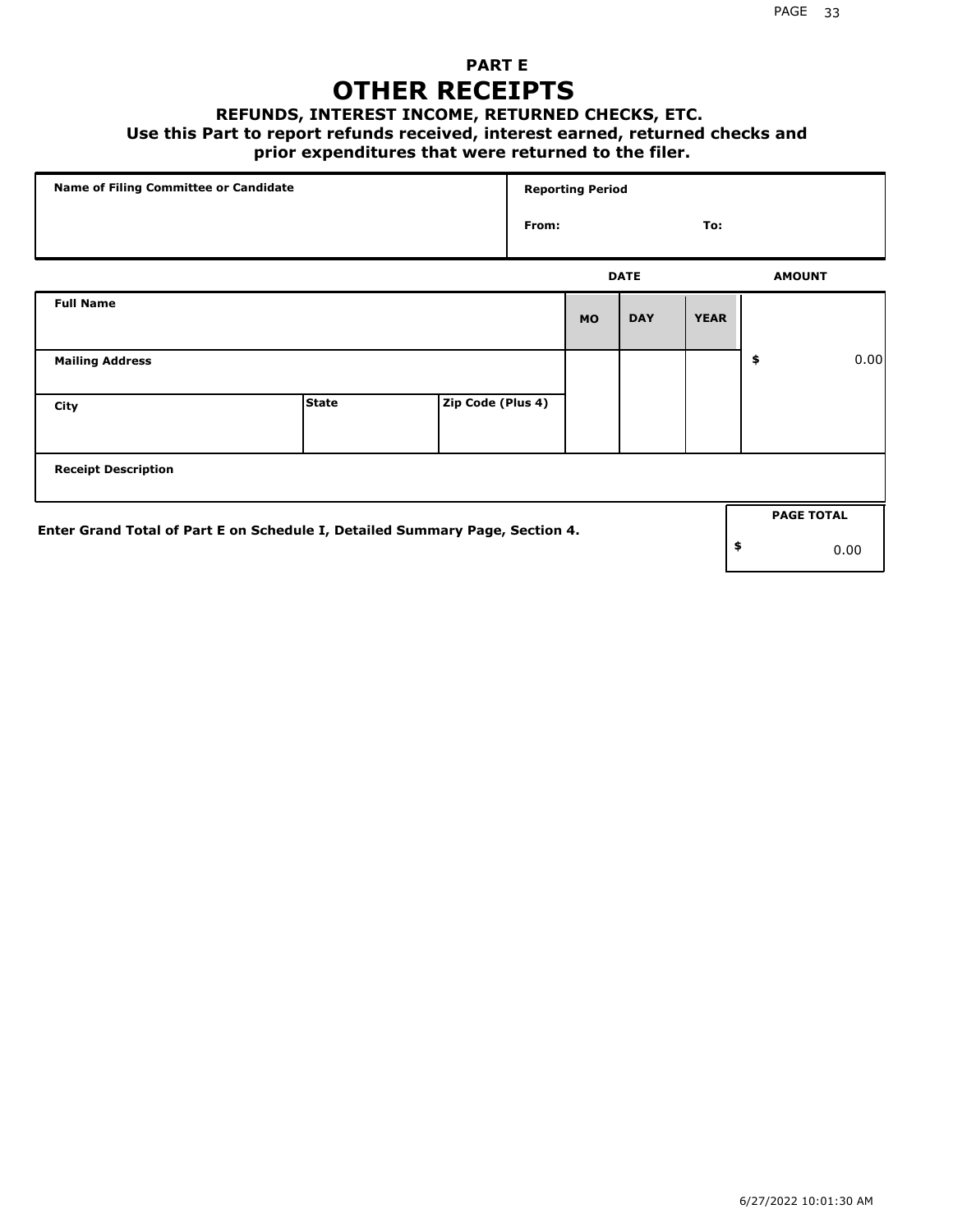### **SCHEDULE II IN-KIND CONTRIBUTIONS AND VALUABLE THINGS RECEIVED USE THIS SCHEDULE TO REPORT ALL IN-KIND CONTRIBUTIONS OF VALUABLE THINGS**

## **DURING THE REPORTING PERIOD.**

**Detailed Summary Page**

| <b>Name of Filing Committee or Candidate</b>                                                                                                                                | <b>Reporting Period</b> |                 |           |
|-----------------------------------------------------------------------------------------------------------------------------------------------------------------------------|-------------------------|-----------------|-----------|
| Planned Parenthood PA Advocates                                                                                                                                             | From:                   | $5/15/2012$ To: | 9/17/2012 |
| 1. UNITEMIZED IN-KIND CONTRIBUTIONS RECEIVED - VALUE OF \$50.00 OR LESS PER CONTRIBUTOR                                                                                     |                         |                 |           |
| <b>TOTAL for the Reporting Period</b>                                                                                                                                       | (1)                     | \$              | 0.00      |
| 2. IN-KIND CONTRIBUTIONS RECEIVED - VALUE OF \$50.01 TO \$250.00 (FROM PART F)                                                                                              |                         |                 |           |
| <b>TOTAL for the Reporting Period</b>                                                                                                                                       | (2)                     | \$              | 0.00      |
| 3. IN-KIND CONTRIBUTION RECIEVED - VALUE OVER \$250.00 (FROM PART G)                                                                                                        |                         |                 |           |
| <b>TOTAL for the Reporting Period</b>                                                                                                                                       | (3)                     | \$              | 7,500.00  |
| TOTAL VALUE OF IN-KIND CONTRIBUTIONS DURING THIS REPORTING PERIOD (Add and enter<br>amount totals from Boxes 1,2, and 3; also enter on Page 1, Reports Cover Page, Item F.) |                         | \$              | 7,500.00  |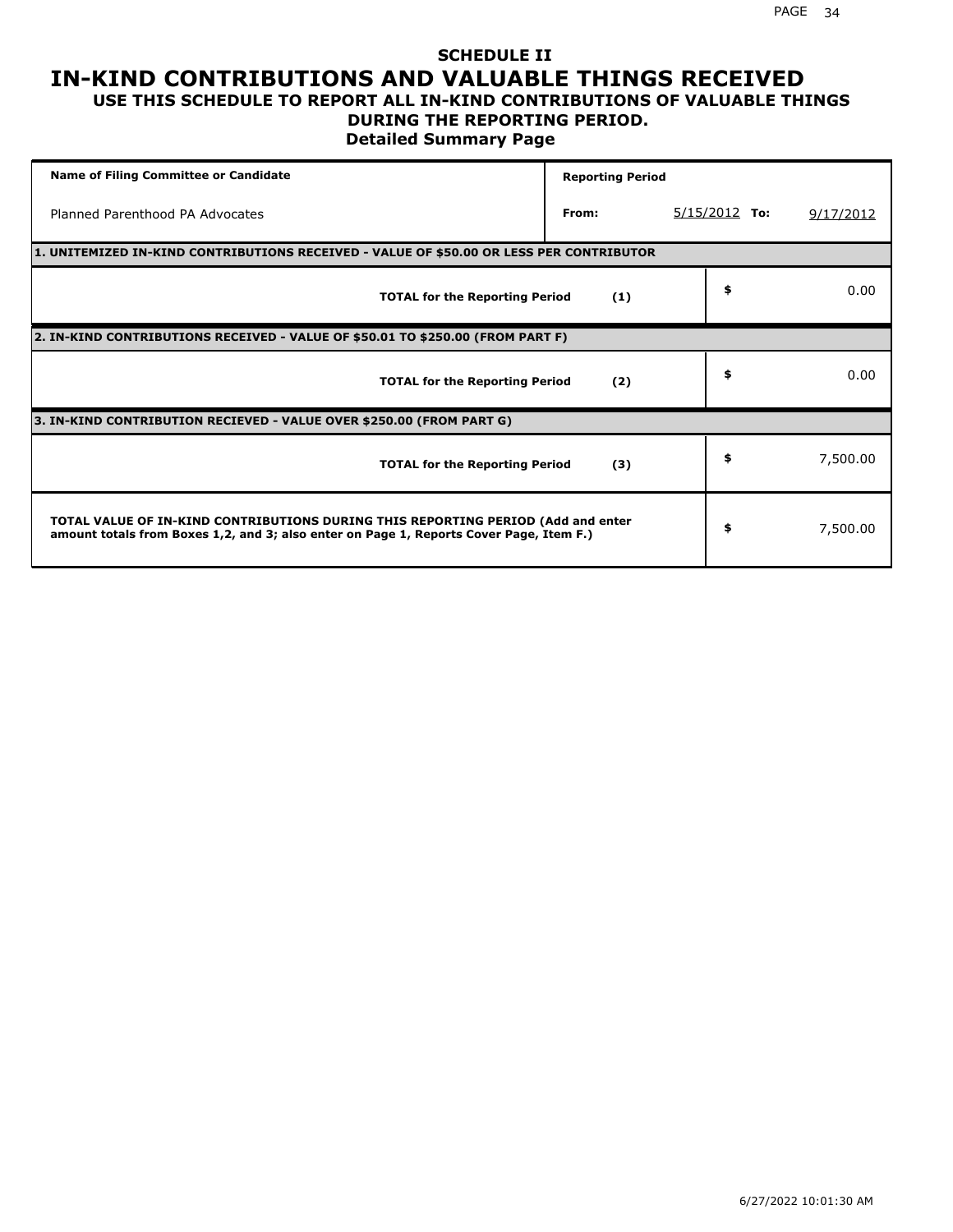## **SCHEDULE II PART F IN-KIND CONTRIBUTIONS RECEIVED**

## **VALUE OF \$50.01 TO \$250.00**

| <b>Name of Filing Committee or Candidate</b>                                                                  |              |                   |           |                   | <b>Reporting Period</b> |     |      |  |  |
|---------------------------------------------------------------------------------------------------------------|--------------|-------------------|-----------|-------------------|-------------------------|-----|------|--|--|
|                                                                                                               |              |                   |           |                   |                         | To: |      |  |  |
|                                                                                                               |              | <b>DATE</b>       |           | <b>AMOUNT</b>     |                         |     |      |  |  |
| <b>Full Name of Contributor</b>                                                                               |              |                   | <b>MO</b> | <b>DAY</b>        | <b>YEAR</b>             |     |      |  |  |
| <b>Mailing Address</b>                                                                                        |              |                   |           |                   |                         | \$  | 0.00 |  |  |
| City                                                                                                          | <b>State</b> | Zip Code (Plus 4) |           |                   |                         |     |      |  |  |
| <b>Description of Contribution:</b>                                                                           |              |                   |           |                   |                         |     |      |  |  |
| Enter Grand Total of Part F on Schedule II, In-Kind Contributions Detailed Summary Page,<br><b>Section 2.</b> |              |                   |           | <b>PAGE TOTAL</b> |                         |     |      |  |  |
|                                                                                                               |              |                   |           |                   | \$                      |     | 0.00 |  |  |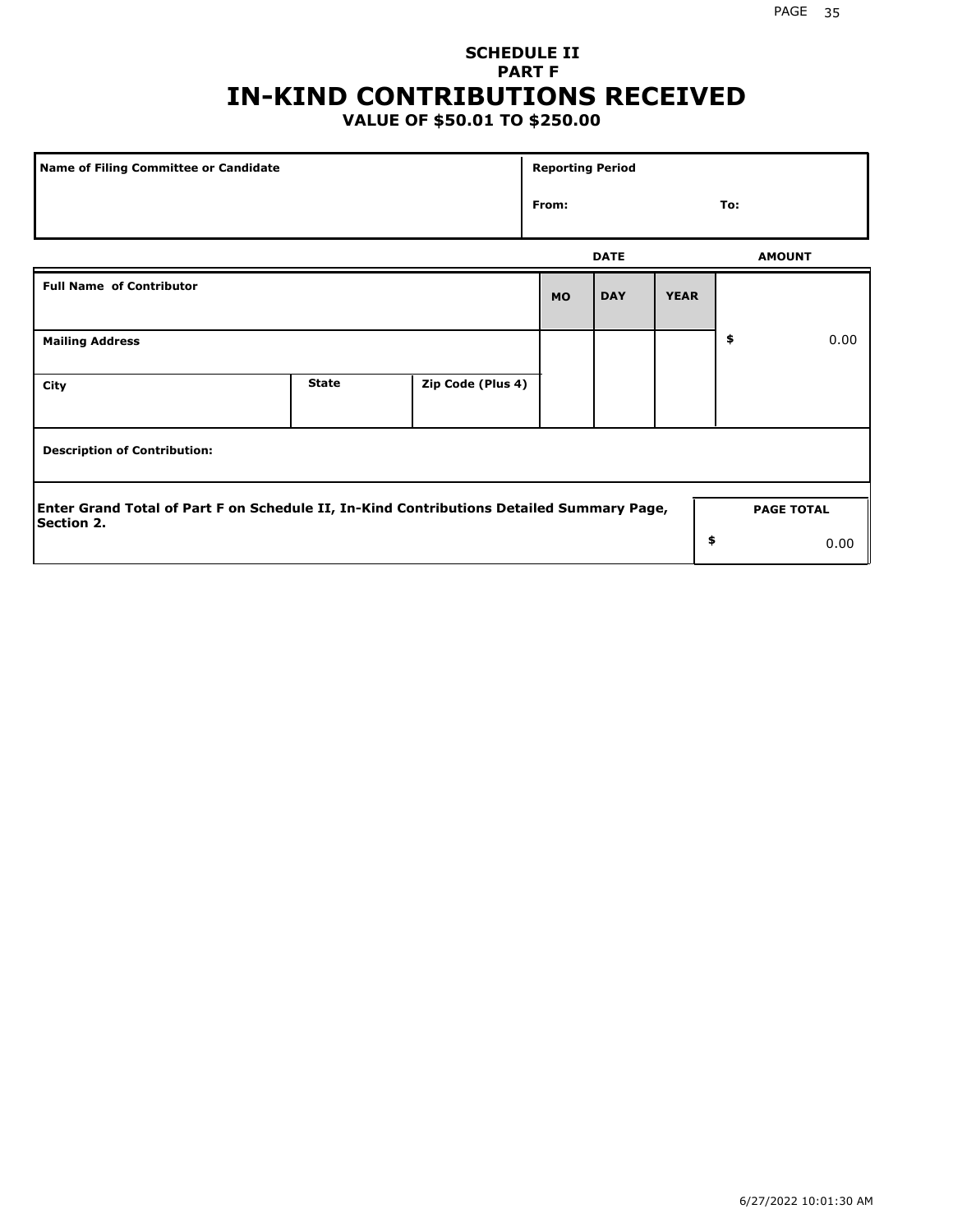## **SCHEDULE II PART G IN-KIND CONTRIBUTIONS RECEIVED VALUE OVER \$250.00**

| <b>Name of Filing Committee or Candidate</b>                               |                           |              |                           |       |                    | <b>Reporting Period</b>      |             |             |           |                                    |
|----------------------------------------------------------------------------|---------------------------|--------------|---------------------------|-------|--------------------|------------------------------|-------------|-------------|-----------|------------------------------------|
| Planned Parenthood PA Advocates                                            |                           |              |                           |       | From:<br>5/15/2012 |                              |             | To:         | 9/17/2012 |                                    |
|                                                                            |                           |              |                           |       |                    |                              | <b>DATE</b> |             |           | <b>AMOUNT</b>                      |
| <b>Full Name of Contributor</b><br>Kathy Putnam                            |                           |              |                           |       |                    | <b>MO</b>                    | <b>DAY</b>  | <b>YEAR</b> |           |                                    |
| <b>Mailing Address</b><br>400 Rex Ave                                      |                           |              |                           |       |                    |                              |             |             | \$        | 7,500.00                           |
| City<br>Philadelphia                                                       | <b>State</b><br><b>PA</b> |              | Zip Code(Plus 4)<br>19118 |       |                    | 9                            | 11          | 2012        |           |                                    |
| <b>Employer of Contributor</b><br>retired                                  |                           |              |                           |       |                    | <b>Occupation</b><br>retired |             |             |           |                                    |
| <b>Employer Mailing Address/Principal Place of</b><br><b>Business</b>      |                           | City         |                           | State |                    | <b>Zip Code(Plus</b><br>4)   |             |             |           | <b>Description of Contribution</b> |
| 400 Rex Ave                                                                |                           | Philadelphia |                           | PA    | 19118              |                              |             |             |           |                                    |
| Enter Grand Total of Part G on Schedule II, In-Kind Contributions Detailed |                           |              |                           |       |                    |                              |             |             |           | <b>PAGE TOTAL</b>                  |
| <b>Summary Page, Section 3.</b>                                            |                           |              |                           |       |                    |                              |             |             |           | 7,500.00                           |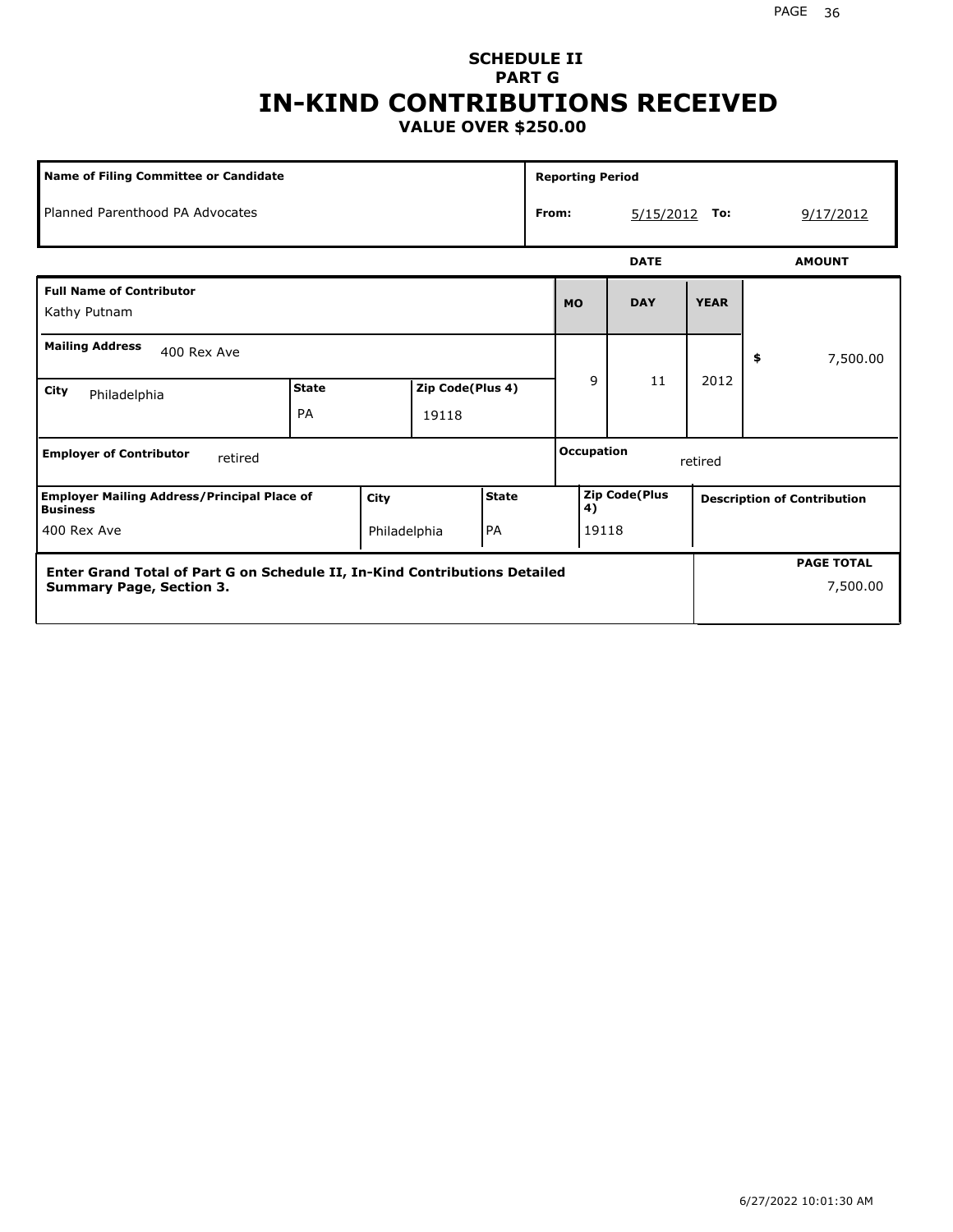# **SCHEDULE III STATEMENT OF EXPENDITURES**

| Name of Filing Committee or Candidate                                  |                            |                            |             |                                                                 |             |     |               |  |
|------------------------------------------------------------------------|----------------------------|----------------------------|-------------|-----------------------------------------------------------------|-------------|-----|---------------|--|
| Planned Parenthood PA Advocates                                        |                            |                            | From        |                                                                 | 5/15/2012   | To: | 9/17/2012     |  |
|                                                                        |                            |                            |             | <b>DATE</b>                                                     |             |     | <b>AMOUNT</b> |  |
| <b>To Whom Paid</b><br>Planned Parenthood PA Advocates                 |                            |                            | <b>MO</b>   | <b>DAY</b>                                                      | <b>YEAR</b> |     |               |  |
| <b>Mailing Address</b><br>1514 North 2nd Street                        |                            |                            | 5           | 16                                                              | 2012        | \$  | 3,196.35      |  |
| <b>State</b><br>Zip Code (Plus 4)<br>City<br>Harrisburg<br>PA<br>17102 |                            |                            |             | <b>Description of Expenditure</b><br>Office & Salary Allocation |             |     |               |  |
| <b>To Whom Paid</b><br>Planned Parenthood PA Advocates                 |                            |                            | <b>MO</b>   | <b>DAY</b>                                                      | <b>YEAR</b> |     |               |  |
| <b>Mailing Address</b><br>1514 North 2nd Street                        |                            |                            | 5           | 16                                                              | 2012        | \$  | 716.51        |  |
| City<br>harrisburg                                                     | <b>State</b><br>PA         | Zip Code (Plus 4)<br>17102 |             | <b>Description of Expenditure</b><br>PAC portion of expenses    |             |     |               |  |
| <b>To Whom Paid</b><br>Moxie Media                                     |                            |                            | <b>MO</b>   | <b>DAY</b>                                                      | <b>YEAR</b> |     |               |  |
| <b>Mailing Address</b><br>PO Box 30084                                 |                            |                            | 5           | 22                                                              | 2012        | \$  | 11,396.00     |  |
| City<br>Seattle                                                        | <b>State</b><br>WA         | Zip Code (Plus 4)<br>98113 | PAC expense | <b>Description of Expenditure</b>                               |             |     |               |  |
| <b>To Whom Paid</b><br>Josephe Vandall                                 |                            |                            | <b>MO</b>   | <b>DAY</b>                                                      | <b>YEAR</b> |     |               |  |
| <b>Mailing Address</b><br>Unknown                                      |                            |                            | 5           | 22                                                              | 2012        | \$  | 500.00        |  |
| City<br>Unknown                                                        | <b>State</b><br>PA         | Zip Code (Plus 4)<br>17102 |             | <b>Description of Expenditure</b><br>Band for Event             |             |     |               |  |
| <b>To Whom Paid</b><br>C&J Catering                                    | <b>MO</b>                  | <b>DAY</b>                 | <b>YEAR</b> |                                                                 |             |     |               |  |
| <b>Mailing Address</b>                                                 | 7441-R Allentown Boulevard |                            |             |                                                                 | 2012        | \$  | 3,230.09      |  |
| City<br>Harrisburg                                                     | <b>State</b><br>PA         | Zip Code (Plus 4)<br>17112 |             | <b>Description of Expenditure</b><br>Catering for Event         |             |     |               |  |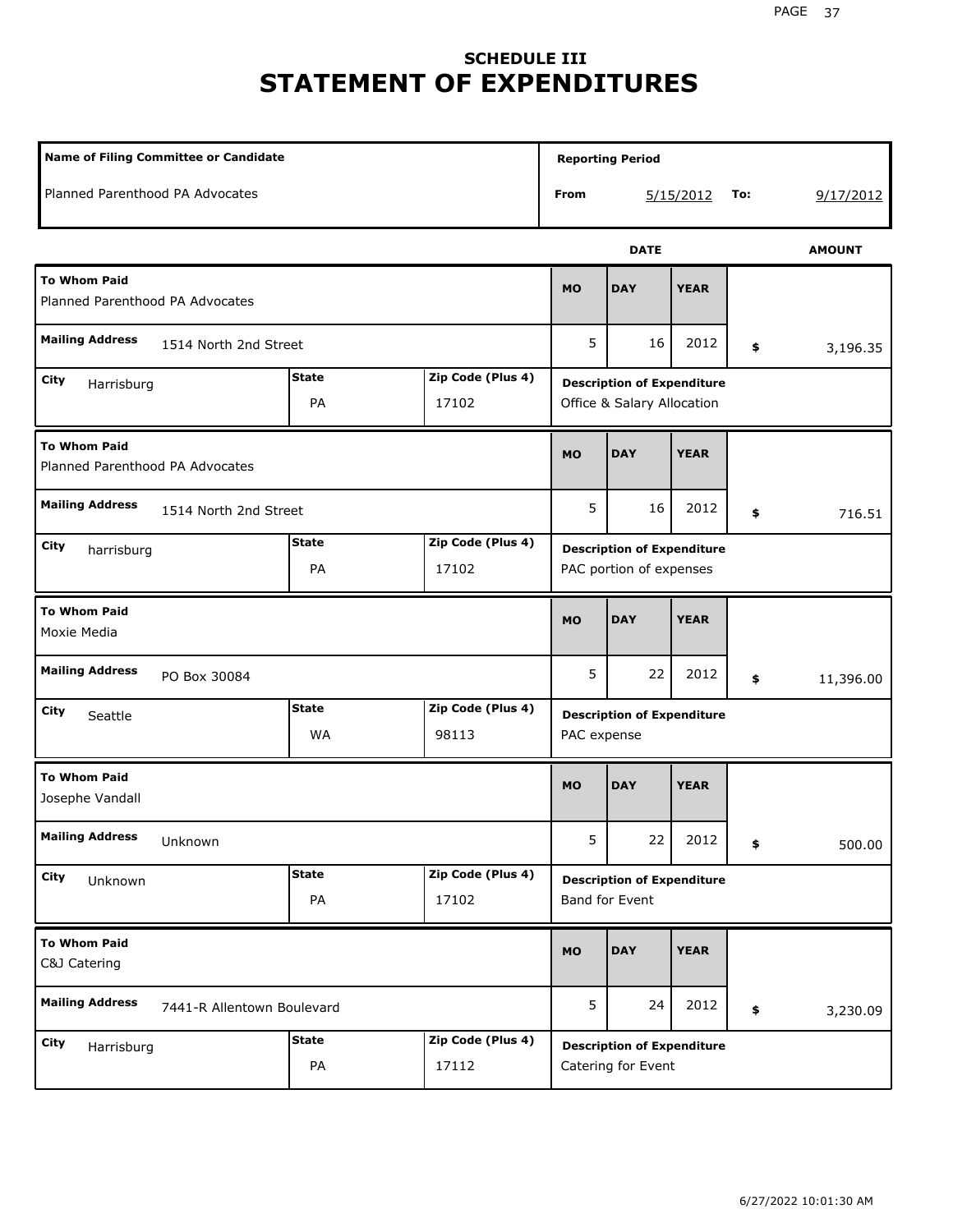| <b>To Whom Paid</b><br>Zata3 Consulting, LLC    |                                      |              |                   | <b>MO</b>             | <b>DAY</b>                                                      | <b>YEAR</b> |                |
|-------------------------------------------------|--------------------------------------|--------------|-------------------|-----------------------|-----------------------------------------------------------------|-------------|----------------|
| <b>Mailing Address</b>                          | 458 New Jersey Avenue, SE            |              |                   | 5                     | 29                                                              | 2012        | \$<br>8,501.00 |
| City                                            |                                      | <b>State</b> | Zip Code (Plus 4) |                       | <b>Description of Expenditure</b>                               |             |                |
| Washington                                      |                                      | DC           | 20003             | Calls                 |                                                                 |             |                |
| <b>To Whom Paid</b><br>Meghan Roach             |                                      |              |                   | <b>MO</b>             | <b>DAY</b>                                                      | <b>YEAR</b> |                |
| <b>Mailing Address</b>                          | 16 Meadow Drive                      |              |                   | 5                     | 29                                                              | 2012        | \$<br>365.76   |
| City<br>Camp Hill                               |                                      | <b>State</b> | Zip Code (Plus 4) |                       | <b>Description of Expenditure</b>                               |             |                |
|                                                 |                                      | 17011        |                   | Expense Reimbursement |                                                                 |             |                |
| <b>To Whom Paid</b><br>Friends of Matt Bradford |                                      |              |                   | <b>MO</b>             | <b>DAY</b>                                                      | <b>YEAR</b> |                |
| <b>Mailing Address</b>                          | P.O. Box 349                         |              |                   | 5                     | 31                                                              | 2012        | \$<br>250.00   |
| City<br>Norristown                              |                                      | <b>State</b> | Zip Code (Plus 4) |                       | <b>Description of Expenditure</b>                               |             |                |
|                                                 |                                      | PA           | 19404             | Donation              |                                                                 |             |                |
|                                                 |                                      |              |                   |                       |                                                                 |             |                |
| <b>To Whom Paid</b>                             | Planned parenthood PA Advocates      |              |                   | <b>MO</b>             | <b>DAY</b>                                                      | <b>YEAR</b> |                |
| <b>Mailing Address</b>                          | 1514 North 2nd Street                |              |                   | 6                     | 4                                                               | 2012        | \$<br>896.12   |
| City                                            |                                      | <b>State</b> | Zip Code (Plus 4) |                       |                                                                 |             |                |
| harrisburg                                      |                                      | PA           | 17102             |                       | <b>Description of Expenditure</b><br>Salary & Office Allocation |             |                |
| <b>To Whom Paid</b>                             | Planned Parenthood Association of PA |              |                   | MO                    | <b>DAY</b>                                                      | <b>YEAR</b> |                |
| <b>Mailing Address</b>                          | 1514 North 2nd Street                |              |                   | 6                     | 4                                                               | 2012        | \$<br>549.12   |
| City                                            |                                      | <b>State</b> | Zip Code (Plus 4) |                       | <b>Description of Expenditure</b>                               |             |                |
| Harrisburg                                      |                                      | PA           | 17102             |                       | List Rental Name                                                |             |                |
| <b>To Whom Paid</b>                             | Planned Parenthood Association of PA |              |                   | <b>MO</b>             | <b>DAY</b>                                                      | <b>YEAR</b> |                |
| <b>Mailing Address</b>                          | 1514 North 2nd Street                |              |                   | 6                     | $\overline{4}$                                                  | 2012        | \$<br>500.92   |
| City<br>Harrisburg                              |                                      | <b>State</b> | Zip Code (Plus 4) |                       | <b>Description of Expenditure</b>                               |             |                |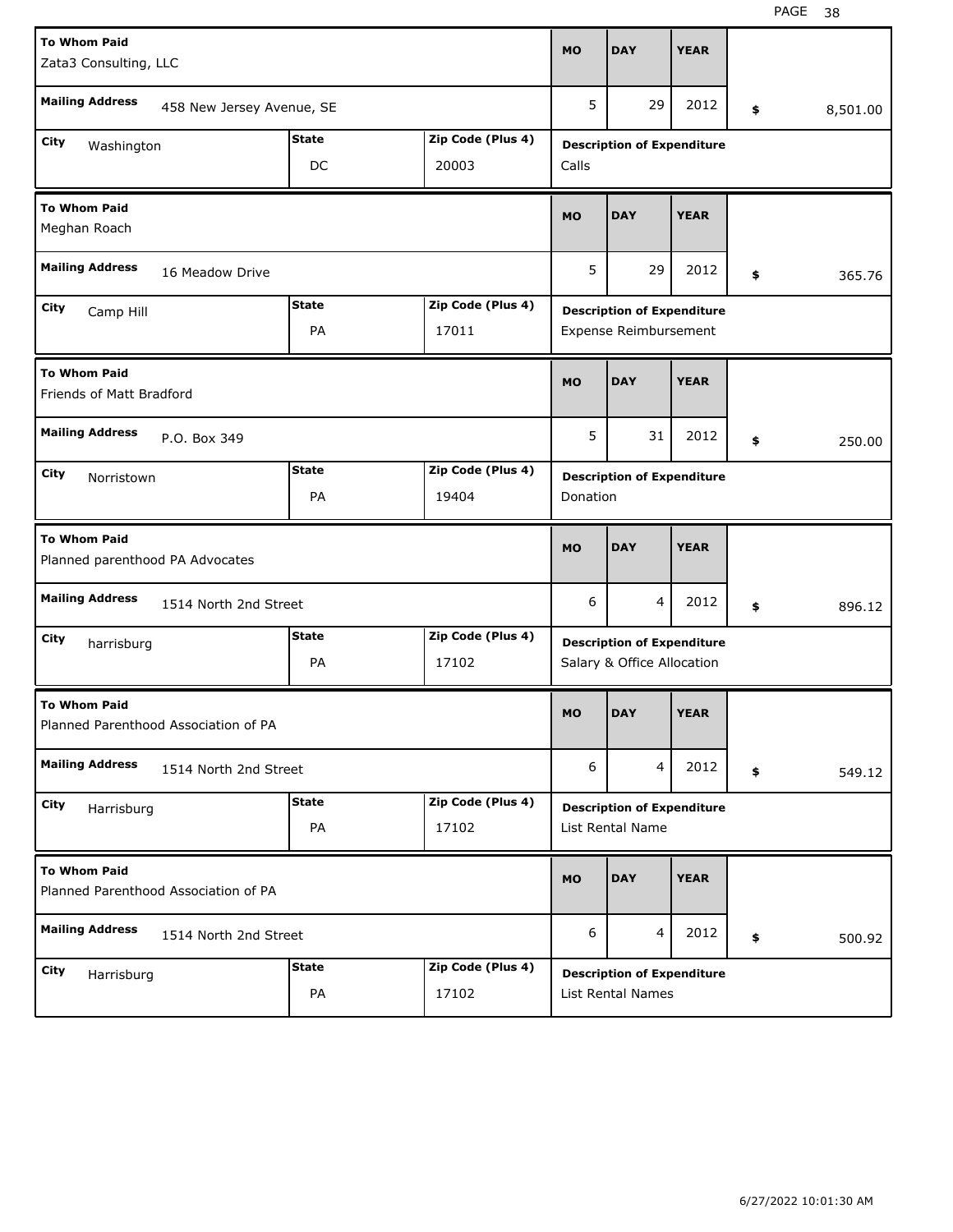| <b>To Whom Paid</b><br>Neato Burrito                    |                       |              |                   | <b>MO</b> | <b>DAY</b>                                                 | <b>YEAR</b> |    |        |
|---------------------------------------------------------|-----------------------|--------------|-------------------|-----------|------------------------------------------------------------|-------------|----|--------|
| <b>Mailing Address</b>                                  | 209 N 2nd Street      |              |                   | 6         | 11                                                         | 2012        | \$ | 143.00 |
| City<br>harrisburg                                      |                       | <b>State</b> | Zip Code (Plus 4) |           | <b>Description of Expenditure</b>                          |             |    |        |
|                                                         |                       | PA           | 17102             |           | Food for Action Camp                                       |             |    |        |
| <b>To Whom Paid</b><br><b>TransFirst LLC</b>            |                       |              |                   | <b>MO</b> | <b>DAY</b>                                                 | <b>YEAR</b> |    |        |
| <b>Mailing Address</b>                                  | Unknown               |              |                   | 6         | 19.50                                                      |             |    |        |
| City<br>Unknown                                         |                       | <b>State</b> | Zip Code (Plus 4) |           | <b>Description of Expenditure</b>                          |             |    |        |
|                                                         |                       |              | Credit Card Fee's |           |                                                            |             |    |        |
| <b>To Whom Paid</b><br>DePasquale for Pennsylvania      |                       |              |                   | <b>MO</b> | <b>DAY</b>                                                 | <b>YEAR</b> |    |        |
| <b>Mailing Address</b>                                  | c/o PO Box 391        |              |                   | 6         | 12                                                         | 2012        | \$ | 250.00 |
| City<br>Harrisburg                                      |                       | <b>State</b> | Zip Code (Plus 4) |           | <b>Description of Expenditure</b>                          |             |    |        |
|                                                         |                       | PA           | 17108             | Donation  |                                                            |             |    |        |
| <b>To Whom Paid</b>                                     |                       |              |                   |           |                                                            |             |    |        |
| Caitlin Palmer                                          |                       |              |                   | <b>MO</b> | <b>DAY</b>                                                 | <b>YEAR</b> |    |        |
| <b>Mailing Address</b>                                  | 1514 North 2nd Street |              |                   | 6         | 12                                                         | 2012        | \$ | 54.99  |
| City                                                    |                       | <b>State</b> | Zip Code (Plus 4) |           |                                                            |             |    |        |
| Harrisburg                                              |                       | PA           | 17102             |           | <b>Description of Expenditure</b><br>Expense Reimbursement |             |    |        |
| <b>To Whom Paid</b><br>Planned Parenthood of Western PA |                       |              |                   | <b>MO</b> | <b>DAY</b>                                                 | <b>YEAR</b> |    |        |
| <b>Mailing Address</b>                                  | 933 Liberty Ave.      |              |                   | 6         | 14                                                         | 2012        | \$ | 618.42 |
| City                                                    |                       | <b>State</b> | Zip Code (Plus 4) |           | <b>Description of Expenditure</b>                          |             |    |        |
|                                                         | Pittsburgh, PA 15222  | PA           | 15222             |           | Expense Reimbursement                                      |             |    |        |
| <b>To Whom Paid</b><br>Caitlin Palmer                   |                       |              |                   | <b>MO</b> | <b>DAY</b>                                                 | <b>YEAR</b> |    |        |
| <b>Mailing Address</b>                                  | 53 Burnside Drive     |              |                   | 6         | 14                                                         | 2012        | \$ | 71.70  |
| <b>City</b><br>East Berlin                              |                       | <b>State</b> | Zip Code (Plus 4) |           | <b>Description of Expenditure</b>                          |             |    |        |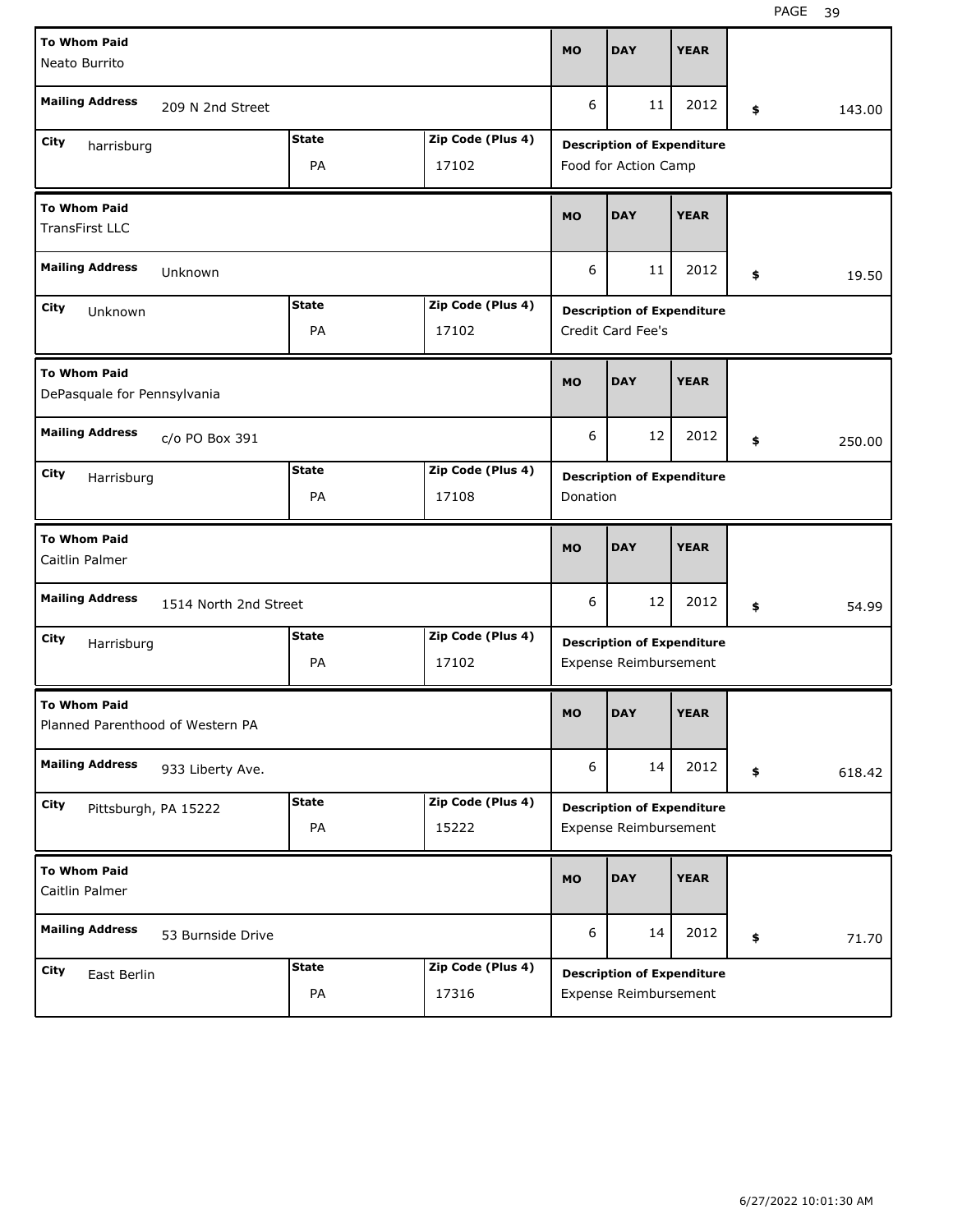| <b>To Whom Paid</b>                                       |                      |                       | <b>MO</b>      | <b>DAY</b>                        | <b>YEAR</b> |              |
|-----------------------------------------------------------|----------------------|-----------------------|----------------|-----------------------------------|-------------|--------------|
| Daylin Leach for State Senate                             |                      |                       |                |                                   |             |              |
| <b>Mailing Address</b><br>PO Box 60178                    |                      |                       | 6              | 26                                | 2012        | \$<br>250.00 |
| City<br>King of Prussia                                   | <b>State</b>         | Zip Code (Plus 4)     |                | <b>Description of Expenditure</b> |             |              |
|                                                           | PA                   | 19406                 | Donation       |                                   |             |              |
| <b>To Whom Paid</b><br>Lindsey Gingrich                   |                      |                       | <b>MO</b>      | <b>DAY</b>                        | <b>YEAR</b> |              |
| <b>Mailing Address</b><br>11 South Pitt Street            |                      |                       | 6              | 29                                | 2012        | \$<br>68.79  |
| City<br>Carlisle                                          | <b>State</b>         | Zip Code (Plus 4)     |                | <b>Description of Expenditure</b> |             |              |
|                                                           |                      | Expense Reimbursement |                |                                   |             |              |
| <b>To Whom Paid</b><br>Citizens for Chris Dietz           |                      |                       | <b>MO</b>      | <b>DAY</b>                        | <b>YEAR</b> |              |
| <b>Mailing Address</b><br>277 Union St.                   |                      |                       | 6              | 29                                | 2012        | \$<br>50.00  |
| City<br>Millersburg                                       | <b>State</b>         | Zip Code (Plus 4)     |                | <b>Description of Expenditure</b> |             |              |
|                                                           | PA                   | 17061                 | Donation       |                                   |             |              |
|                                                           |                      |                       |                |                                   |             |              |
| <b>To Whom Paid</b><br>Capital Copy Service               |                      |                       | <b>MO</b>      | <b>DAY</b>                        | <b>YEAR</b> |              |
| <b>Mailing Address</b>                                    | 300 N. Second Street |                       | 7              | 5                                 | 2012        | \$<br>748.33 |
| City<br>harrisburg                                        | <b>State</b>         | Zip Code (Plus 4)     |                | <b>Description of Expenditure</b> |             |              |
|                                                           | PA                   | 17108                 | printing       |                                   |             |              |
| <b>To Whom Paid</b><br>Planned Parenthood of Bucks County |                      |                       | <b>MO</b>      | <b>DAY</b>                        | <b>YEAR</b> |              |
| <b>Mailing Address</b><br>610 Louis Drive                 |                      |                       | $\overline{7}$ | 6                                 | 2012        | \$<br>308.29 |
| City<br>Warminister                                       | <b>State</b>         | Zip Code (Plus 4)     |                | <b>Description of Expenditure</b> |             |              |
|                                                           | PA                   | 18974                 |                | Reimbursement                     |             |              |
| <b>To Whom Paid</b><br>Transfirst LLC                     |                      |                       | <b>MO</b>      | <b>DAY</b>                        | <b>YEAR</b> |              |
| <b>Mailing Address</b><br>Unknown                         |                      |                       | $\overline{7}$ | 10                                | 2012        | \$<br>5.00   |
| City<br>Unknown                                           | <b>State</b>         | Zip Code (Plus 4)     |                | <b>Description of Expenditure</b> |             |              |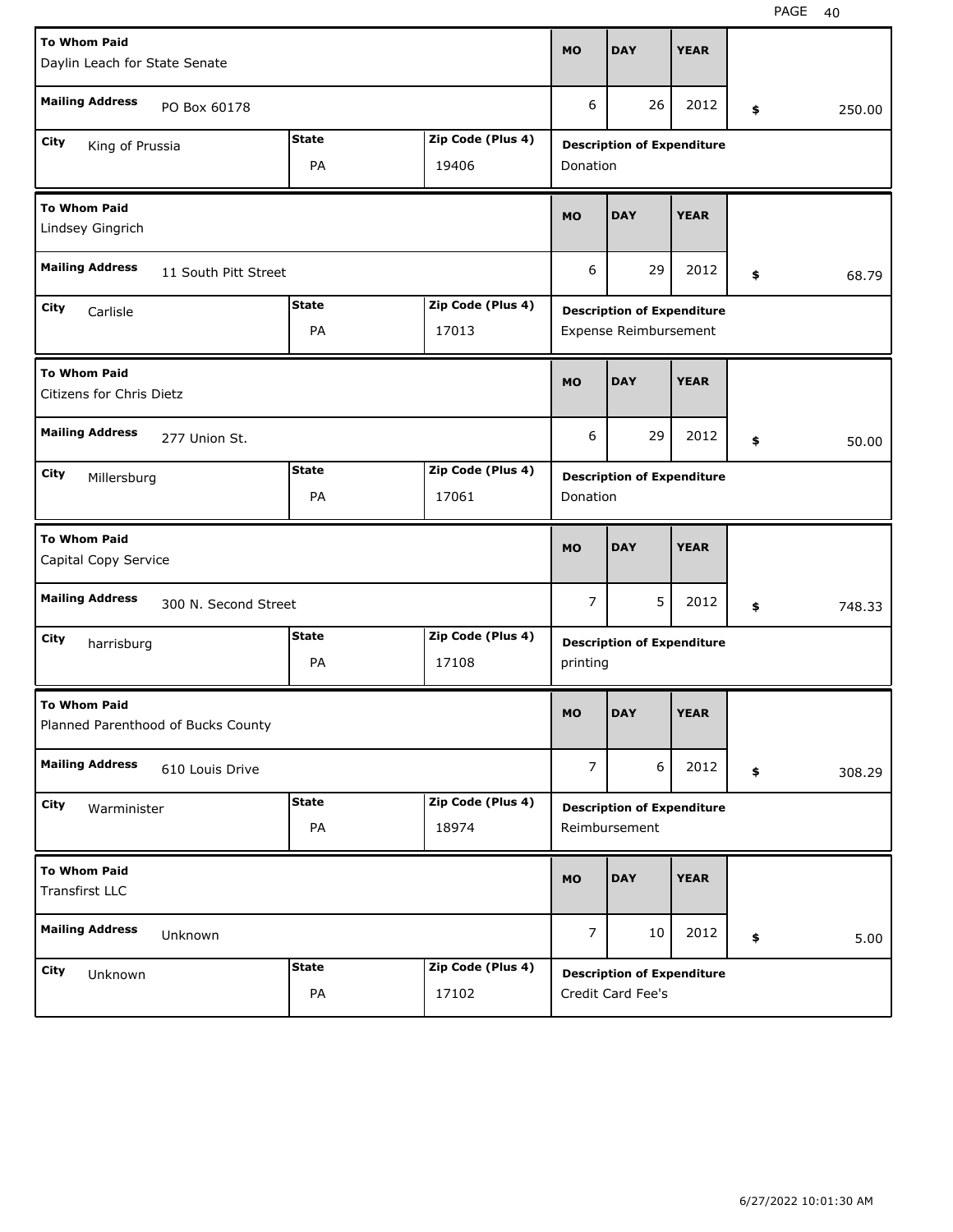| <b>To Whom Paid</b>                                    |                   |              |                   | <b>MO</b>            | <b>DAY</b>                        | <b>YEAR</b> |    |        |
|--------------------------------------------------------|-------------------|--------------|-------------------|----------------------|-----------------------------------|-------------|----|--------|
| Jamie Epstein                                          |                   |              |                   |                      |                                   |             |    |        |
| <b>Mailing Address</b>                                 | Unknown           |              |                   | $\overline{7}$       | 13                                | 2012        | \$ | 40.04  |
| City<br>Unknown                                        |                   | <b>State</b> | Zip Code (Plus 4) |                      | <b>Description of Expenditure</b> |             |    |        |
|                                                        |                   | PA           | 17102             |                      | Intern Reimbursement              |             |    |        |
| <b>To Whom Paid</b><br>Amanda Broad                    |                   |              |                   | <b>MO</b>            | <b>DAY</b>                        | <b>YEAR</b> |    |        |
| <b>Mailing Address</b>                                 | 2220 Noble Street |              |                   | $\overline{7}$       | 52.80                             |             |    |        |
| City<br>West Lawn                                      |                   | <b>State</b> | Zip Code (Plus 4) |                      | <b>Description of Expenditure</b> |             |    |        |
|                                                        |                   | 19609        |                   | Intern Reimbursement |                                   |             |    |        |
| <b>To Whom Paid</b><br>Planned Parenthood PA Advocates |                   |              |                   | <b>MO</b>            | <b>DAY</b>                        | <b>YEAR</b> |    |        |
| <b>Mailing Address</b>                                 | 1514 N 2nd Street |              |                   | 7                    | 18                                | 2012        | \$ | 861.95 |
| City<br>Harrisburg                                     |                   | <b>State</b> | Zip Code (Plus 4) |                      | <b>Description of Expenditure</b> |             |    |        |
|                                                        |                   | PA           | 17102             |                      | Expense Reimbursement             |             |    |        |
| <b>To Whom Paid</b>                                    |                   |              |                   |                      |                                   |             |    |        |
| Elizabeth Deemer                                       |                   |              |                   | <b>MO</b>            | <b>DAY</b>                        | <b>YEAR</b> |    |        |
| <b>Mailing Address</b>                                 | Unknown           |              |                   | 7                    | 19                                | 2012        | \$ | 34.66  |
| City<br>Unknown                                        |                   | <b>State</b> | Zip Code (Plus 4) |                      | <b>Description of Expenditure</b> |             |    |        |
|                                                        |                   | PA           | 17102             |                      | Intern Reimbursement              |             |    |        |
| <b>To Whom Paid</b><br>Elizabeth Deemer                |                   |              |                   | <b>MO</b>            | <b>DAY</b>                        | <b>YEAR</b> |    |        |
| <b>Mailing Address</b>                                 | Unknown           |              |                   | $\overline{7}$       | 19                                | 2012        | \$ | 20.06  |
| City                                                   |                   | <b>State</b> | Zip Code (Plus 4) |                      | <b>Description of Expenditure</b> |             |    |        |
| Unknown                                                |                   | PA           | 17102             |                      | Intern Reimbursement              |             |    |        |
| <b>To Whom Paid</b><br>Chazie Bly                      |                   |              |                   | <b>MO</b>            | <b>DAY</b>                        | <b>YEAR</b> |    |        |
| <b>Mailing Address</b>                                 | Unknown           |              |                   | $\overline{7}$       | 20                                | 2012        | \$ | 49.20  |
| City<br>Unknown                                        |                   | <b>State</b> | Zip Code (Plus 4) |                      | <b>Description of Expenditure</b> |             |    |        |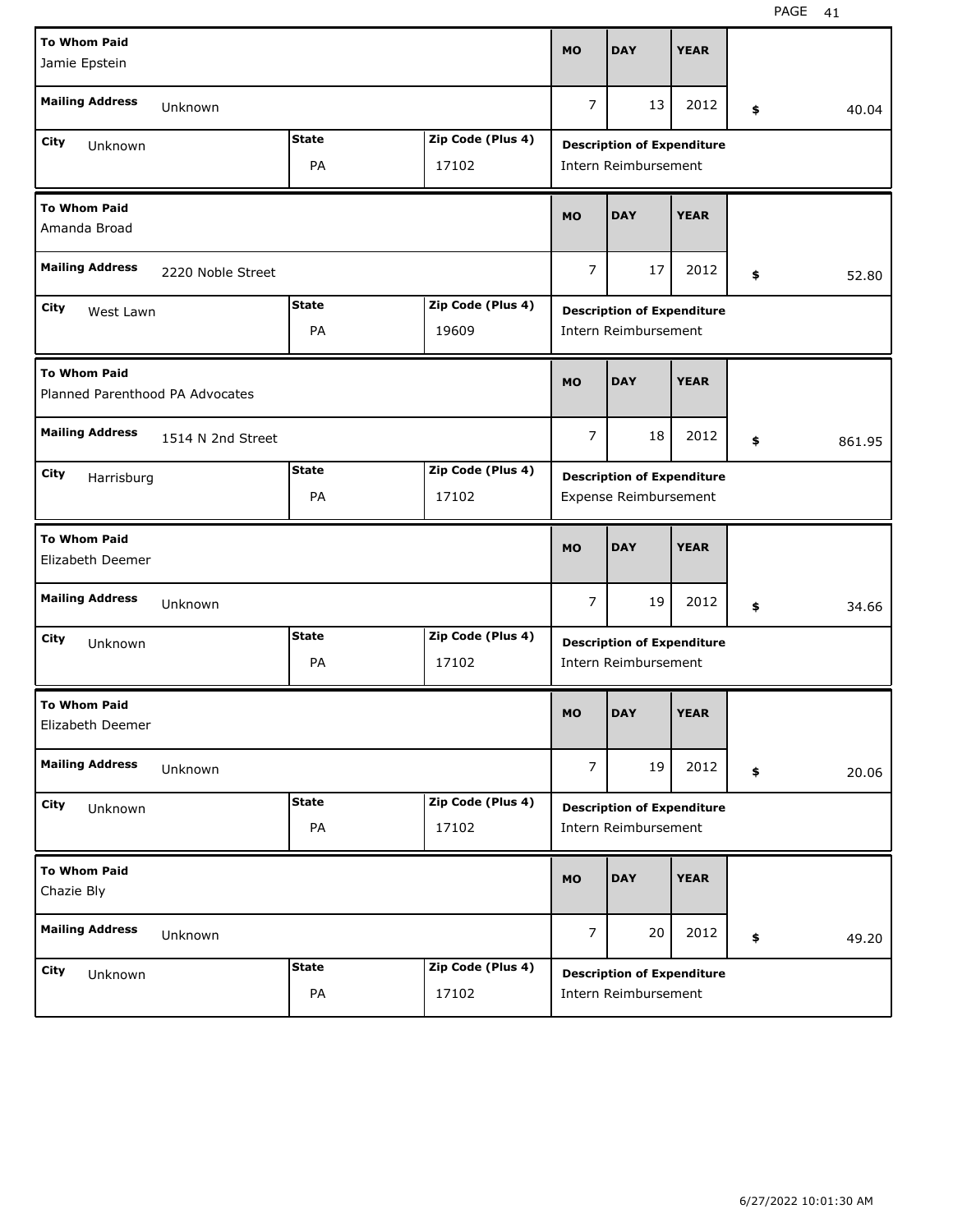| <b>To Whom Paid</b><br>Capital Copy Service            |                      |              |                   | <b>MO</b>      | <b>DAY</b>                                                 | <b>YEAR</b> |                |
|--------------------------------------------------------|----------------------|--------------|-------------------|----------------|------------------------------------------------------------|-------------|----------------|
| <b>Mailing Address</b>                                 | 300 N. Second Street |              |                   | $\overline{7}$ | 20                                                         | 2012        | \$<br>34.77    |
| City                                                   |                      | <b>State</b> | Zip Code (Plus 4) |                |                                                            |             |                |
| Harrisburg                                             |                      | PA           | 17108             | Printing       | <b>Description of Expenditure</b>                          |             |                |
| <b>To Whom Paid</b><br>Planned Parenthood PA Advocates |                      |              |                   | <b>MO</b>      | <b>DAY</b>                                                 | <b>YEAR</b> |                |
| <b>Mailing Address</b>                                 | 1514 N 2nd Street    |              |                   | 7              | 24                                                         | 2012        | \$<br>203.67   |
| City<br>Harrisburg                                     |                      | <b>State</b> | Zip Code (Plus 4) |                | <b>Description of Expenditure</b>                          |             |                |
|                                                        |                      | PA           | 17102             |                | Office Expense                                             |             |                |
| <b>To Whom Paid</b><br>Planned Parenthood PA Advocates |                      |              |                   | <b>MO</b>      | <b>DAY</b>                                                 | <b>YEAR</b> |                |
| <b>Mailing Address</b>                                 | 1514 N 2nd Street    |              |                   | $\overline{7}$ | 24                                                         | 2012        | \$<br>1,184.16 |
| City<br>Harrisburg                                     |                      | <b>State</b> | Zip Code (Plus 4) |                | <b>Description of Expenditure</b>                          |             |                |
|                                                        |                      | PA           | 17102             |                | Salary Expense                                             |             |                |
|                                                        |                      |              |                   |                |                                                            |             |                |
| <b>To Whom Paid</b><br>Planned Parenthood PA Advocates |                      |              |                   | <b>MO</b>      | <b>DAY</b>                                                 | <b>YEAR</b> |                |
| <b>Mailing Address</b>                                 | 1514 N 2nd Street    |              |                   | 7              | 24                                                         | 2012        | \$<br>516.47   |
| City                                                   |                      | <b>State</b> | Zip Code (Plus 4) |                |                                                            |             |                |
| Harrisburg                                             |                      | PA           | 17102             |                | <b>Description of Expenditure</b><br>Expense Reimbursement |             |                |
| <b>To Whom Paid</b><br>Heidi Lieberman                 |                      |              |                   | MO             | <b>DAY</b>                                                 | <b>YEAR</b> |                |
| <b>Mailing Address</b>                                 | Unknown              |              |                   | $\overline{7}$ | 24                                                         | 2012        | \$<br>87.76    |
| City                                                   |                      | <b>State</b> | Zip Code (Plus 4) |                |                                                            |             |                |
| Unknown                                                |                      | PA           | 17102             |                | <b>Description of Expenditure</b><br>Reimbursment          |             |                |
| <b>To Whom Paid</b><br>Heidi Lieberman                 |                      |              |                   | MO             | <b>DAY</b>                                                 | <b>YEAR</b> |                |
| <b>Mailing Address</b>                                 | Unknown              |              |                   | $\overline{7}$ | 24                                                         | 2012        | \$<br>66.44    |
| City<br>Unknown                                        |                      | <b>State</b> | Zip Code (Plus 4) |                | <b>Description of Expenditure</b>                          |             |                |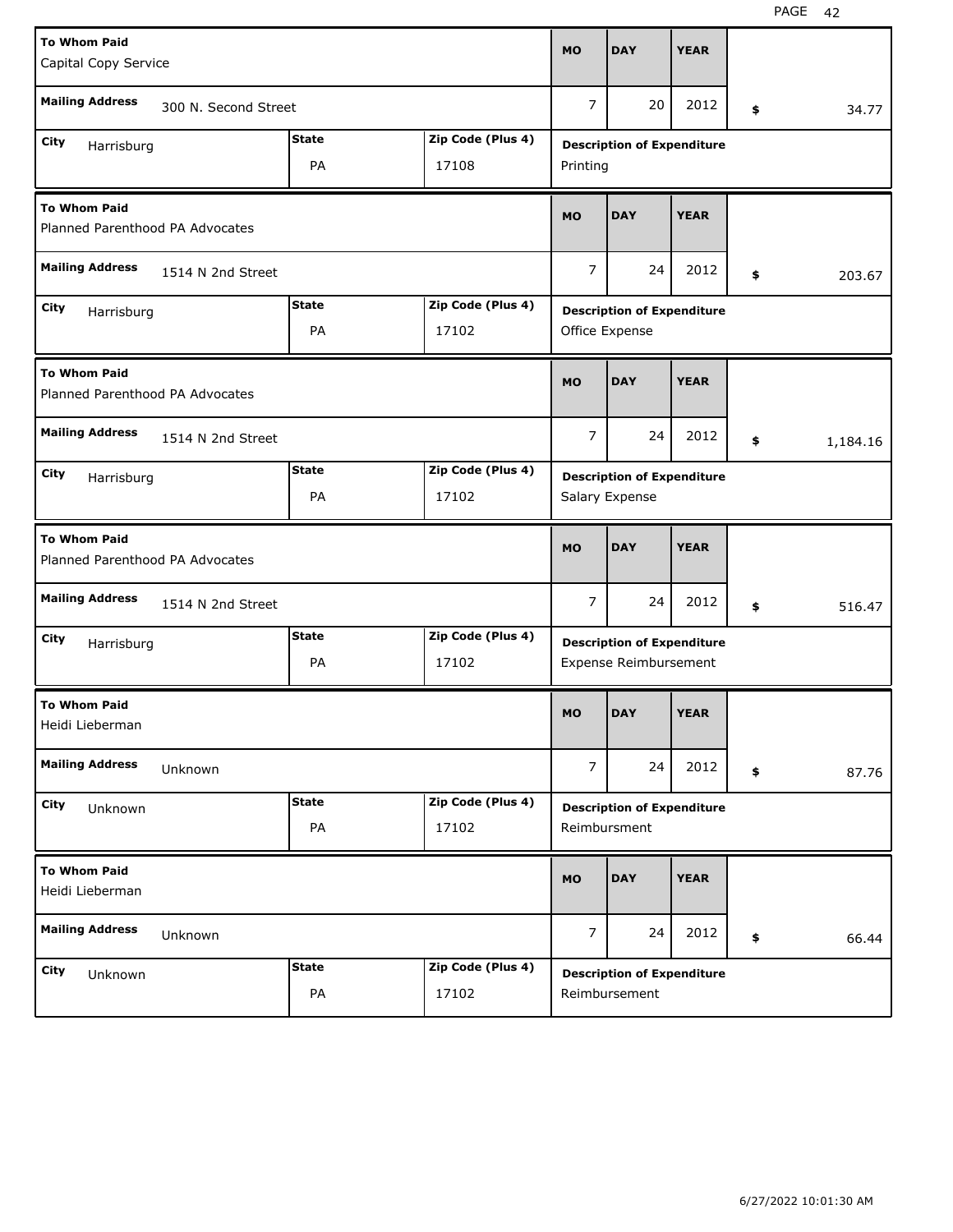| <b>To Whom Paid</b>                                    |                  |              |                   |                |                                   |             |                |
|--------------------------------------------------------|------------------|--------------|-------------------|----------------|-----------------------------------|-------------|----------------|
| Planned Parenthood Southeastern                        |                  |              |                   | <b>MO</b>      | <b>DAY</b>                        | <b>YEAR</b> |                |
| <b>Mailing Address</b>                                 | 1144 Locust St   |              |                   | 7              | 26                                | 2012        | \$<br>2,491.73 |
| City<br>Philadelphia                                   |                  | <b>State</b> | Zip Code (Plus 4) |                | <b>Description of Expenditure</b> |             |                |
|                                                        |                  | PA           | 19107             |                | Reimbursement                     |             |                |
| <b>To Whom Paid</b><br>Planned Parenthood Southeastern |                  |              |                   | <b>MO</b>      | <b>DAY</b>                        | <b>YEAR</b> |                |
| <b>Mailing Address</b>                                 | 1144 Locust St   |              |                   | $\overline{7}$ | 26                                | 2012        | \$<br>1,866.48 |
| City<br>Philadelphia                                   |                  | <b>State</b> | Zip Code (Plus 4) |                | <b>Description of Expenditure</b> |             |                |
| PA<br>19107                                            |                  |              |                   |                | Reimbursement                     |             |                |
| <b>To Whom Paid</b><br>Planned Parenthood Southeastern |                  |              |                   | <b>MO</b>      | <b>DAY</b>                        | <b>YEAR</b> |                |
| <b>Mailing Address</b>                                 | 1144 Locust St   |              |                   | 7              | 26                                | 2012        | \$<br>259.57   |
| City<br>Philadelphia                                   |                  | <b>State</b> | Zip Code (Plus 4) |                | <b>Description of Expenditure</b> |             |                |
|                                                        |                  | PA           | 19107             |                | Reimbursement                     |             |                |
|                                                        |                  |              |                   |                |                                   |             |                |
| <b>To Whom Paid</b><br>Jamie Epstein                   |                  |              |                   | <b>MO</b>      | <b>DAY</b>                        | <b>YEAR</b> |                |
| <b>Mailing Address</b>                                 | Unknown          |              |                   | $\overline{7}$ | 26                                | 2012        | \$<br>58.37    |
| City<br>Unknown                                        |                  | <b>State</b> | Zip Code (Plus 4) |                | <b>Description of Expenditure</b> |             |                |
|                                                        |                  | PA           | 17102             |                | Reimbursement                     |             |                |
| <b>To Whom Paid</b><br>Heidi Lieberman                 |                  |              |                   | <b>MO</b>      | <b>DAY</b>                        | <b>YEAR</b> |                |
| <b>Mailing Address</b>                                 | Unknown          |              |                   | $\overline{7}$ | 26                                | 2012        | \$<br>49.08    |
| City<br>Unknown                                        |                  | <b>State</b> | Zip Code (Plus 4) |                | <b>Description of Expenditure</b> |             |                |
|                                                        |                  | PA           | 17102             |                | Reimbursement                     |             |                |
| <b>To Whom Paid</b><br>Friends of Mark Rozzi           |                  |              |                   | <b>MO</b>      | <b>DAY</b>                        | <b>YEAR</b> |                |
| <b>Mailing Address</b>                                 | 4320 Danor Drive |              |                   | $\overline{7}$ | 27                                | 2012        | \$<br>500.00   |
| City<br>Reading                                        |                  | <b>State</b> | Zip Code (Plus 4) |                | <b>Description of Expenditure</b> |             |                |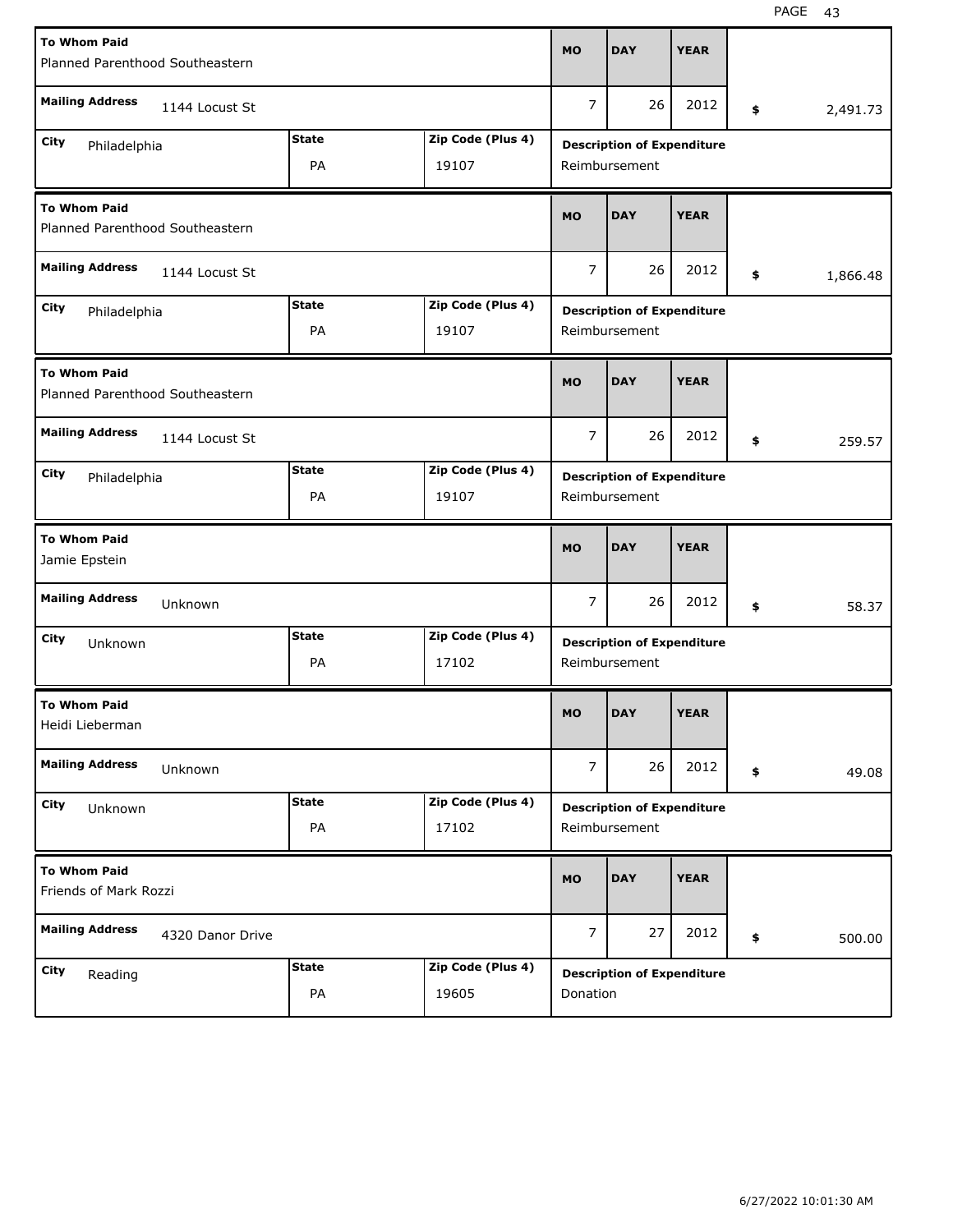| <b>To Whom Paid</b>                               |                   |              |                   | <b>MO</b>      | <b>DAY</b>                        | <b>YEAR</b> |              |
|---------------------------------------------------|-------------------|--------------|-------------------|----------------|-----------------------------------|-------------|--------------|
| Jo Ellen Bowman for State Rep                     |                   |              |                   |                |                                   |             |              |
| <b>Mailing Address</b>                            | 1410 State Rt 56  |              |                   | $\overline{7}$ | 30                                | 2012        | \$<br>250.00 |
| City<br>Apollo                                    |                   | <b>State</b> | Zip Code (Plus 4) |                | <b>Description of Expenditure</b> |             |              |
|                                                   |                   | PA           | 15613             | Donation       |                                   |             |              |
| <b>To Whom Paid</b><br>Beth Alois for State House |                   |              |                   | <b>MO</b>      | <b>DAY</b>                        | <b>YEAR</b> |              |
| <b>Mailing Address</b>                            | PO Box 473        |              |                   | $\overline{7}$ | 31                                | 2012        | \$<br>250.00 |
| City<br>Media                                     |                   | <b>State</b> | Zip Code (Plus 4) |                | <b>Description of Expenditure</b> |             |              |
|                                                   |                   | 19063        | Donation          |                |                                   |             |              |
| <b>To Whom Paid</b><br>Amanda Broad               |                   |              |                   | <b>MO</b>      | <b>DAY</b>                        | <b>YEAR</b> |              |
| <b>Mailing Address</b>                            | 2220 Noble Street |              |                   | 8              | $\mathbf{1}$                      | 2012        | \$<br>55.20  |
| City<br>West Lawn                                 |                   | <b>State</b> | Zip Code (Plus 4) |                | <b>Description of Expenditure</b> |             |              |
|                                                   |                   | PA           | 19609             |                | Reimbursement                     |             |              |
|                                                   |                   |              |                   |                |                                   |             |              |
| <b>To Whom Paid</b><br>Elizabeth Deemer           |                   |              |                   | <b>MO</b>      | <b>DAY</b>                        | <b>YEAR</b> |              |
| <b>Mailing Address</b>                            | Unknown           |              |                   | 8              | $\overline{7}$                    | 2012        | \$<br>78.28  |
| City<br>Unknown                                   |                   | <b>State</b> | Zip Code (Plus 4) |                | <b>Description of Expenditure</b> |             |              |
|                                                   |                   | PA           | 17102             |                | Reimbursement                     |             |              |
| <b>To Whom Paid</b><br>Elizabeth Deemer           |                   |              |                   | <b>MO</b>      | <b>DAY</b>                        | <b>YEAR</b> |              |
| <b>Mailing Address</b>                            | Unknown           |              |                   | 8              | $\overline{7}$                    | 2012        | \$<br>47.39  |
| City<br>Unknown                                   |                   | <b>State</b> | Zip Code (Plus 4) |                | <b>Description of Expenditure</b> |             |              |
|                                                   |                   | PA           | 17102             |                | Reimbursement                     |             |              |
| <b>To Whom Paid</b><br>Chazie Bly                 |                   |              |                   | <b>MO</b>      | <b>DAY</b>                        | <b>YEAR</b> |              |
| <b>Mailing Address</b>                            | Unknown           |              |                   | 8              | 8                                 | 2012        | \$<br>125.46 |
| City<br>Unknown                                   |                   | <b>State</b> | Zip Code (Plus 4) |                | <b>Description of Expenditure</b> |             |              |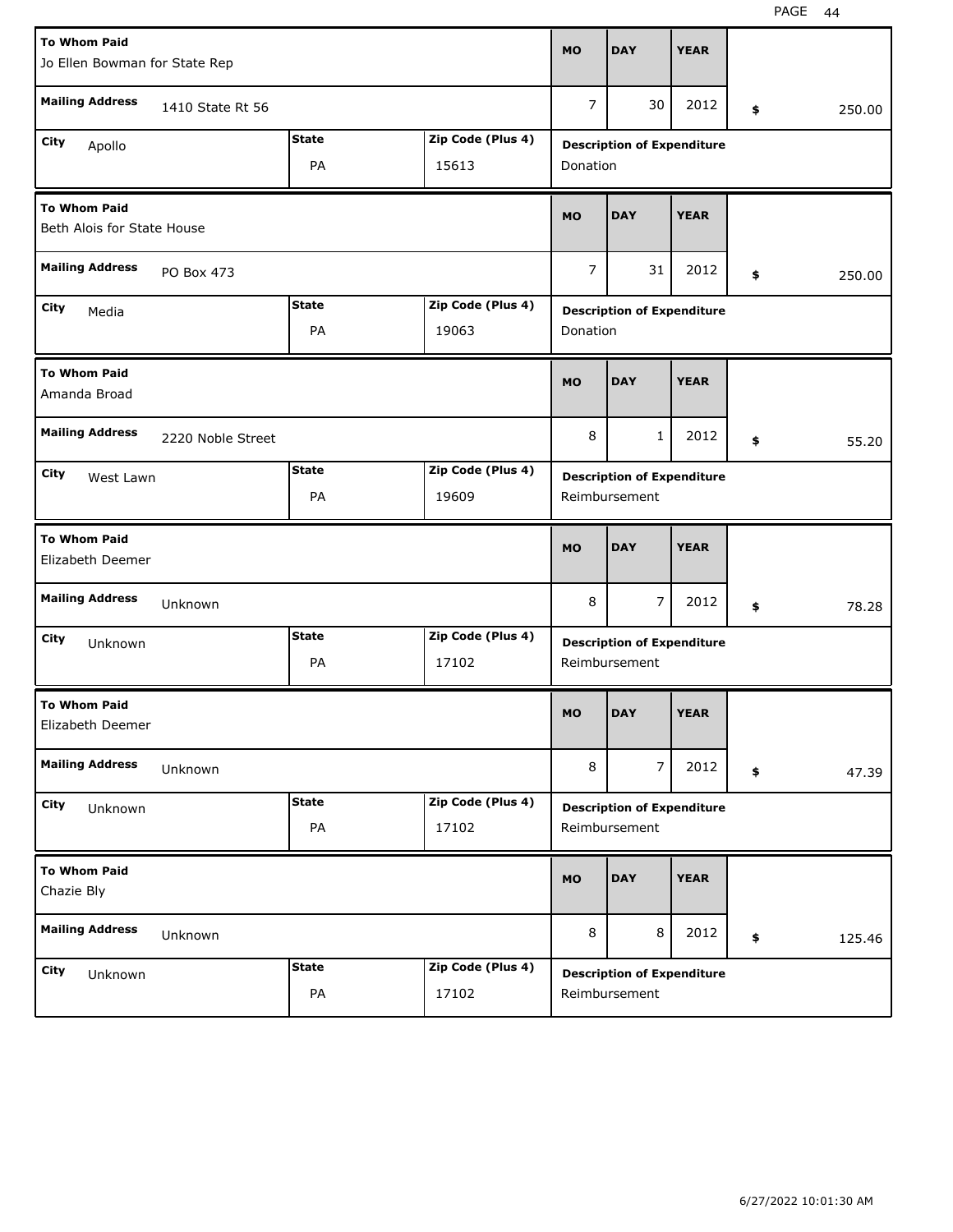| <b>To Whom Paid</b><br>Chazie Bly                      |              |                   | <b>MO</b>     | <b>DAY</b>                                          | <b>YEAR</b> |    |          |
|--------------------------------------------------------|--------------|-------------------|---------------|-----------------------------------------------------|-------------|----|----------|
| <b>Mailing Address</b><br>Unknown                      |              |                   | 8             | 8                                                   | 2012        | \$ | 60.72    |
| City                                                   | <b>State</b> | Zip Code (Plus 4) |               | <b>Description of Expenditure</b>                   |             |    |          |
| Unknown                                                | PA           | 17102             |               | Reimbursement                                       |             |    |          |
| <b>To Whom Paid</b><br>Chazie Bly                      |              |                   | <b>MO</b>     | <b>DAY</b>                                          | <b>YEAR</b> |    |          |
| <b>Mailing Address</b><br>Unknown                      |              |                   | 8             | 57.58                                               |             |    |          |
| City<br>Unknown                                        | <b>State</b> | Zip Code (Plus 4) |               | <b>Description of Expenditure</b>                   |             |    |          |
|                                                        | 17102        |                   | Reimbursement |                                                     |             |    |          |
| <b>To Whom Paid</b><br>Wire Transfer Service Charge    |              |                   | <b>MO</b>     | <b>DAY</b>                                          | <b>YEAR</b> |    |          |
| <b>Mailing Address</b><br>Unknown                      |              |                   | 8             | 10                                                  | 2012        | \$ | 15.00    |
| City<br>Unknown                                        | <b>State</b> | Zip Code (Plus 4) |               | <b>Description of Expenditure</b>                   |             |    |          |
|                                                        | PA           | 17102             |               | Wire Transfer Service Charge                        |             |    |          |
|                                                        |              |                   |               |                                                     |             |    |          |
| <b>To Whom Paid</b><br>Planned Parenthood PA Advocates |              |                   | <b>MO</b>     | <b>DAY</b>                                          | <b>YEAR</b> |    |          |
| <b>Mailing Address</b><br>1514 N 2nd Street            |              |                   | 8             | 10                                                  | 2012        | \$ | 1,066.04 |
| City                                                   | <b>State</b> | Zip Code (Plus 4) |               |                                                     |             |    |          |
| harrisburg                                             | PA           | 17102             |               | <b>Description of Expenditure</b><br>Salary Expense |             |    |          |
| <b>To Whom Paid</b><br>Planned parenthood PA Advocates |              |                   | <b>MO</b>     | <b>DAY</b>                                          | <b>YEAR</b> |    |          |
| <b>Mailing Address</b><br>1514 N 2nd Street            |              |                   | 8             | 10                                                  | 2012        | \$ | 203.67   |
| City                                                   | <b>State</b> | Zip Code (Plus 4) |               |                                                     |             |    |          |
| Harrisburg                                             | PA           | 17102             |               | <b>Description of Expenditure</b><br>Office Expense |             |    |          |
| <b>To Whom Paid</b><br>Amanda Broad                    |              |                   | <b>MO</b>     | <b>DAY</b>                                          | <b>YEAR</b> |    |          |
| <b>Mailing Address</b><br>2220 Noble Street            |              |                   | 8             | 10                                                  | 2012        | \$ | 54.00    |
| City<br>West Lawn                                      | <b>State</b> | Zip Code (Plus 4) |               | <b>Description of Expenditure</b>                   |             |    |          |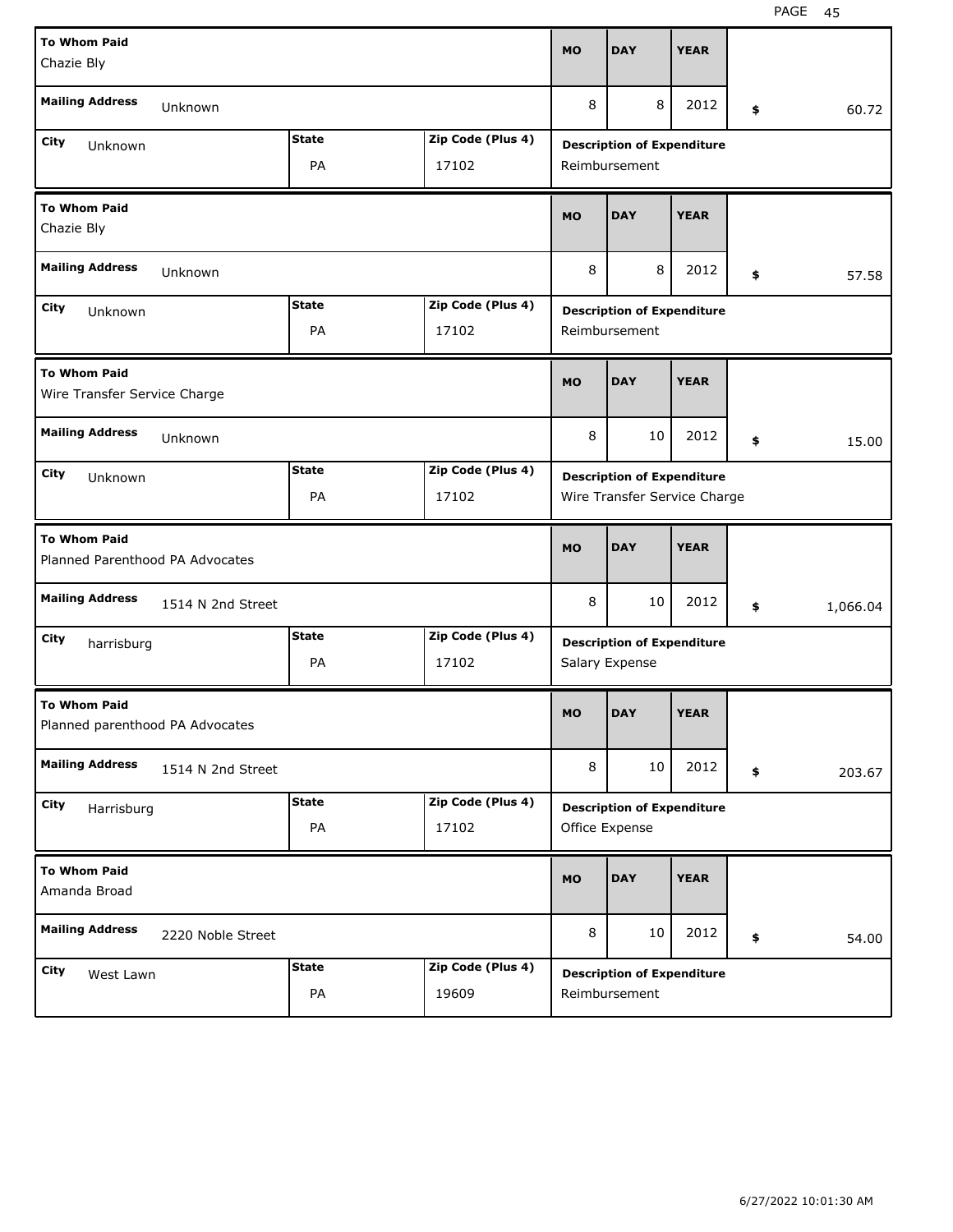| <b>To Whom Paid</b><br><b>TransFirst Discount LLC</b> |                                    |                |                   | <b>MO</b> | <b>DAY</b>                                                 | <b>YEAR</b> |              |
|-------------------------------------------------------|------------------------------------|----------------|-------------------|-----------|------------------------------------------------------------|-------------|--------------|
| <b>Mailing Address</b>                                | Unknown                            |                |                   | 8         | 10                                                         | 2012        | \$<br>5.00   |
| City                                                  |                                    | <b>State</b>   | Zip Code (Plus 4) |           | <b>Description of Expenditure</b>                          |             |              |
| Unknown                                               |                                    | PA             | 17102             |           | Credit Card Fee's                                          |             |              |
| <b>To Whom Paid</b><br>Post Master                    |                                    |                |                   | <b>MO</b> | <b>DAY</b>                                                 | <b>YEAR</b> |              |
| <b>Mailing Address</b>                                | FEDERAL SQUARE POST OFFICE         |                |                   | 8         | 14                                                         | 2012        | \$<br>120.00 |
| City                                                  | HARRISBURG, PA 17108               | <b>State</b>   | Zip Code (Plus 4) |           | <b>Description of Expenditure</b>                          |             |              |
|                                                       |                                    | PO Box Renewal |                   |           |                                                            |             |              |
| <b>To Whom Paid</b><br>Wire Transfer Fee              |                                    |                |                   | <b>MO</b> | <b>DAY</b>                                                 | <b>YEAR</b> |              |
| <b>Mailing Address</b>                                | Unknown                            |                |                   | 8         | 16                                                         | 2012        | \$<br>15.00  |
| City<br>Unknown                                       |                                    | <b>State</b>   | Zip Code (Plus 4) |           | <b>Description of Expenditure</b>                          |             |              |
|                                                       |                                    | PA             | 17102             |           | Wire Transfer Fee                                          |             |              |
|                                                       |                                    |                |                   |           |                                                            |             |              |
| <b>To Whom Paid</b>                                   | Planned Parenthood of Bucks County |                |                   | <b>MO</b> | <b>DAY</b>                                                 | <b>YEAR</b> |              |
| <b>Mailing Address</b>                                | 610 Louis Drive                    |                |                   | 8         | 17                                                         | 2012        | \$<br>201.25 |
| City                                                  |                                    | <b>State</b>   | Zip Code (Plus 4) |           |                                                            |             |              |
| Warminister                                           |                                    | PA             | 18974             |           | <b>Description of Expenditure</b><br>Expense reimbursement |             |              |
| <b>To Whom Paid</b><br>Heidi Lieberman                |                                    |                |                   | <b>MO</b> | <b>DAY</b>                                                 | <b>YEAR</b> |              |
| <b>Mailing Address</b>                                | Unknown                            |                |                   | 8         | 20                                                         | 2012        | \$<br>104.09 |
| City                                                  |                                    | <b>State</b>   | Zip Code (Plus 4) |           |                                                            |             |              |
| Unknown                                               |                                    | PA             | 17102             |           | <b>Description of Expenditure</b><br>Reimbursement         |             |              |
| <b>To Whom Paid</b><br>Gabriela Graterol              |                                    |                |                   | <b>MO</b> | <b>DAY</b>                                                 | <b>YEAR</b> |              |
| <b>Mailing Address</b>                                | Unknown                            |                |                   | 8         | 20                                                         | 2012        | \$<br>89.60  |
| City<br>Unknown                                       |                                    | <b>State</b>   | Zip Code (Plus 4) |           | <b>Description of Expenditure</b>                          |             |              |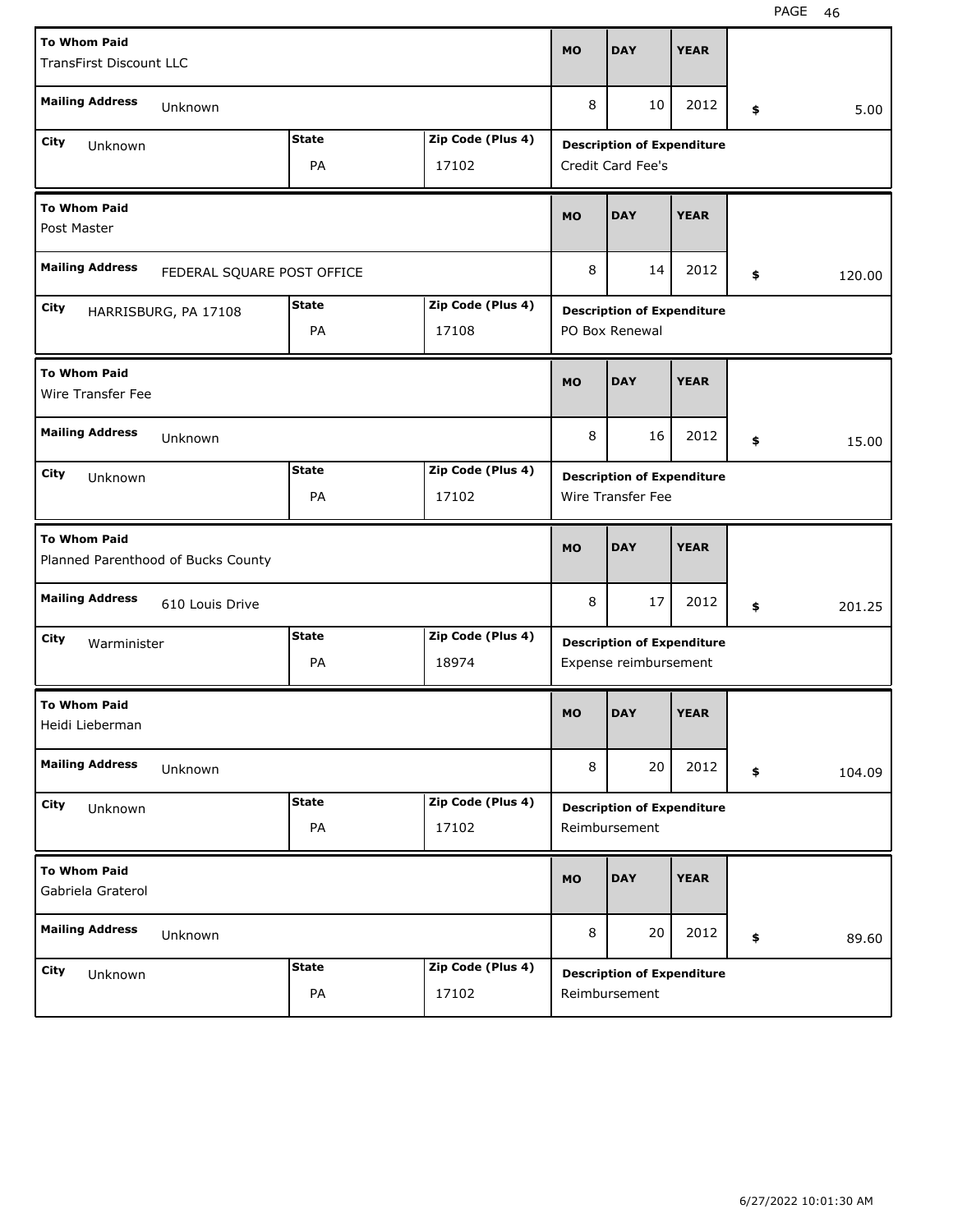| <b>To Whom Paid</b><br>Gabriela Graterol                |              |                   | <b>MO</b>             | <b>DAY</b>                        | <b>YEAR</b> |    |          |
|---------------------------------------------------------|--------------|-------------------|-----------------------|-----------------------------------|-------------|----|----------|
| <b>Mailing Address</b><br>Unknown                       |              |                   | 8                     | 20                                | 2012        | \$ | 73.93    |
| City<br>Unknown                                         | <b>State</b> | Zip Code (Plus 4) |                       | <b>Description of Expenditure</b> |             |    |          |
|                                                         | PA           | 17102             |                       | Reimbursement                     |             |    |          |
| <b>To Whom Paid</b><br>Elizabeth Deeme                  |              |                   | <b>MO</b>             | <b>DAY</b>                        | <b>YEAR</b> |    |          |
| <b>Mailing Address</b><br>Unknown                       |              |                   | 8<br>28<br>2012<br>\$ |                                   |             |    |          |
| City<br>Unknown                                         | <b>State</b> | Zip Code (Plus 4) |                       | <b>Description of Expenditure</b> |             |    |          |
|                                                         |              | Reimbursement     |                       |                                   |             |    |          |
| <b>To Whom Paid</b><br>Heidi Lieberman                  |              |                   | <b>MO</b>             | <b>DAY</b>                        | <b>YEAR</b> |    |          |
| <b>Mailing Address</b><br>Unknown                       |              |                   | 8                     | 29                                | 2012        | \$ | 53.36    |
| City<br>Unknown                                         | <b>State</b> | Zip Code (Plus 4) |                       | <b>Description of Expenditure</b> |             |    |          |
|                                                         | PA           | 17102             |                       | Reimbursment                      |             |    |          |
|                                                         |              |                   |                       |                                   |             |    |          |
| <b>To Whom Paid</b><br>Elizabeth Deemer                 |              |                   | <b>MO</b>             | <b>DAY</b>                        | <b>YEAR</b> |    |          |
| <b>Mailing Address</b><br>Unknown                       |              |                   | 8                     | 30                                | 2012        | \$ | 62.34    |
| City<br>Unknown                                         | State        | Zip Code (Plus 4) |                       | <b>Description of Expenditure</b> |             |    |          |
|                                                         | PA           | 17102             |                       | Reimbursement                     |             |    |          |
| <b>To Whom Paid</b><br>Tim Briggs for State Rep         |              |                   | <b>MO</b>             | <b>DAY</b>                        | <b>YEAR</b> |    |          |
| <b>Mailing Address</b><br>580 Shoemaker Road            |              |                   | 9                     | 6                                 | 2012        | \$ | 250.00   |
| City<br>King of Prussia                                 | <b>State</b> | Zip Code (Plus 4) |                       | <b>Description of Expenditure</b> |             |    |          |
|                                                         | PA           | 19406             | Donation              |                                   |             |    |          |
| <b>To Whom Paid</b><br>Committee to Elect Kathleen Kane |              |                   | <b>MO</b>             | <b>DAY</b>                        | <b>YEAR</b> |    |          |
| <b>Mailing Address</b><br>PO Box 60230                  |              |                   | 9                     | $\overline{7}$                    | 2012        | \$ | 1,000.00 |
| City<br>Philadelphia, PA 19102                          | <b>State</b> | Zip Code (Plus 4) |                       | <b>Description of Expenditure</b> |             |    |          |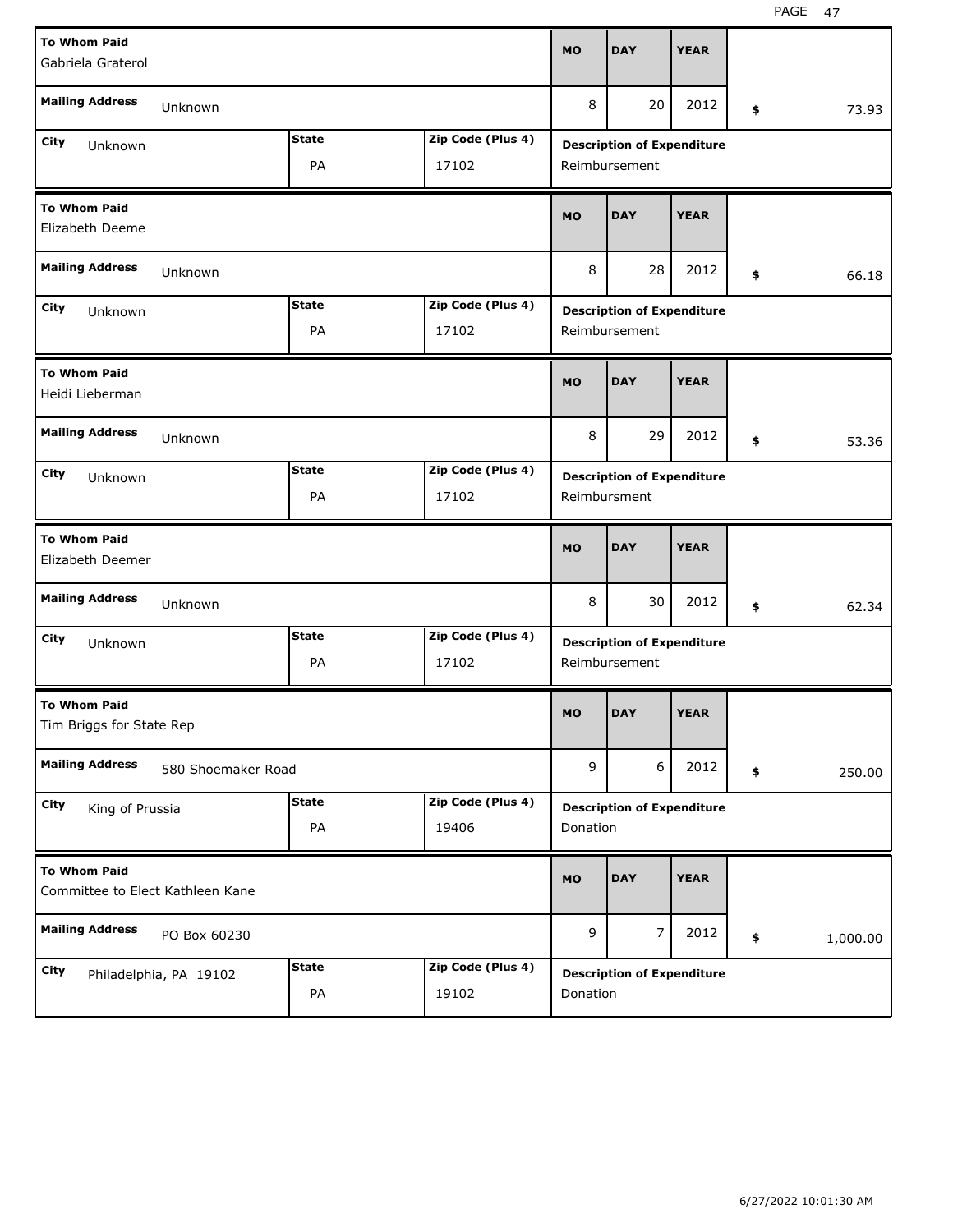| <b>To Whom Paid</b><br>Jamie Epstein                   |                   |              |                   | <b>MO</b> | <b>DAY</b>                                         | <b>YEAR</b> |    |          |
|--------------------------------------------------------|-------------------|--------------|-------------------|-----------|----------------------------------------------------|-------------|----|----------|
| <b>Mailing Address</b>                                 | Unknown           |              |                   | 9         | 10                                                 | 2012        | \$ | 71.12    |
| <b>City</b><br>Unknown                                 |                   | <b>State</b> | Zip Code (Plus 4) |           | <b>Description of Expenditure</b>                  |             |    |          |
|                                                        |                   | PA           | 17102             |           | Reimbursement                                      |             |    |          |
| <b>To Whom Paid</b><br><b>TransFirst LLC</b>           |                   |              |                   | <b>MO</b> | <b>DAY</b>                                         | <b>YEAR</b> |    |          |
| <b>Mailing Address</b>                                 | Unknown           |              |                   | 9         | 10                                                 | 2012        | \$ | 5.00     |
| <b>City</b><br>Unknown                                 |                   | <b>State</b> | Zip Code (Plus 4) |           | <b>Description of Expenditure</b>                  |             |    |          |
|                                                        | 17102             |              | Credit Card Fee's |           |                                                    |             |    |          |
| <b>To Whom Paid</b><br>Chazie Bly                      |                   |              |                   | <b>MO</b> | <b>DAY</b>                                         | <b>YEAR</b> |    |          |
| <b>Mailing Address</b>                                 | Unknown           |              |                   | 9         | 11                                                 | 2012        | \$ | 62.93    |
| City<br>Unknown                                        |                   | <b>State</b> | Zip Code (Plus 4) |           | <b>Description of Expenditure</b>                  |             |    |          |
|                                                        |                   | PA           | 17102             |           | Reimbursement                                      |             |    |          |
| <b>To Whom Paid</b><br>Chazie Bly                      |                   |              |                   | <b>MO</b> | <b>DAY</b>                                         | <b>YEAR</b> |    |          |
|                                                        |                   |              |                   |           |                                                    |             |    |          |
| <b>Mailing Address</b>                                 | Unknown           |              |                   | 9         | 11                                                 | 2012        | \$ | 49.20    |
| City                                                   |                   | <b>State</b> | Zip Code (Plus 4) |           |                                                    |             |    |          |
| Unknown                                                |                   | PA           | 17102             |           | <b>Description of Expenditure</b><br>Reimbursement |             |    |          |
| <b>To Whom Paid</b><br>Planned Parenthood PA Advocates |                   |              |                   | <b>MO</b> | <b>DAY</b>                                         | <b>YEAR</b> |    |          |
| <b>Mailing Address</b>                                 | 1514 N 2nd Street |              |                   | 9         | 13                                                 | 2012        | \$ | 3,376.41 |
| <b>City</b>                                            |                   | <b>State</b> | Zip Code (Plus 4) |           | <b>Description of Expenditure</b>                  |             |    |          |
| Harrisburg                                             |                   | PA           | 17102             |           | Salary Allocation                                  |             |    |          |
| <b>To Whom Paid</b><br>Planned parenthood PA Advocates |                   |              |                   | <b>MO</b> | <b>DAY</b>                                         | <b>YEAR</b> |    |          |
| <b>Mailing Address</b>                                 | 1514 N 2nd Street |              |                   | 9         | 13                                                 | 2012        | \$ | 203.67   |
| City<br>Harrisburg                                     |                   | <b>State</b> | Zip Code (Plus 4) |           | <b>Description of Expenditure</b>                  |             |    |          |